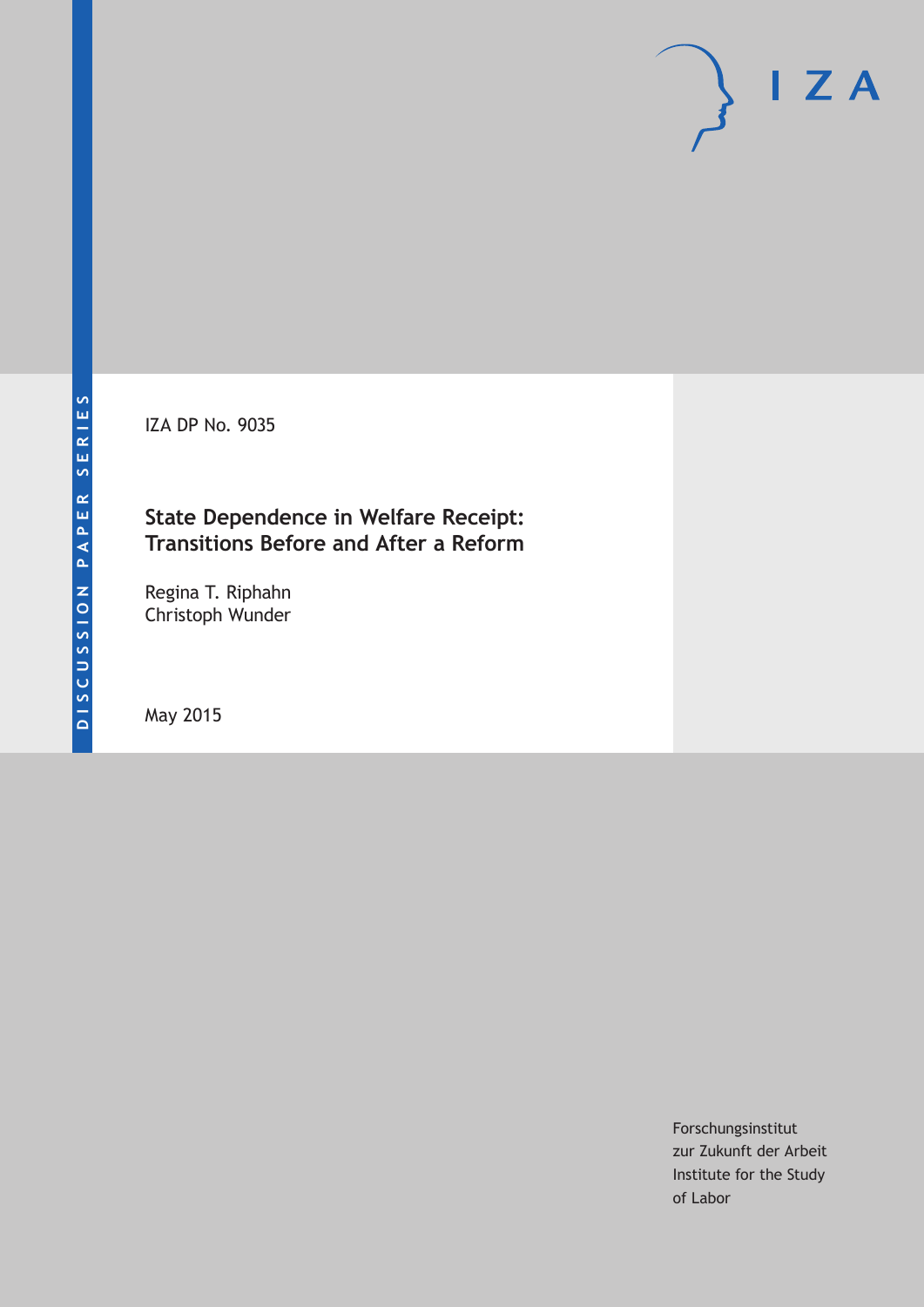# **State Dependence in Welfare Receipt: Transitions Before and After a Reform**

## **Regina T. Riphahn**

*University of Erlangen-Nuremberg and IZA*

## **Christoph Wunder**

*University of Halle-Wittenberg*

## Discussion Paper No. 9035 May 2015

IZA

P.O. Box 7240 53072 Bonn Germany

Phone: +49-228-3894-0 Fax: +49-228-3894-180 E-mail: iza@iza.org

Any opinions expressed here are those of the author(s) and not those of IZA. Research published in this series may include views on policy, but the institute itself takes no institutional policy positions. The IZA research network is committed to the IZA Guiding Principles of Research Integrity.

The Institute for the Study of Labor (IZA) in Bonn is a local and virtual international research center and a place of communication between science, politics and business. IZA is an independent nonprofit organization supported by Deutsche Post Foundation. The center is associated with the University of Bonn and offers a stimulating research environment through its international network, workshops and conferences, data service, project support, research visits and doctoral program. IZA engages in (i) original and internationally competitive research in all fields of labor economics, (ii) development of policy concepts, and (iii) dissemination of research results and concepts to the interested public.

IZA Discussion Papers often represent preliminary work and are circulated to encourage discussion. Citation of such a paper should account for its provisional character. A revised version may be available directly from the author.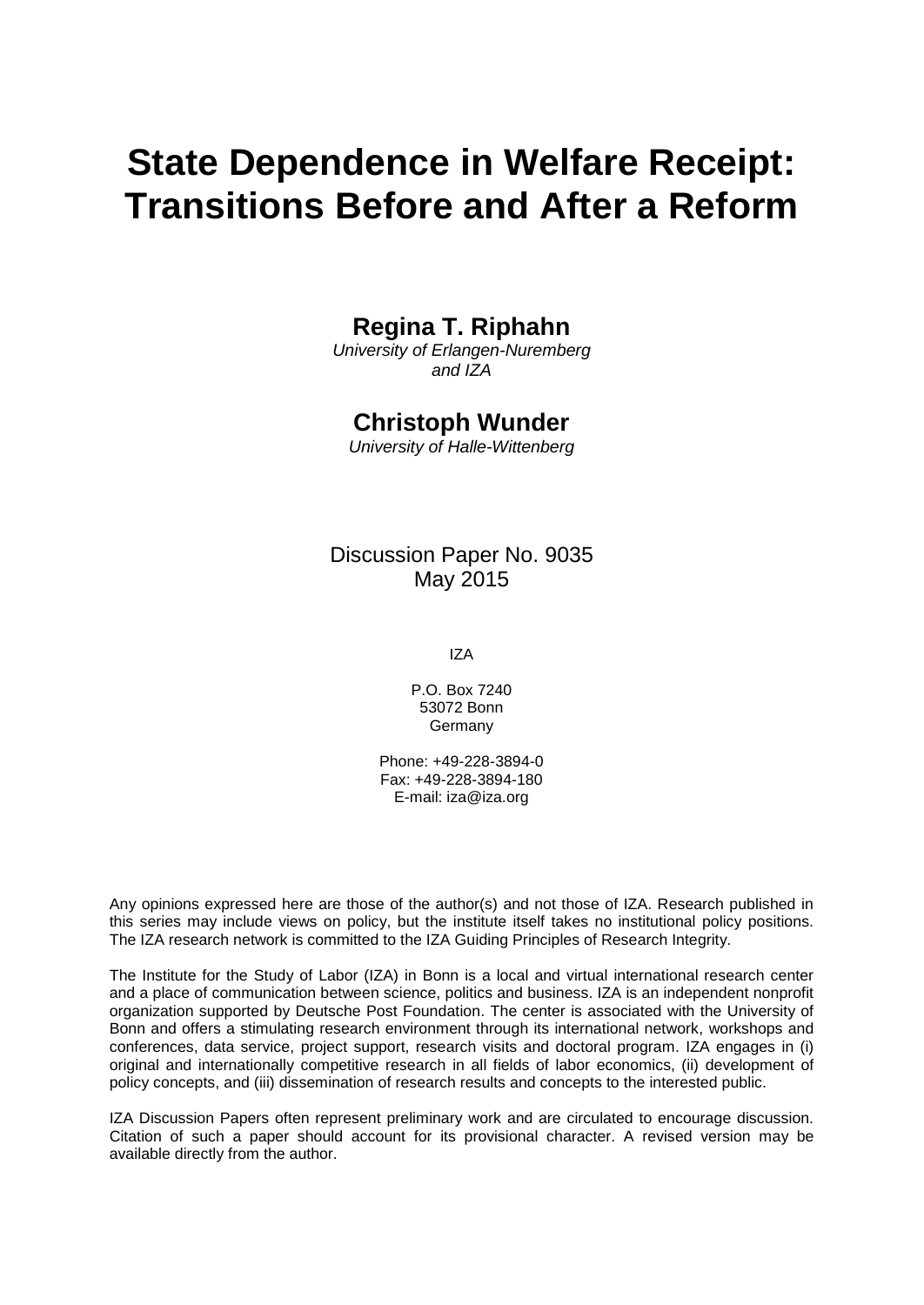IZA Discussion Paper No. 9035 May 2015

# **ABSTRACT**

# **State Dependence in Welfare Receipt: Transitions Before and After a Reform**

We study state dependence in welfare receipt and investigate whether welfare transitions changed after a welfare reform. Using data from the German Socio-Economic Panel, we apply dynamic multinomial logit estimators and find that state dependence in welfare receipt is not a central feature of the German welfare system. We find that welfare transitions changed after the reform: transitions from welfare to employment became more likely and persistence in welfare and inactivity declined. We observe a large relative increase in transitions from employment to welfare. Immigrants' responsiveness to the labor market situation increased after the reform.

JEL Classification: I38, J61

Keywords: social assistance, state dependence, unemployment benefit II, immigration, dynamic multinomial logit

Corresponding author:

Regina T. Riphahn Economics Department University of Erlangen-Nuremberg Lange Gasse 20 90403 Nuremberg Germany E-mail: [regina.riphahn@fau.de](mailto:regina.riphahn@fau.de)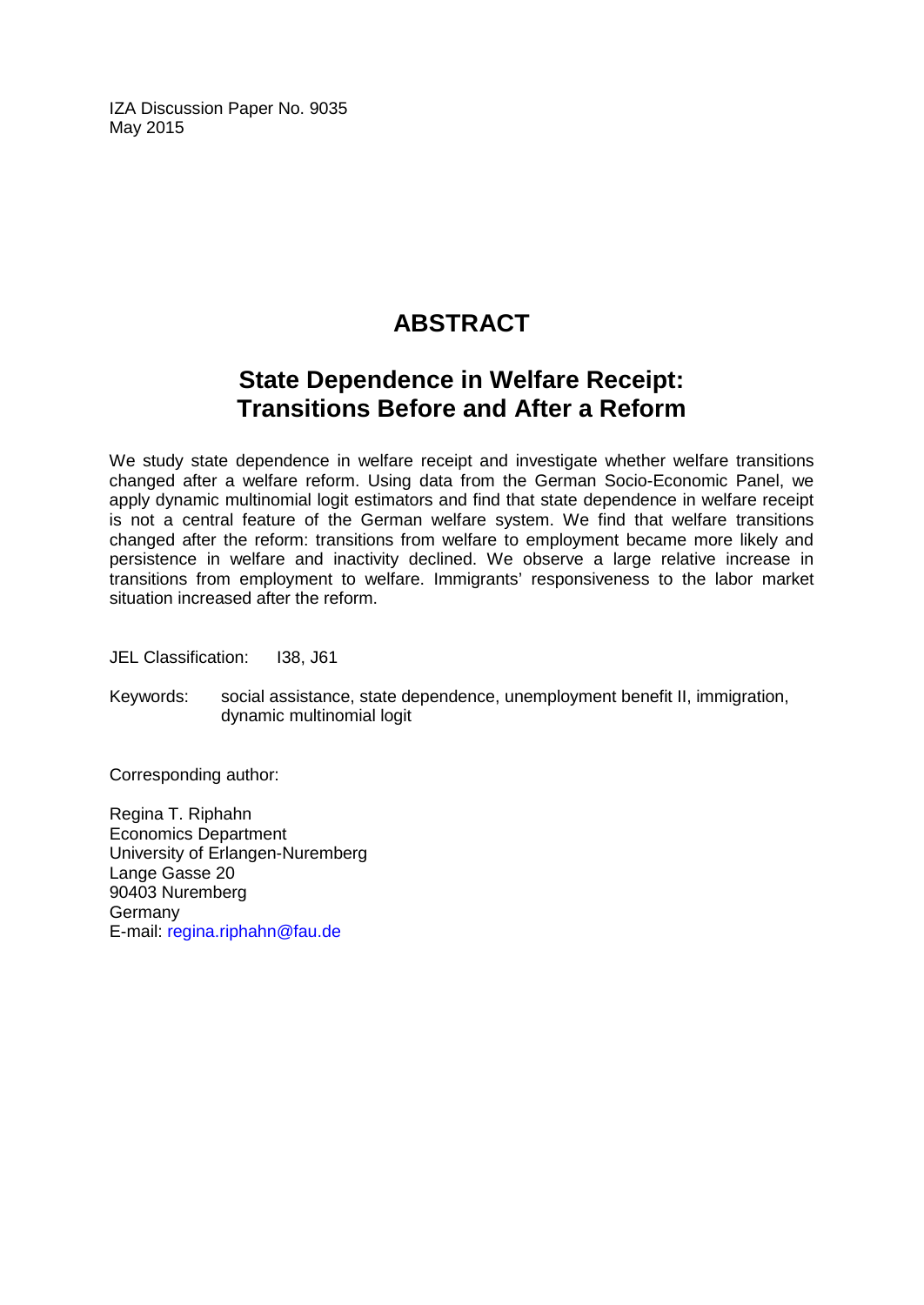#### 1 Introduction

In many countries, prolonged and repeated periods of welfare receipt cause political debates about the regulation of welfare systems. Not surprisingly, recent decades saw governments reforming their welfare systems to reduce persistence in welfare receipt. Two mechanisms may cause persistence in welfare receipt (Heckman 1981). First, previous welfare receipt can have a causal effect on subsequent receipt by changing the recipient's preferences or constraints. This mechanism is referred to as true state dependence (Heckman and Borjas 1980). Second, observed or unobserved individual characteristics that are not changed by previous welfare receipt may affect the probability of welfare receipt. If these characteristics hold up over time, we will also observe persistence in welfare receipt. This mechanism is referred to as spurious state dependence.

Knowledge about the causes of persistence in welfare receipt is important for governments (see, e.g., Prowse 2012, Königs 2014): efficient policy responses differ in situations where persistence can be fully explained by individual characteristics and situations with true state dependence. In the former case, welfare-to-work programs that emphasize, for example, job search or wage subsidies will hardly have long-term effects as long as individual characteristics remain unchanged. In a situation of true state dependence, these programs can have an impact on labor market states even after the programs ended because the state dependent impact of experiencing welfare receipt can be avoided or shortened.

This paper studies the structural determinants of welfare transitions by scrutinizing the degree of true state dependence in the German welfare system. We are particularly interested in true state dependence as an indicator of the extent to which the experience of past welfare receipt causally affects subsequent welfare receipt. Using data from the German Socio-Economic Panel Study (SOEP), we estimate dynamic multinomial logit models to study transitions between three labor market states (welfare receipt, employment, inactivity). Our results show little evidence of true state dependence. We find that transition patterns changed after a substantial welfare reform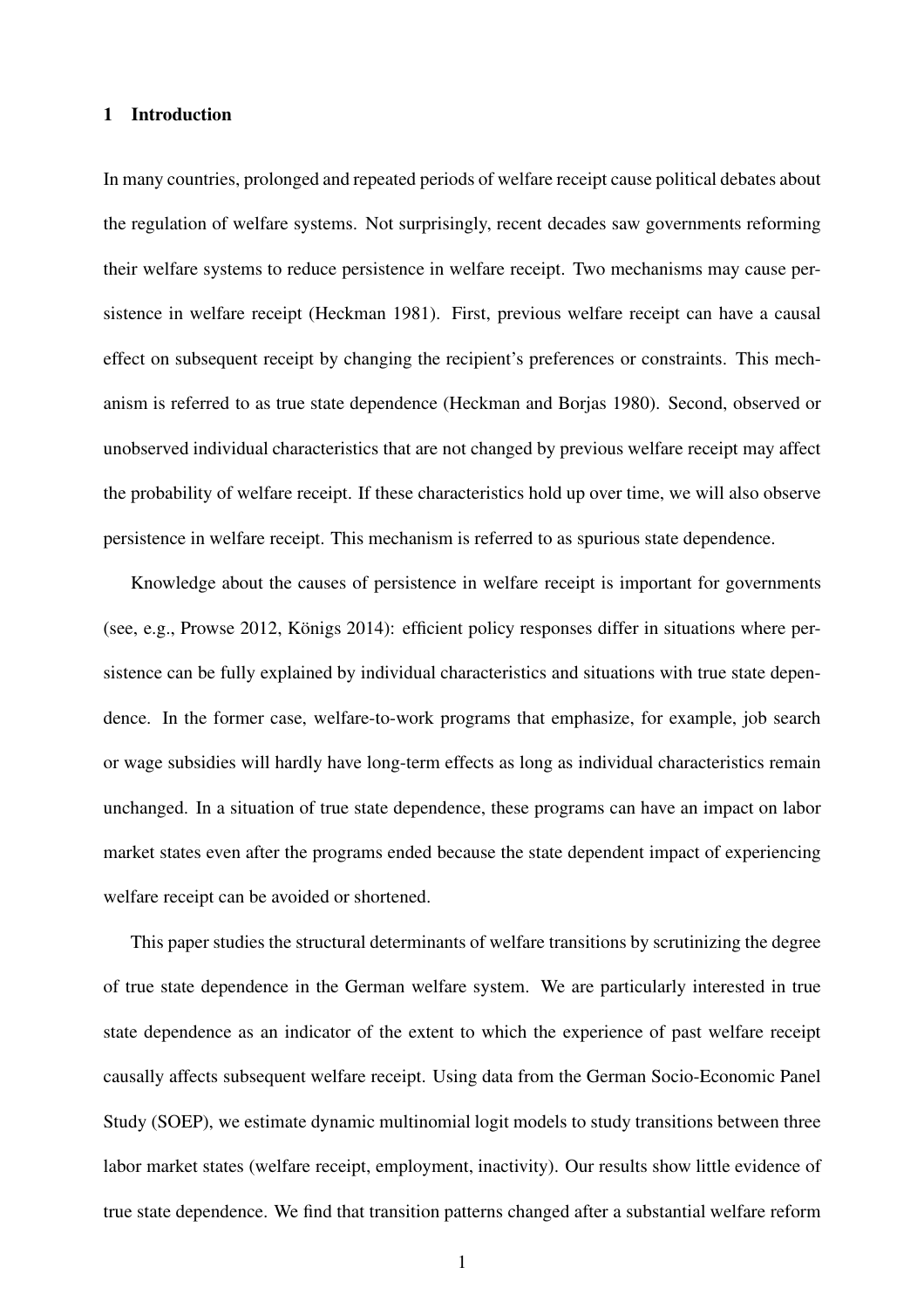that came into effect in 2005: transitions to employment became more likely and persistence in welfare and inactivity declined. We observe a large relative increase in transitions from employment to welfare. Among immigrants, welfare persistence and welfare-to-employment transitions became more responsive to the labor market after the reform.

Our study of welfare transitions ties in with an international literature on state dependence in welfare receipt which typically applies dynamic discrete choice models. Closest to ours is the contribution by Hansen and Lofstrom (2009) who use data on Swedish men to study the transition between welfare receipt, unemployment, and employment. They find higher state dependence among immigrants than natives. Hansen and Lofstrom (2011) separately study welfare exit and entry of Swedish natives and immigrants and find that the difference in welfare receipt between natives and immigrants results from differences in entry to rather than in exit from welfare. In the literature on welfare state dependence, Hansen et al (2014) analyze Canadian welfare participation and Chay et al (2004) focus on Californian data. Both studies find true state dependence in welfare receipt which varies across population groups. This is confirmed for the case of the U.K. by Cappellari and Jenkins (2008), who find evidence for state dependence but point to its heterogeneity across subsamples.

Furthermore, there is a related international literature on the consequences of welfare reforms for recipient behaviors. Following the 1996 reform of the U.S. federal welfare program, studies addressed a variety of outcomes (for a survey, see Blank 2002), among them the propensity to take up work (e.g., Grogger and Karoly 2005), responses to time limited eligibility, and the relevance of the macroeconomy for labor force participation (Bitler and Hoynes 2010, Ziliak et al 2000). Blank (2002) summarizes evidence of substantial changes in welfare transition patterns in response to the U.S. welfare reforms.<sup>1</sup>

<sup>&</sup>lt;sup>1</sup> For evidence on reforms in the U.K., Sweden, and Canada see, e.g., Brewer et al. (2006), Edmark (2009), and Fortin et al. (2004).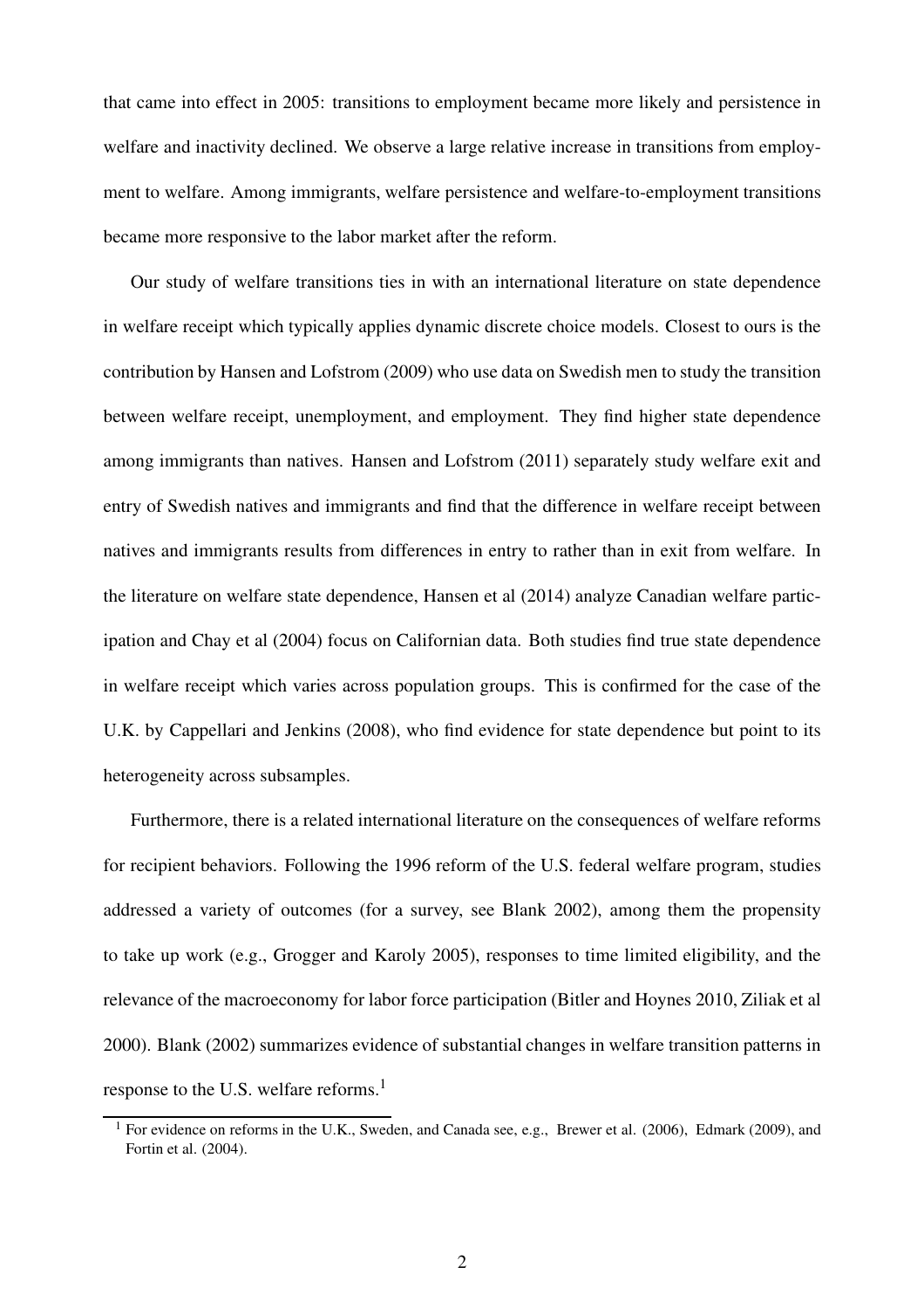Some recent studies consider the determinants and dynamics of welfare receipt in Germany. Riphahn and Wunder (2013) compare the characteristics associated with benefit receipt among natives and immigrants and provide a non-parametric study of the groups' respective life cycle trajectories of benefit receipt. However, the paper does not look at state dependence and does not provide a dynamic analysis of the situation before and after the reform. Wunder and Riphahn (2014) model dynamics in welfare receipt using data for the years after the welfare reform in 2005. The study finds substantial differences between immigrants and natives but little evidence for true state dependence. Finally, Königs (2014) analyzes state dependence in social assistance before and after the reform. However, he does not discuss immigrant-native differences. Other studies also explore the connection between welfare reform and the labor market. While Burda and Hunt (2011) see employer expectations, wage moderation, and working time accounts as the key factors behind the German "job miracle" at the end of the last decade, SVR (2011) discuss the role of the welfare reform.<sup>2</sup>

This study contributes to the international literature by providing a comprehensive picture of state dependence in welfare receipt in Germany. First, we extend the literature on welfare transitions that uses standard bivariate estimation approaches (e.g., Cappellari and Jenkins 2009, Hansen et al 2014, Königs 2014) by using a three-state categorization of labor market states: we not only use a clear-cut distinction between welfare recipients and non-recipients. Additionally, we take account of the heterogeneity of non-recipients by splitting the group of non-recipients according to the most conspicuous distinguishing characteristic, i.e. employment status, into employed non-recipients and non-employed non-recipients. In this way, the three-state categorization allows us to differentiate alternative pathways in and out of welfare benefit receipt, as

 $2$  Fahr and Sunde (2009) and Klinger and Rothe (2012) find that the early Hartz Reforms significantly improved the efficiency of labor market matching, benefiting particularly the long term unemployed. Several studies evaluated the effects of elements of the reform packages (e.g., Huber et al 2011). Caliendo and Hogenacker (2012) summarize that labor market institutions became more efficient and work incentives for the unemployed increased after the reform.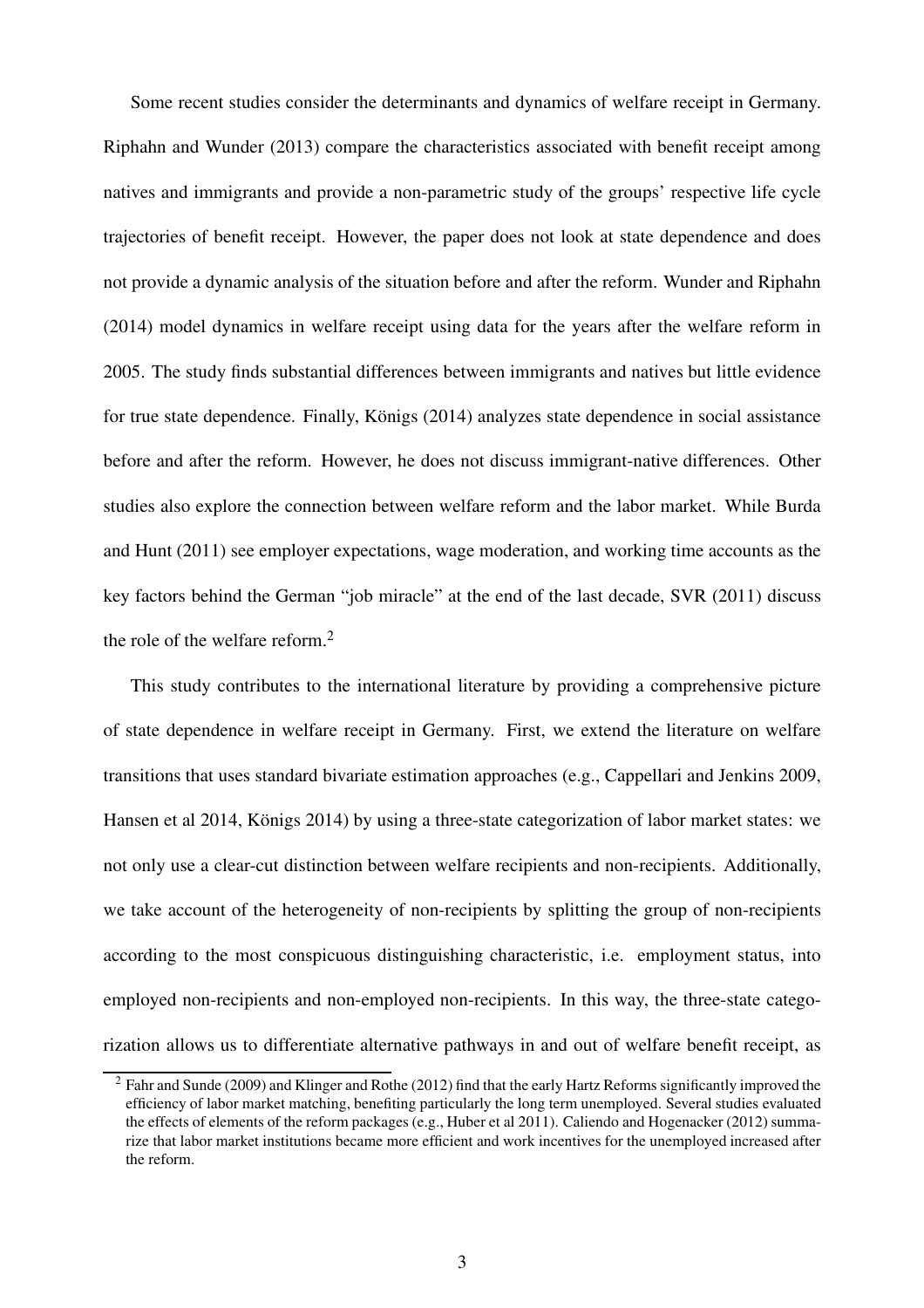we observe whether welfare recipients are able to take up employment or whether they leave the welfare program without finding employment.

Second, we present separate analyses of transitions before and after the recent reform. The welfare reform introduced considerable changes to the unemployment insurance and the minimum income protection scheme. Since the reform aimed at strengthening work incentives and introduced active job search requirements for benefit eligibility, one might expect that welfare entry and exit changed with the reform. We discuss whether changes in transition patterns may reflect the reform agenda.

Third, we examine heterogeneities in welfare transitions for immigrants and natives, as the literature shows that the patterns of welfare receipt differ for these groups (Barrett and McCarthy 2008). In doing so, we add to the international discussion of heterogeneous response patterns across population subgroups. Particularly in countries with a large immigrant population, it is important to understand the difference in responses to incentive mechanisms between natives and immigrants.

Finally, we contribute to the literature on the connection between individual welfare transitions and aggregate labor market conditions (e.g., Hoynes 2000 and Hoynes et al. 2012). Hoynes (2000) showed the close connection between unemployment and welfare receipt in the United States between 1987 and 1992 when welfare recipients strongly responded to job opportunities and wage growth.

This paper is structured as follows. In section two, we summarize the institutional framework and the key reform elements that might affect state dependence. Section three describes the data and section four the empirical approach. The results are shown in section five and section six presents concluding remarks.

4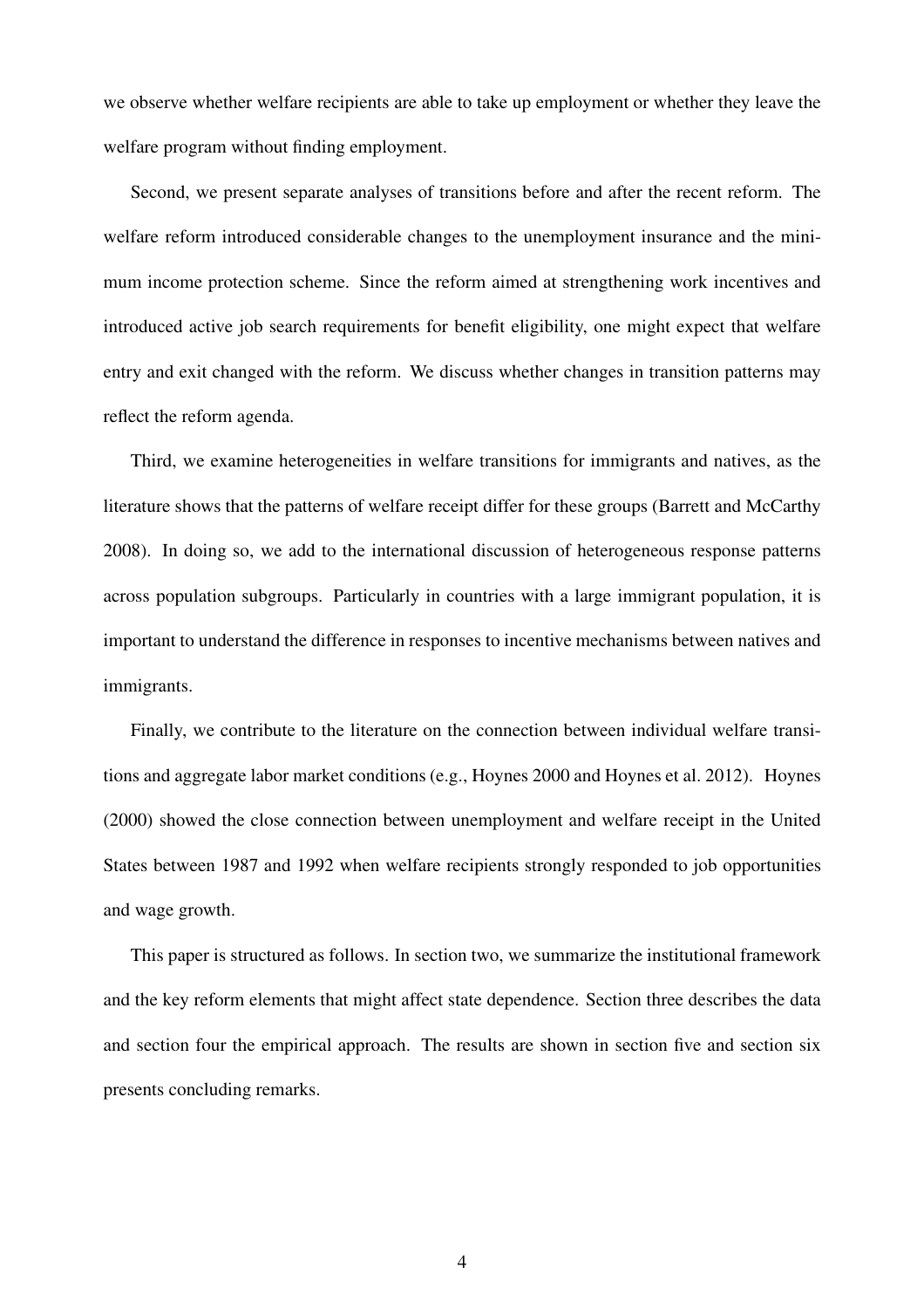#### 2 Institutions

In response to increasing unemployment rates the German government implemented far-reaching reforms which changed the welfare and the unemployment insurance system (Schneider 2012, Boockmann et al 2015). Because it cut back on some claims against the welfare state the reform received substantial public attention and opposition. Next, we describe the German welfare system before and after the reform and discuss why welfare transitions might have changed. Then, we briefly describe the situation of immigrants.

In case of unemployment, workers are generally covered by the unemployment insurance. Unemployment benefits (*Arbeitslosengeld*) replace up to 67% of previous net earnings. The reform reduced the maximum duration of benefit payment from 32 to 24 months. The benefit is now labeled unemployment benefit I (UB I). Prior to the reform, those who had exhausted their unemployment benefit entitlement and those who were not (yet) entitled to unemployment benefits were eligible for unemployment assistance (*Arbeitslosenhilfe*), a tax-financed means-tested transfer. Unemployment assistance replaced up to 57% of prior net earnings and was available without a time limit. Also, prior to the reform, households could claim social assistance (*Sozialhilfe*) if their total income—independent of its source—fell below the legally defined subsistence level. Social assistance was a means-tested program that, in case of need, could also be paid in addition to labor earnings and unemployment benefits.

The reform then combined unemployment assistance and social assistance in the so-called unemployment benefit II (UB II), a means-tested and tax-financed benefit. Households in need of support may be eligible for UB II, independent of whether their members are employed, receive UB I, or exhausted their UB I eligibility. The benefit covers the legally defined minimum income and is not related to prior earnings. Households in need can claim UB II if their adult members are able to work at least 15 hours per week. If the household members are not able to work,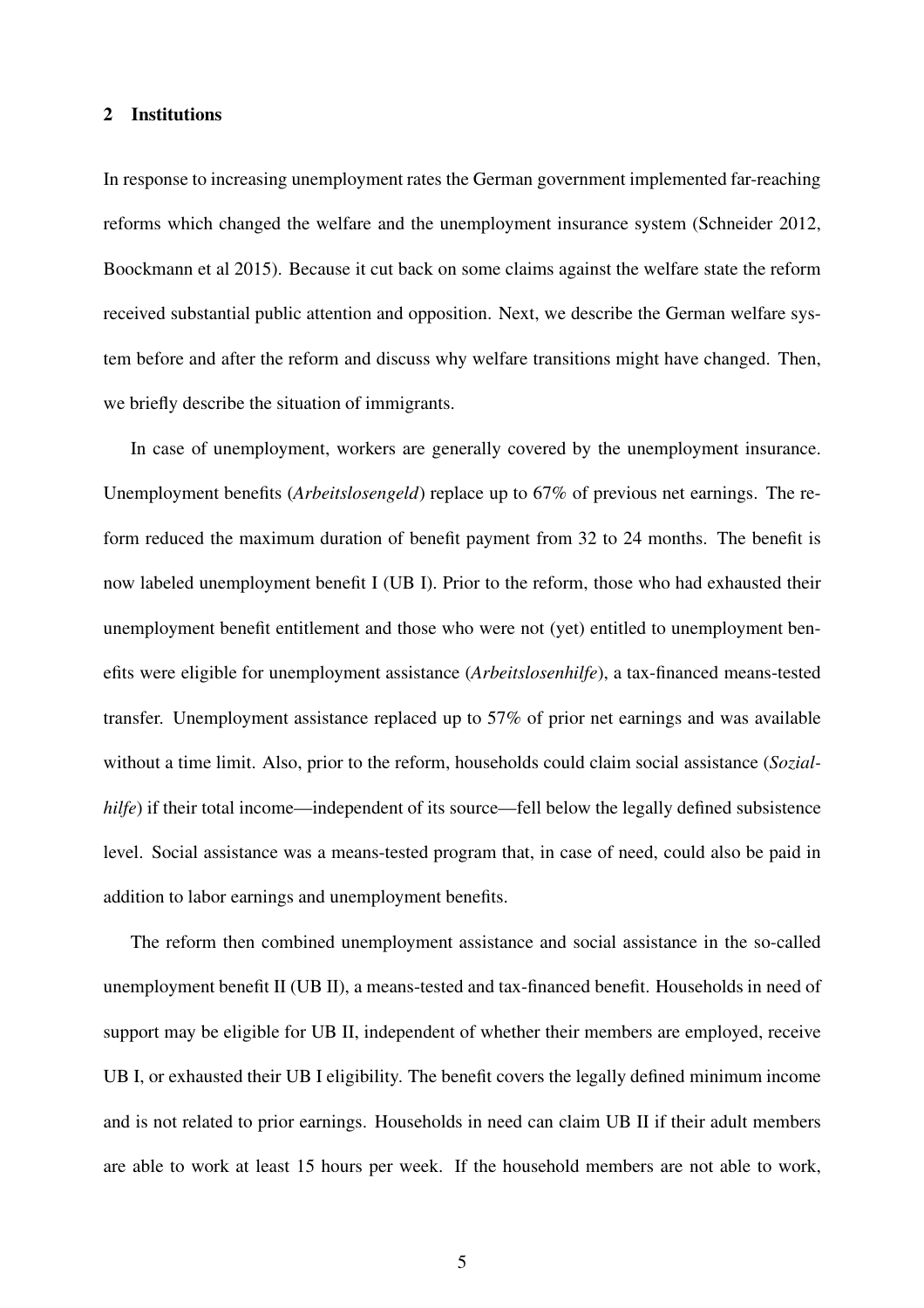e.g., due to sickness or disability, the household is—as before—entitled to social assistance. The means test is administered at the household level.

The reform came into effect in January 2005 as one element of a wider reform project. The reform project had several objectives: (a) to improve the effectiveness and efficiency of labor market services. Thus, after the reform, local employment offices introduced differentiated approaches to support the unemployed at an individual level. (b) To activate the unemployed based on the idea of 'fordern and fördern', i.e., 'to assist and demand.' Since the reform, the employment offices explicitly demand individual effort and have the unemployed sign 'agreements on objectives.' At the same time search incentives were increased by shorter durations of unemployment benefit payouts and by an intensified use of sanctions. (c) Finally, labor market regulations were relaxed, e.g., with respect to employment protection, temporary employment, and temporary agency employment (Klinger and Rothe 2012, Caliendo and Hogenacker 2012). It was generally expected that all of these pathways contribute to reduce transfer dependence and to shorten periods of transfer receipt.

The reform adjusted the regulations of earnings allowances and marginal tax rates to increase work incentives (see, e.g., Dietz et al 2011, Ludsteck and Seth 2014) the maximum earnings allowance increased and marginal tax rates declined. In addition to strengthening work incentives, the reform also requires welfare recipients to actively search for jobs: all recipients of UB II have to look for a job and are obliged to discuss their search strategy with the employment office. In contrast, before the reform social assistance benefits were paid independent of labor market status and search effort. These changes may well reduce welfare persistence and state dependence in welfare.

Immigrants are treated like natives within the unemployment insurance, i.e., with respect to unemployment benefit and unemployment assistance before the reform and UB I after the reform. Their eligibility depends on the individual contribution record. The situation for immigrants is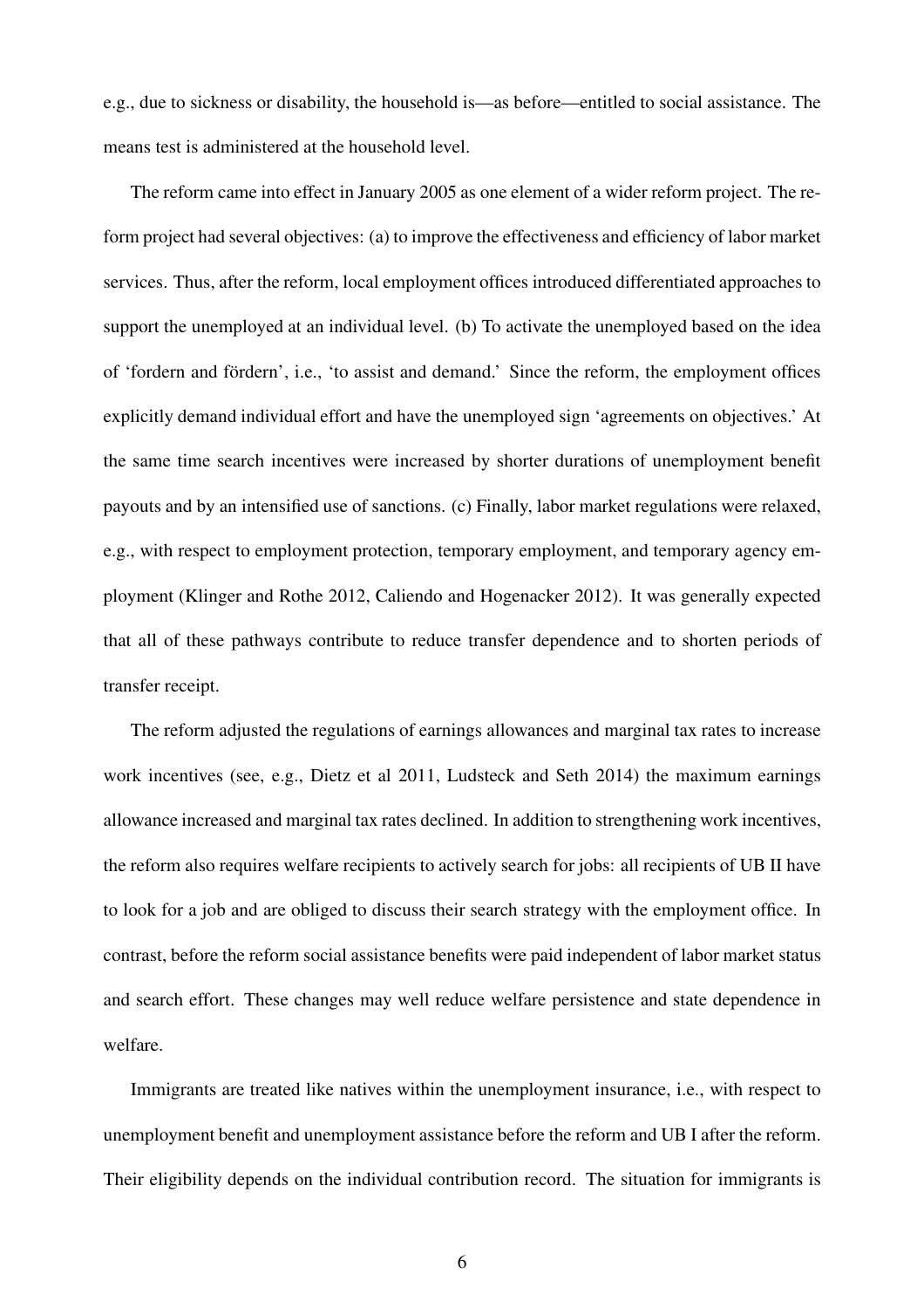more complex in the minimum income support programs of social assistance and UB II. Individuals without German citizenship can receive minimum income support if they are (i) permanently in Germany, (ii) physically able to work (after the reform), and (iii) potentially allowed to take up employment; the last condition excludes, e.g., asylum seekers. Ethnic Germans (*Aussiedler*) as well as naturalized immigrants are treated like natives.<sup>3</sup>

Prior studies show no difference in take-up behavior for natives and immigrants (see, e.g., Riphahn 2001, Frick and Groh-Samberg 2007, Bruckmeier and Wiemers 2012). However, BMAS (2009) points out that the expiration of UB I generates a substantially higher transition rate to UB II receipt among immigrant than native households: immigrant households and thus their needs are larger while their income and wealth are smaller than natives'. As the public debate about the reforms enhanced awareness of the new benefit program many observers expect a general increase in the propensity to take up benefits given eligibility (e.g., Bruckmeier and Wiemers 2012).

#### 3 Data

Using household data from the German Socio-Economic Panel Study (SOEP) (Wagner et al  $2007$ ), we conduct separate analyses for natives and immigrants.<sup>4</sup> We set the immigration status of the household according to the status of the household head.<sup>5</sup> Since the number of immigrant households is small in East Germany, we consider only households in West Germany.<sup>6</sup>

We study welfare transitions before and after 2005, when the last step of the Hartz Reforms was implemented. The pre- and post-reform samples cover the years 2000 to 2004 and 2005 to

<sup>&</sup>lt;sup>3</sup> Ethnic Germans are former German citizens or those belonging to the German people. After World War II, many migrated to West Germany and were granted German citizenship (Dietz 1999). Immigrants residing in Germany in order to find employment are generally not eligible for benefits. However, a long list of circumstances renders EU citizens eligible for UB II receipt even then (BMAS 2009).

<sup>&</sup>lt;sup>4</sup> We use the household as the unit of analysis because (i) welfare eligibility is, to a large extent, determined by household circumstance and (ii) our data measure social assistance receipt only at the level of the household. Households are also used as the unit of analysis in a comparable study by Hansen et al (2014), for instance.

<sup>5</sup> This information comes from a "migration background"-indicator in the data, which considers first or second generation immigrant status independent of citizenship (for details, see, Frick and Lohmann 2010).

<sup>&</sup>lt;sup>6</sup> Other studies use similar sample selection criteria to analyze differences between immigrants and natives (e.g., Kogan 2004, Riphahn 2004). For a discussion see also Schnabel (2015). In contrast, the study by Königs (2014) investigates differences between East Germany and West Germany but *not* between natives and immigrants.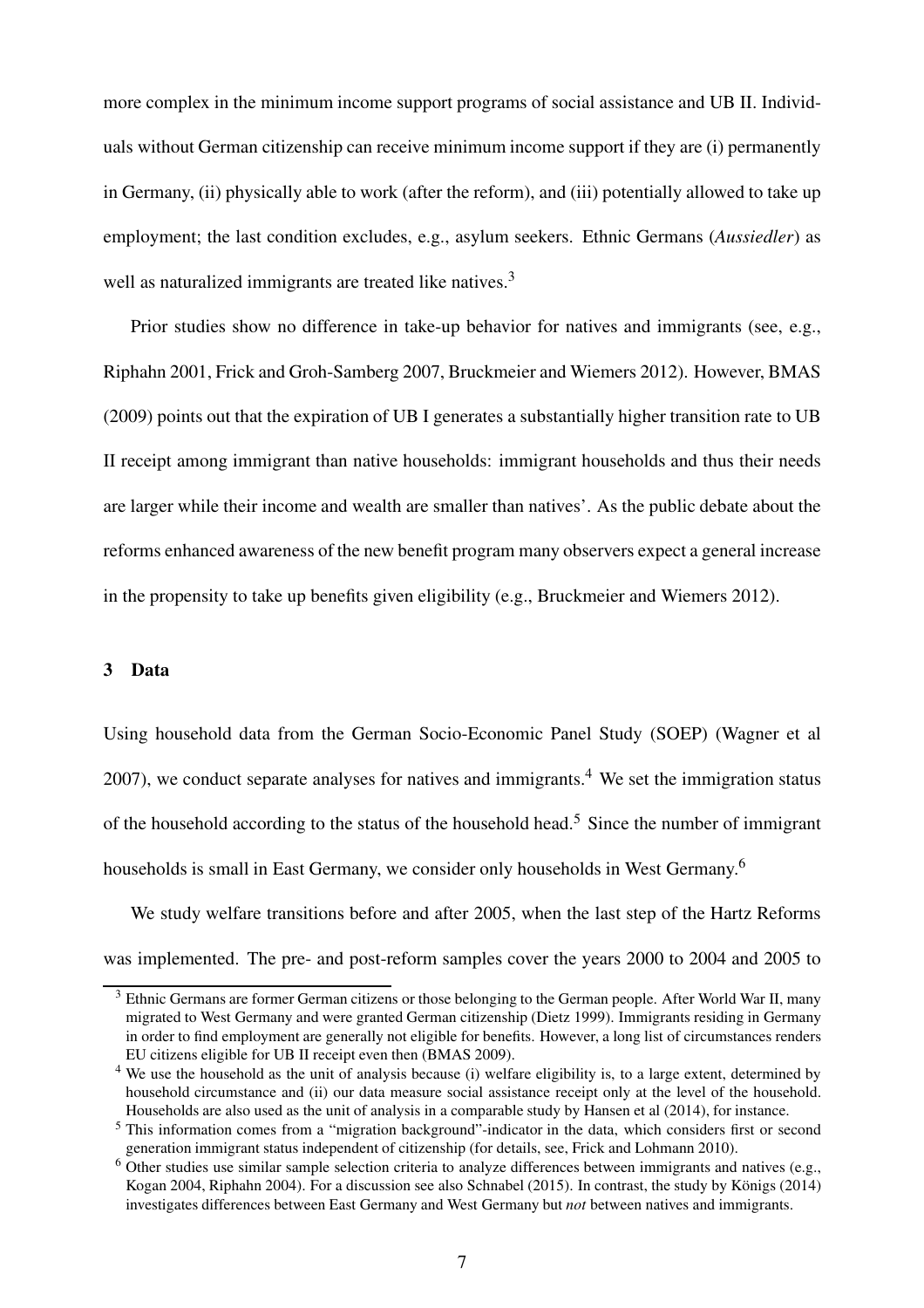2010, respectively. Households are selected if they are part of the sample in 2000 or 2005, which define the initial states.<sup>7</sup> Recipients of unemployment assistance and UB II are required to be able to work. Therefore, we include only household heads of working age (25-60) and exclude the disabled.

Our dependent variable classifies households into three labor market states that indicate its status at the time of the survey. In a first step, we code all households who receive welfare benefits. Before the reform, we classify a household as receiving welfare if it receives one of the means-tested benefit schemes, i.e., social assistance or unemployment assistance. After the reform, we regard households as welfare recipients if the household receives UB II. To answer our research questions it would be sufficient to classify households as recipients vs. non-recipients. However, in order to refine the analysis and to derive additional insights, we split non-recipient households in two groups: non-recipient households are labelled "employed" if the household head is employed and "inactive" otherwise. The latter group includes household heads who are out of the labor force or unemployed and who may receive unemployment insurance benefits. The rationale for defining an "inactive group" is that these households neither work nor rely on welfare benefits but instead have other non-welfare income (e.g., unemployment insurance benefits or savings).<sup>8</sup> It is possible that welfare receiving households have employed or unemployed heads; in both cases we code welfare receipt because earnings or unemployment benefits are topped up by welfare benefits. As we consider welfare receipt at the point of the interview we cannot distinguish short- and long-term welfare receipt.

Using weighted data to reflect the population of interest, Table 1 reports the observed annual distribution of the three labor market states for the pre-reform years 2000-2004 and the postreform years 2005-2010. In general, welfare recipient rates are higher after the reform with a

 $<sup>7</sup>$  The pre- and the post-reform samples cover periods of different length. We use fewer waves for the pre-reform</sup> period than for the post-reform period in order to be able to include the SOEP innovation sample F, which started in 2000.

<sup>&</sup>lt;sup>8</sup> Across all years we observe that 17% and 30% of inactive native and immigrant households have unemployed heads, respectively.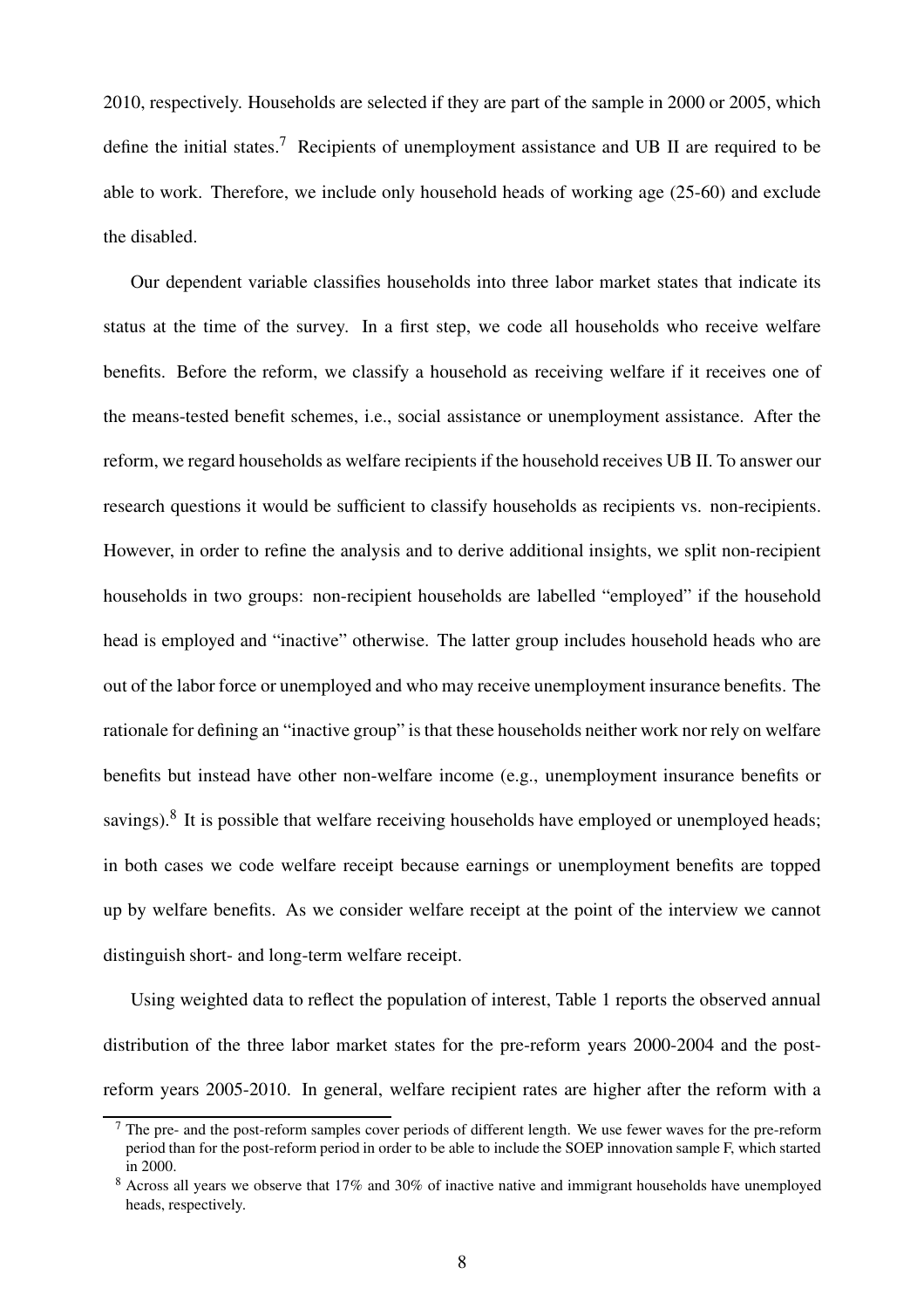noticeable jump shortly after the reform came into effect. The increase in recipiency rates is consistent with the decrease in non-take-up after the reform found by Bruckmeier and Wiemers (2012). After the reform, we observe rising employment and falling inactivity, reflecting the positive labor market trend and falling unemployment in this period.

There are remarkable differences between immigrants and natives. The share of immigrant households receiving welfare is more than twice as large as that of natives (e.g., in 2006: 15.2% vs. 7.1%). Correspondingly, the share of immigrant households that are classified as employed is considerably lower than that of natives.

Table 2 reports labor market transitions. Persistence is evident in all states. In the total population, welfare receipt has a persistence rate of more than 70%. Patterns change slightly from before to after the reform: while the welfare exit rate to employment increases (from 18.4% to 20.3%), welfare exit to inactivity becomes less frequent (from 10.3% to 6.1%). Labor market transitions appear to be less favorable for immigrants than for natives: immigrants have a much higher risk of welfare entry and less stable employment than natives. Welfare persistence increases for immigrants (from 68.1% to 75.4%) but not for natives, and welfare exit to employment increases for natives and declines for immigrants after the reform.

Table 3 shows descriptive statistics on our control variables. We follow the literature (e.g., Hansen and Lofstrom 2009, Königs 2014) and chose parsimonious specifications that control for characteristics of the household head, of the household, and of the region. In these three groups we consider first, the household head's age, gender, education, education in Germany, marital status and health status; the number of children below and above age 6 describe the household structure, and year dummies and regional unemployment are used in some specifications to control for period and region-specific business cycle effects. We can control the pre- and post-reform subsamples for natives and immigrants based on Table 3: between the two sampling periods the share of female household heads increased and the mean number of children below age six in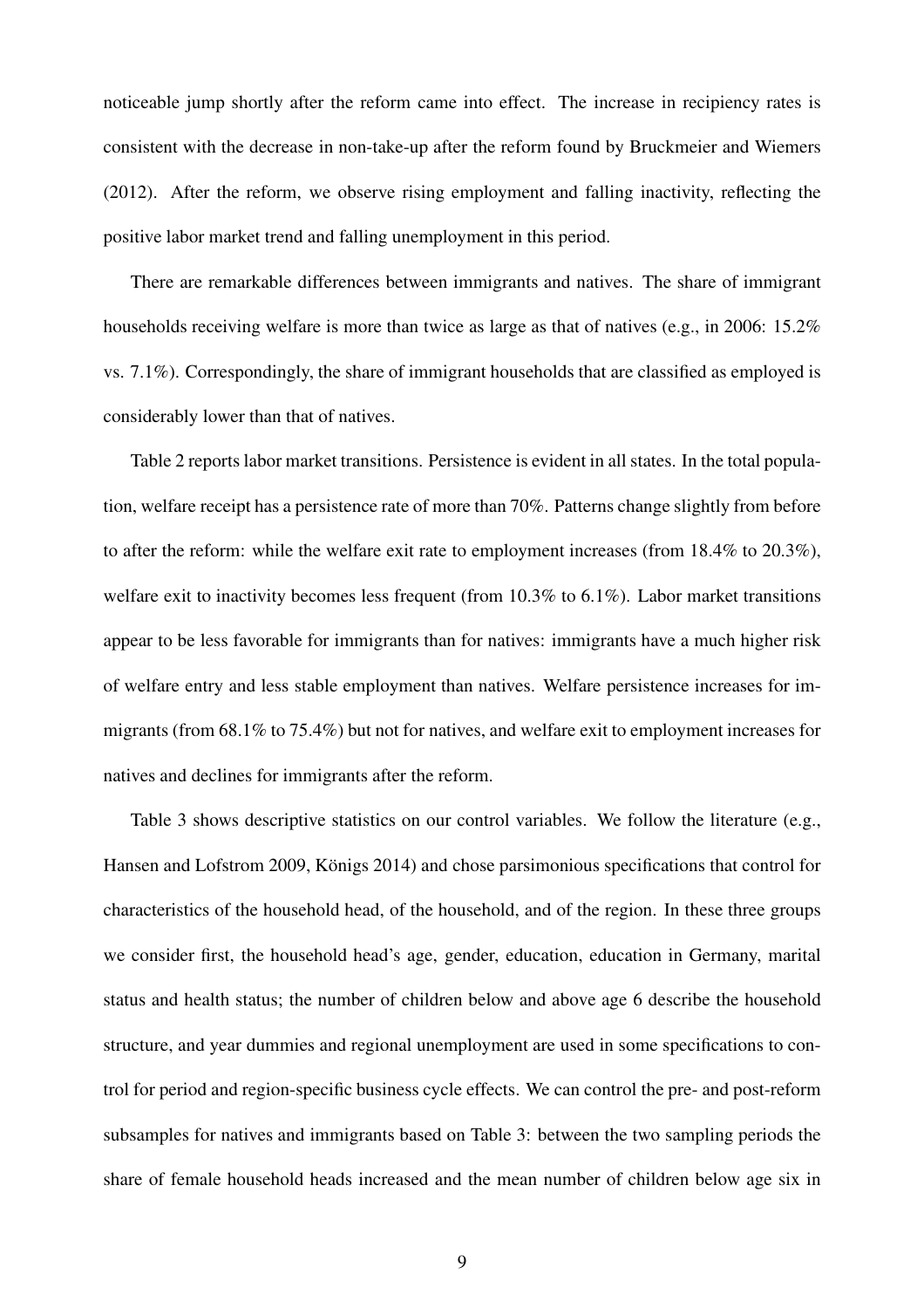the households declined. The slight increases in mean age and education reflect changes in the population. Compared to natives, immigrant household heads have less education, are more often married, and have more children.<sup>9</sup>

#### 4 Estimation strategy

The conceptual framework of our analysis follows the literature and uses a dynamic discrete choice model: a household chooses the labor market state (inactivity, employment, or welfare receipt) with the highest utility. Let  $U_{ijt}$  be the utility of household *i* in state *j* at time *t*:

$$
U_{ijt} = \beta'_j \mathbf{x}_{it} + \gamma'_j \mathbf{y}_{i,t-1} + \alpha_{ij} + \varepsilon_{ijt}.
$$
 (1)

Utility depends on the observed household characteristics,  $\mathbf{x}_{it}$ .  $\boldsymbol{\beta}_j$  is a vector of alternativespecific coefficients. The coefficient vector  $\gamma_j$  captures the effect of the previous state,  $y_{i,t-1}$ , on the current state choice. We take account of household-specific unobserved heterogeneity by including a random error  $\alpha_{ij}$ .  $\varepsilon_{ijt}$  is an idiosyncratic error that is assumed to be independently distributed with a type I extreme value distribution.

Dynamic models of labor market state choice which allow for the presence of unobserved effects raise the problem of endogenous initial conditions: while transitions within the panel of observations are modeled, the transition to the very first observed state has no observed predecessor. We apply the conditional maximum likelihood estimator suggested by Wooldridge (2005) to solve this problem.

The specification of the Wooldridge approach models the unobserved heterogeneity  $\alpha_{ij}$  as a function of the initial state  $y_{i0}$ , individual-specific explanatory variables  $x_i$ , and a new random er-

<sup>&</sup>lt;sup>9</sup> In an online appendix we show further descriptive statistics by labor market and immigrant status: comparing welfare recipients and employed households, we observe small differences in the number of children while the share of married household heads is clearly smaller among welfare recipients. The share of single parents is considerably higher among welfare recipients than among households classified as inactive or employed. The figures also indicate a difference in average education between employed households and welfare recipients of two years among natives and one year among immigrants.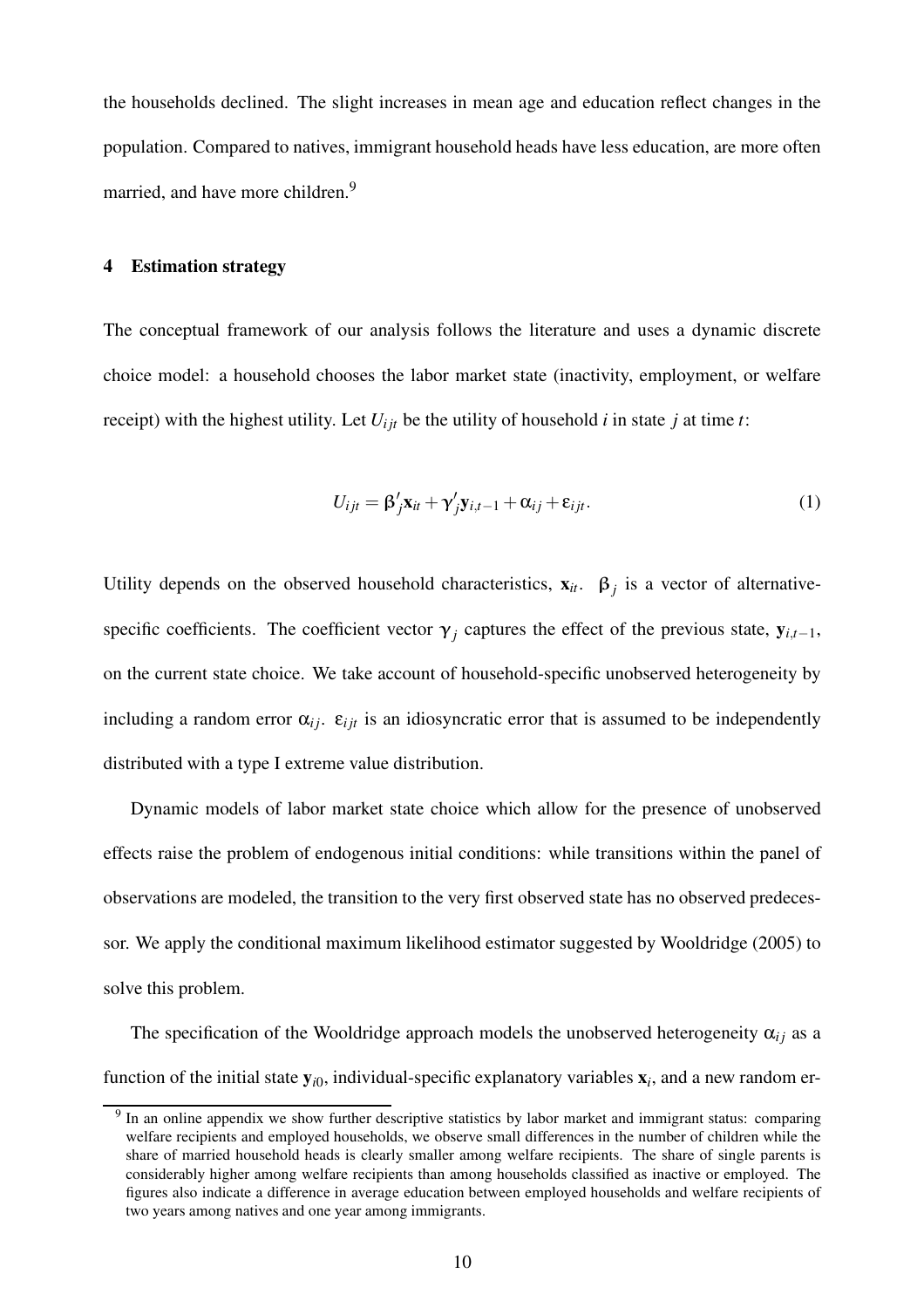ror,  $a_{ij}$ , that is uncorrelated with the initial state.<sup>10</sup> We assume  $a_{ij}$  to be normally distributed with zero mean and variance  $\sigma_a^2$ , i.e.,  $a_{ij} | (\mathbf{y}_{i0}, \mathbf{x}_i) \sim N(0, \sigma_a^2)$ . Hence, the probability that individual *i* is in state *j* at time *t* conditional on observed and unobserved characteristics and the labor market state in  $t - 1$  can be written as

$$
P(Y_{it}=j|\mathbf{x}_i,\mathbf{y}_{i,t-1},\mathbf{y}_{i0},\boldsymbol{a}_i)=\frac{\exp(\beta'_j\mathbf{x}_{it}+\boldsymbol{\gamma}'_j\mathbf{y}_{i,t-1}+\boldsymbol{\delta}'_{j1}\mathbf{y}_{i0}+\boldsymbol{\delta}'_{j2}\mathbf{x}_i+a_{ij})}{\sum\limits_{k=1}^{J=3}\exp(\beta'_k\mathbf{x}_{it}+\boldsymbol{\gamma}'_k\mathbf{y}_{i,t-1}+\boldsymbol{\delta}'_{k1}\mathbf{y}_{i0}+\boldsymbol{\delta}'_{k2}\mathbf{x}_i+a_{ik})}.
$$
 (2)

Normalizing the coefficient vectors  $\beta_1, \gamma_1, \delta_{11}, \delta_{12}$ , and the unobserved heterogeneity,  $a_{i1}$ , to zero for the first alternative  $(k = 1)$ , we can estimate a dynamic multinomial logit model with random effects.<sup>11</sup> We use Gauss-Hermite quadrature to integrate the random effect out of the corresponding log-likelihood and estimate the remaining parameters with maximum likelihood.<sup>12</sup>

We use predicted probabilities for an individual randomly sampled from the population to describe state dependence in labor market transitions. To assess the incidence of true state dependence, we compare the predicted probability of welfare persistence to the predicted probability of entering welfare from inactivity.<sup>13</sup> Our reasoning is as follows: if true state dependence exists, then the above two probabilities will differ. Previous welfare recipients will then have a higher probability to receive welfare than previously inactive non-recipients. If true state dependence does not exist or is unimportant, then these probabilities will not be significantly different.

 $10$  This approach in the spirit of Mundlak (1978) and follows the literature (see, e.g., Stewart 2007, Caliendo and Uhlendorff 2008, Cappellari and Jenkins 2009). Recently, Rabe-Hesketh and Skrondal (2013) discussed an alternative specification of the estimator to avoid potential biases. We present robustness tests along these suggestions in section 5.3 below.

 $11$  For contributions in the literature on welfare transitions applying the Wooldridge procedure, see Cappellari and Jenkins (2009) or Hansen and Lofstrom (2011). Erdem and Sun (2001) also apply this approach.

<sup>&</sup>lt;sup>12</sup> We use the Stata program -gllamm- written by Rabe-Hesketh et al (2004).

<sup>&</sup>lt;sup>13</sup> We do not compare the probability of welfare persistence to the probability of entering welfare from employment because previously employed individuals are generally entitled to unemployment insurance benefits. Thus, they are expected to have a lower probability of entering welfare in the case of job loss.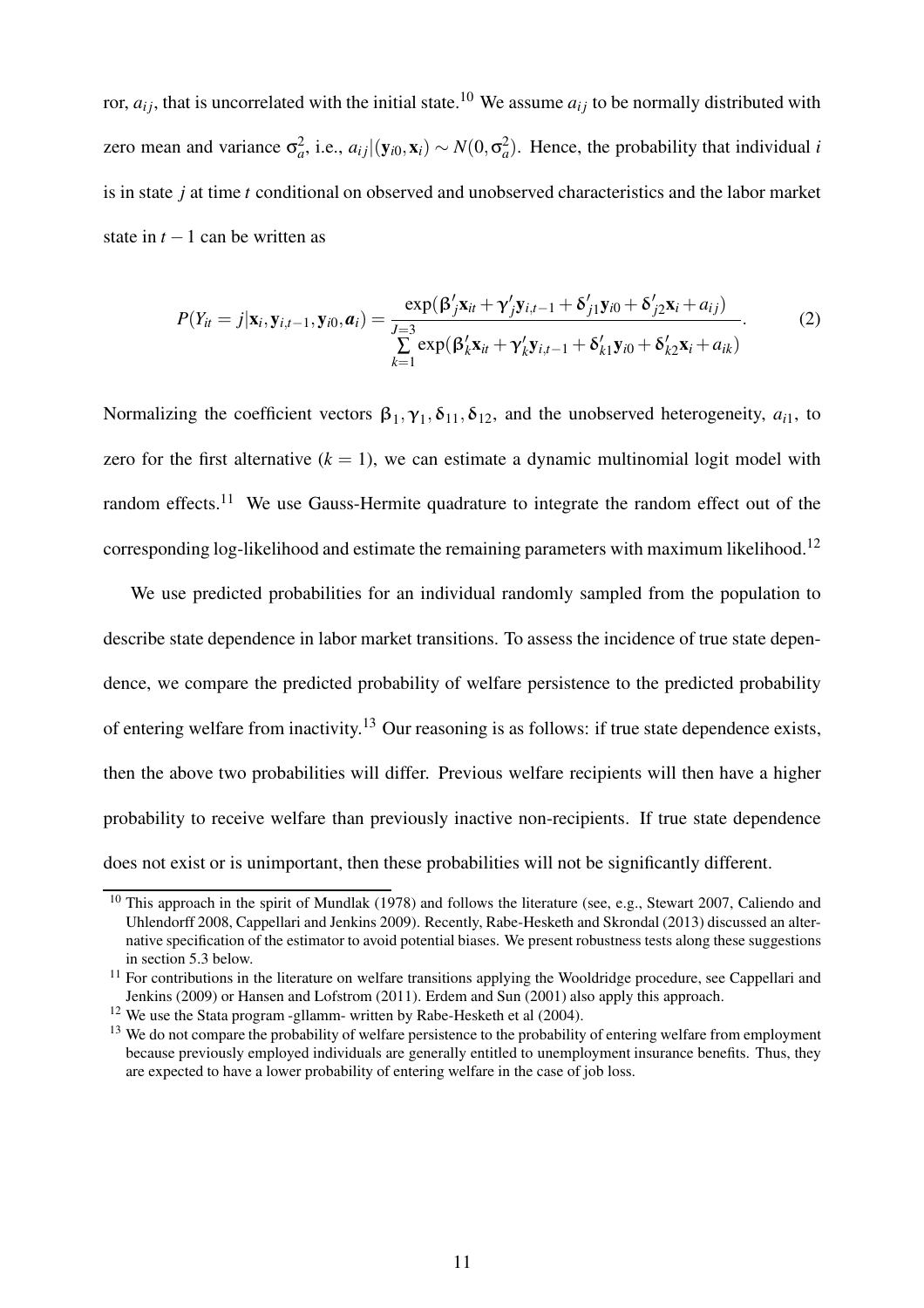The calculation of the predicted probabilites  $\overline{P}$  requires integrating over the distribution of the random effect (Skrondal and Rabe-Hesketh 2009):

$$
\overline{P}(Y_t = j | \mathbf{y}_{t-1}, \mathbf{y}_0, \mathbf{x}^0) = \int \hat{P}(Y_t = j | \mathbf{y}_{t-1}, \mathbf{x}^0, \alpha) h(\alpha | \mathbf{x}, \mathbf{y}_0; \delta) d\alpha,
$$
\n(3)

where we set the vector  $x^0$  to equal the sample average of the control variables.  $\hat{P}$  is the conditional probability. We assess the uncertainty of the prediction by approximate 95% confidence intervals for the predicted probabilities.<sup>14</sup>

#### 5 Results

This section presents the results obtained from dynamic multinomial logit models. To answer our first and second research question about state dependence in the German welfare system and its change over time, we describe patterns of welfare transitions and highlight changes in the dynamics after the reform in section 5.1. Section 5.2 turns to third question how welfare transitions relate to labor market conditions. The discussion addresses differences between immigrants and natives. We report results on robustness checks in section 5.3.

#### 5.1 Welfare transitions and state dependence

Tables 4 and 5 show the estimation results for the pre- and post-reform period, respectively, by subsample. The estimation results for the total population are in Table A2 in the online appendix. The positive estimates of the  $\gamma_j$  coefficients presented in the first rows indicate persistence in labor market states: employment in *t* −1 is associated with higher log-odds of employment in *t* and welfare receipt in *t* −1 is associated with higher log-odds of welfare receipt in *t*, both relative to inactivity.

<sup>&</sup>lt;sup>14</sup> We use a parametric bootstrap approach with 1000 random draws from the sampling distribution of parameters. The procedure is available in the Stata ado-files -gllapred- and -ci\_marg\_mu- (Rabe-Hesketh et al 2004, Skrondal and Rabe-Hesketh 2009).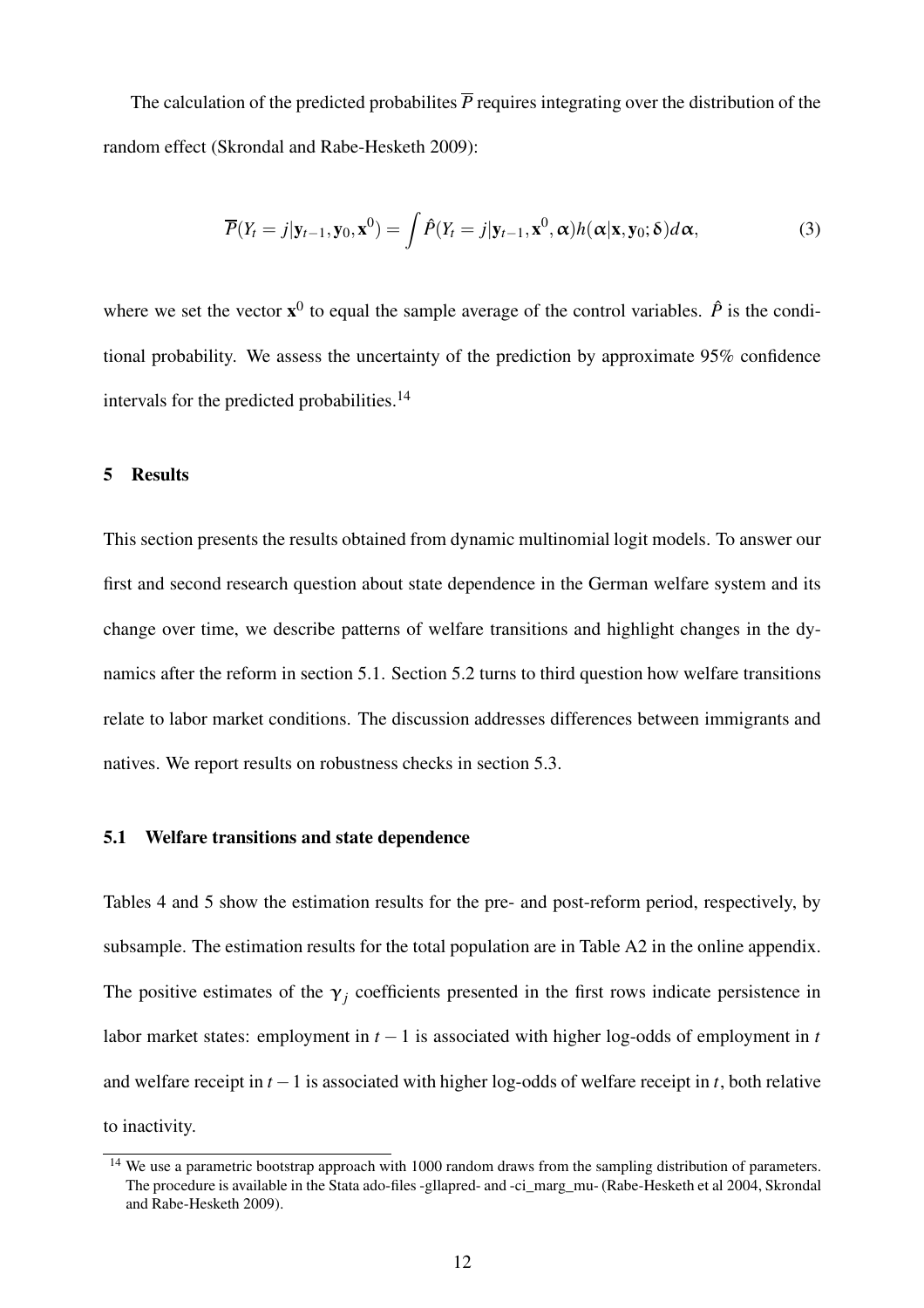Interestingly, welfare receipt in *t* −1 is linked to higher log-odds of employment in *t* relative to inactivity. This suggests that the welfare system incentivizes welfare recipients to take up employment. The size and significance of the coefficient of lagged employment as a determinant of welfare receipt in period *t* change between the pre- and post-reform periods. While the coefficient estimate is near zero (0.07) and statistically insignificant before the reform, it is larger (0.56) and statistically significant in the post-reform period. We return to the employment-to-welfare transition in greater detail below.

The control variables in Tables 4 and 5 generally show similar patterns before and after the reform; e.g., higher education increases the log-odds of employment relative to inactivity and makes transitions to welfare relatively less likely. After the reform, the gender-specific life cycle patterns of labor market transitions are estimated more precisely. The individual-specific error term components significantly improve the model fit. The specification takes account of the potential endogeneity of health and the number of children (see variables labeled M in Tables 4 and 5). The initial labor market state as of period  $t = 0$  yields highly significant coefficients, suggesting that the initial state indeed matters in explaining the current state.

Next, we discuss model-based predictions in Table 6 separately for the entire population (Panels A and B), native households (Panels C and D), and immigrant households (Panels E and F).<sup>15</sup> The calculations are based on separate estimations and average characteristics of the respective pre- and post-reform subsamples.<sup>16</sup> In part, these predictions clearly differ from the observed transitions. In particular, the predicted probabilities of welfare persistence are much lower compared to the observed probabilities, suggesting that characteristics explain welfare persistence to a large extent.<sup>17</sup>

<sup>&</sup>lt;sup>15</sup> The estimation results for natives and immigrants are presented in the online appendix.

 $16$  For comparison, we also calculated predicted probabilities as the average of individually predicted probabilities. The results are similar in nature to those discussed and are presented in the online appendix.

 $17$  While the observed probabilities of welfare persistence are about 73% for natives, the predicted probabilities are only about 6%. Other studies report similar results. For example, Hansen and Lofstrom (2009) observe that about 66% of natives stay on welfare in consecutive years. After controlling for initial conditions and heterogeneity, their predicted probability amounts only to about 10%.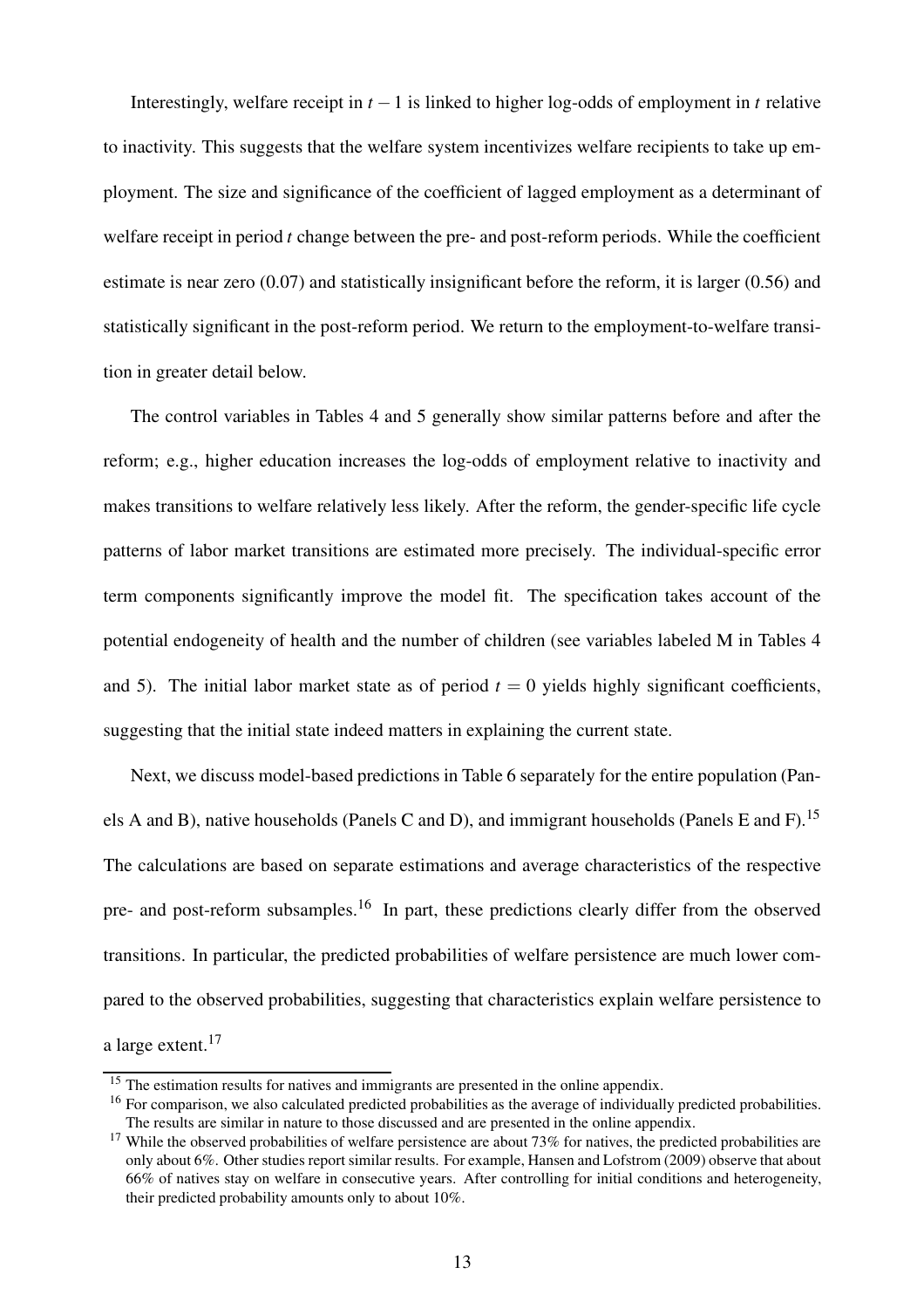The predictions reveal four interesting results. First, they confirm the persistence in labor market states in both sample periods. The probability of each labor market state in *t* is highest when the household was already in that state in  $t - 1$ . Comparing pre and post periods, we observe a decline in the probability of welfare persistence, from 8.3% to 6.0%, i.e. by 28%. Separate analyses for immigrants and natives show that the decline in welfare persistence is more pronounced among immigrants (Panels C-F).

Second, we find a clear increase in the probability of employment-to-welfare transitions, from 0.9% to 1.6% (Panels A and B). Judging from the non overlapping confidence intervals, the increase is statistically significant. The same pattern is observed for the immigrant and native samples. Although the overall risk of this transition is small, the sharp relative increase by 78 percent for the full sample is noteworthy, because we hardly observe other statistically significant changes over time. In addition, this result is remarkable because individuals are typically entitled to unemployment insurance benefits in the case of job loss (cf. section 2). Hence, one would expect that in the case of a job loss newly unemployed workers move from employment to the state of inactivity, which includes the receipt of unemployment insurance benefits. The increased risk of employment-to-welfare transitions may result from an increased propensity to take up short-term or low paid employment: short-term employment may be insufficient to generate UB I eligibility for the period after the short-term contract expired; low paid employment may not cover household needs and thus may go along with welfare benefit eligibility.

Third, the probability of a transition to employment increased after the reform; in addition, welfare-to-employment transitions are considerably more likely than inactivity-to-employment transitions. The increase in the probability of welfare exit to employment is particularly pronounced among immigrants (from 69% to 83%, Panels E and F). Among immigrants, the probability of inactivity-to-employment transition increased by approximately twenty percentage points, which is the largest absolute change. For both groups, persistence in inactivity declined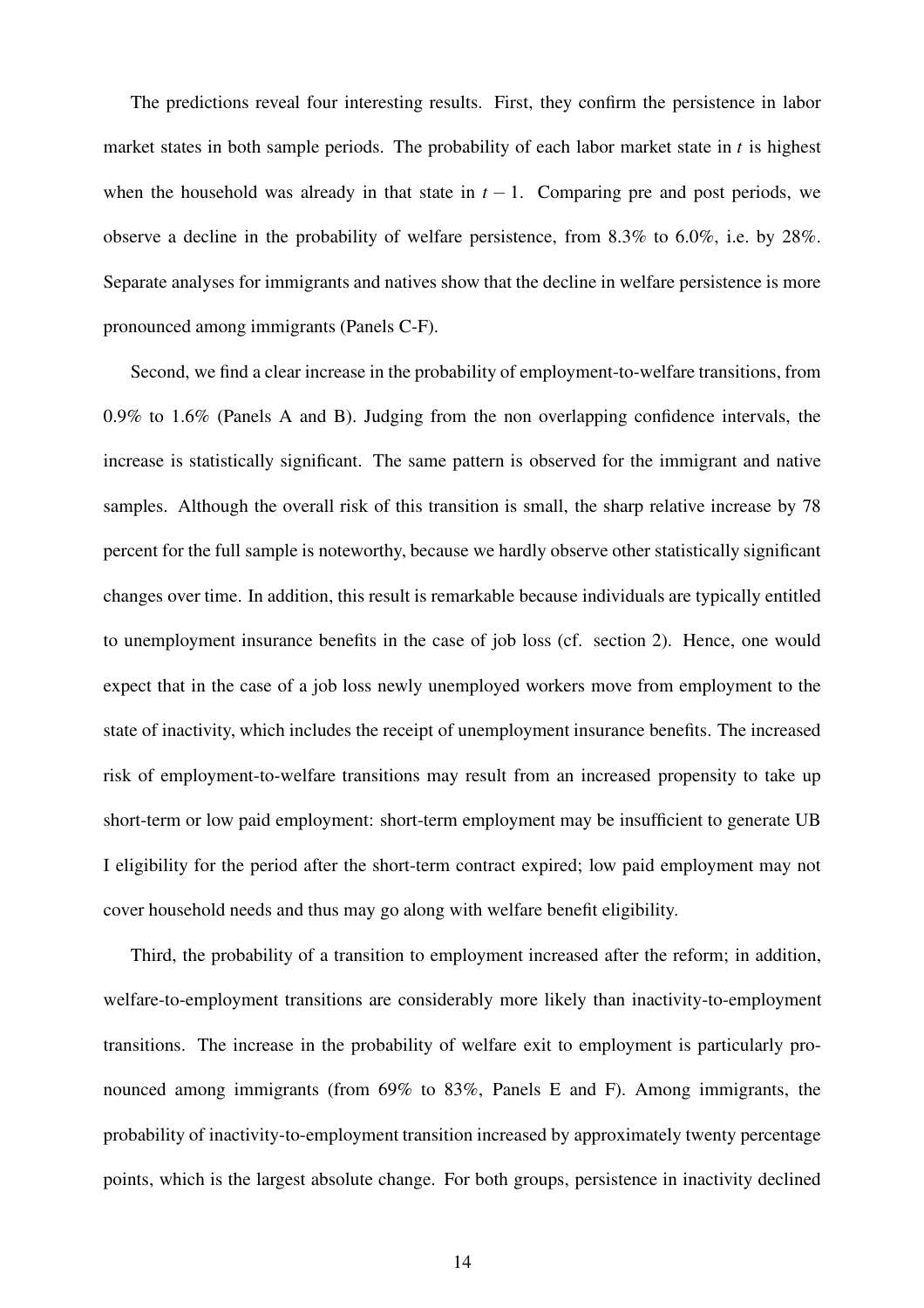after the reform. In general, this suggests that work incentives for welfare recipients and inactive households increased and that newly introduced activation measures might be effective, particularly among immigrants. In addition, this could indicate the availability of new job opportunities.

Next, we examine to what extent the changes in transition probabilities from before to after the reform are explained by changes in characteristics. For that purpose, we simulate post-reform transition probabilities for pre-reform characteristics, i.e., we calculate transition probabilities using household characteristics for the pre-reform period and the coefficients for the post-reform period. We argue that changes in transition probabilities can be attributed to changes in characteristics if the simulated probabilities converge to those originally predicted for the pre-reform period. Changes in labor market transitions may instead be attributed to changes in coefficients if the simulated probabilities converge to those originally predicted for the post-reform period.

Comparing the simulated probabilities and the originally predicted post-reform transitions, <sup>18</sup> we find almost identical results for most transitions, but some differences also emerge. On the one hand, we detect similar probabilities of transitions to employment. Thus, the substantial increases in transitions to employment, particularly among immigrants, are likely due to a change of the behavior of inactive or welfare-receiving households. On the other hand, the simulated probabilities differ from the original probabilities with respect to employment-to-welfare transitions and welfare persistence. The increase in welfare entry from employment is even more pronounced for pre-reform characteristics than for post-reform characteristics. Also, simulated welfare persistence is higher compared to the predictions using post-reform characteristics. This suggests that the change in characteristics even dampens the propensities to enter and to stay on welfare. Altogether, changes in transition patterns do not appear to be driven by changes in characteristics.

<sup>&</sup>lt;sup>18</sup> The simulated probabilities are in Table A10 in the online appendix. The original post-reform transitions are in Table 6, Panels B, D, and F.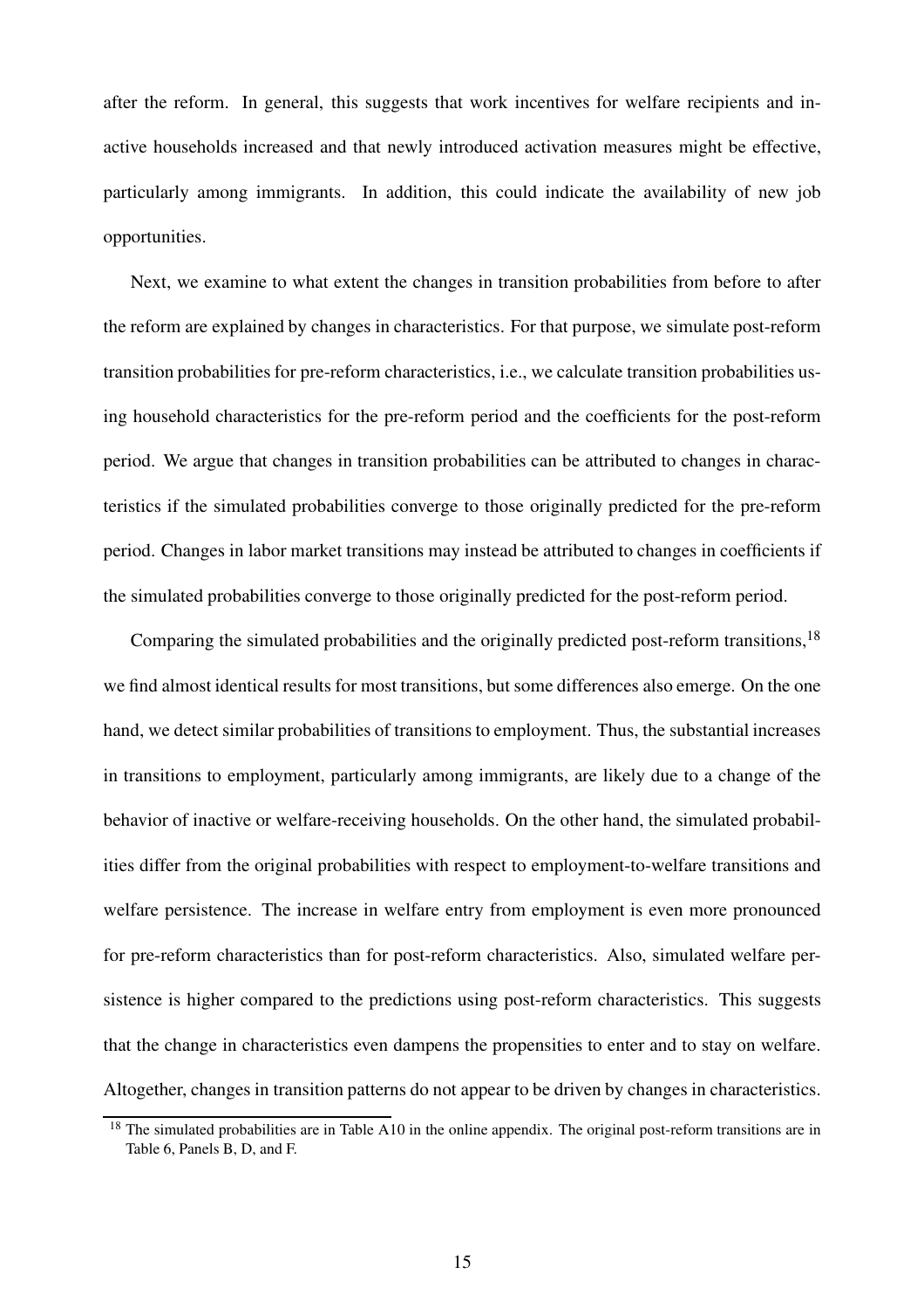#### 5.2 Welfare transitions and labor market conditions

To address our third research question, this section investigates how welfare transitions relate to the labor market situation. Hoynes (2000) studies this relationship based on Californian administrative data. She confirms significant correlations between local labor markets, the duration of welfare receipt, and recidivism. We add state unemployment rates and their interactions with lagged labor market states to our specifications for the pre- and post-reform periods. This allows us to infer whether welfare transitions vary with labor market conditions.<sup>19</sup> Jointly, the three additional coefficients are statistically significant in three out of four models.

In general, the log-odds of employment decrease and the log-odds of welfare receipt increase with rising unemployment. To ease comparison between the pre- and post-reform periods, we present transition probabilities as a function of the unemployment rate graphically in Figures 1 und 2, after separate estimations for the native and immigrant subsamples.<sup>20</sup>

Among natives, state persistence hardly varies with the unemployment rate (Figure 1.1). Among immigrants, the curve for welfare persistence features a steeper slope after the reform (see dotted line in Figure 2.1). Thus, immigrant welfare persistence became more responsive to unemployment. Also, the downward shift of the curve indicates a general decrease in immigrants' welfare persistence.

For both natives and immigrants, the probability of welfare entry (from inactivity as well as from employment) increases with rising unemployment (Figures 1.2 and 2.2). This pattern hardly changed after the reform. Among immigrants, welfare entry from inactivity is less sensitive to the unemployment rate after than before the reform. As the overall probability of welfare entry declined, the reform incentives may have fostered additional job search activities.

<sup>&</sup>lt;sup>19</sup> The parameter estimates for the pre- and post-reform period are available in the online appendix.

 $^{20}$  Due to the small number of observations, the predicted pre- and post-reform transition patterns are not significantly different and we omit the presentation of confidence intervals.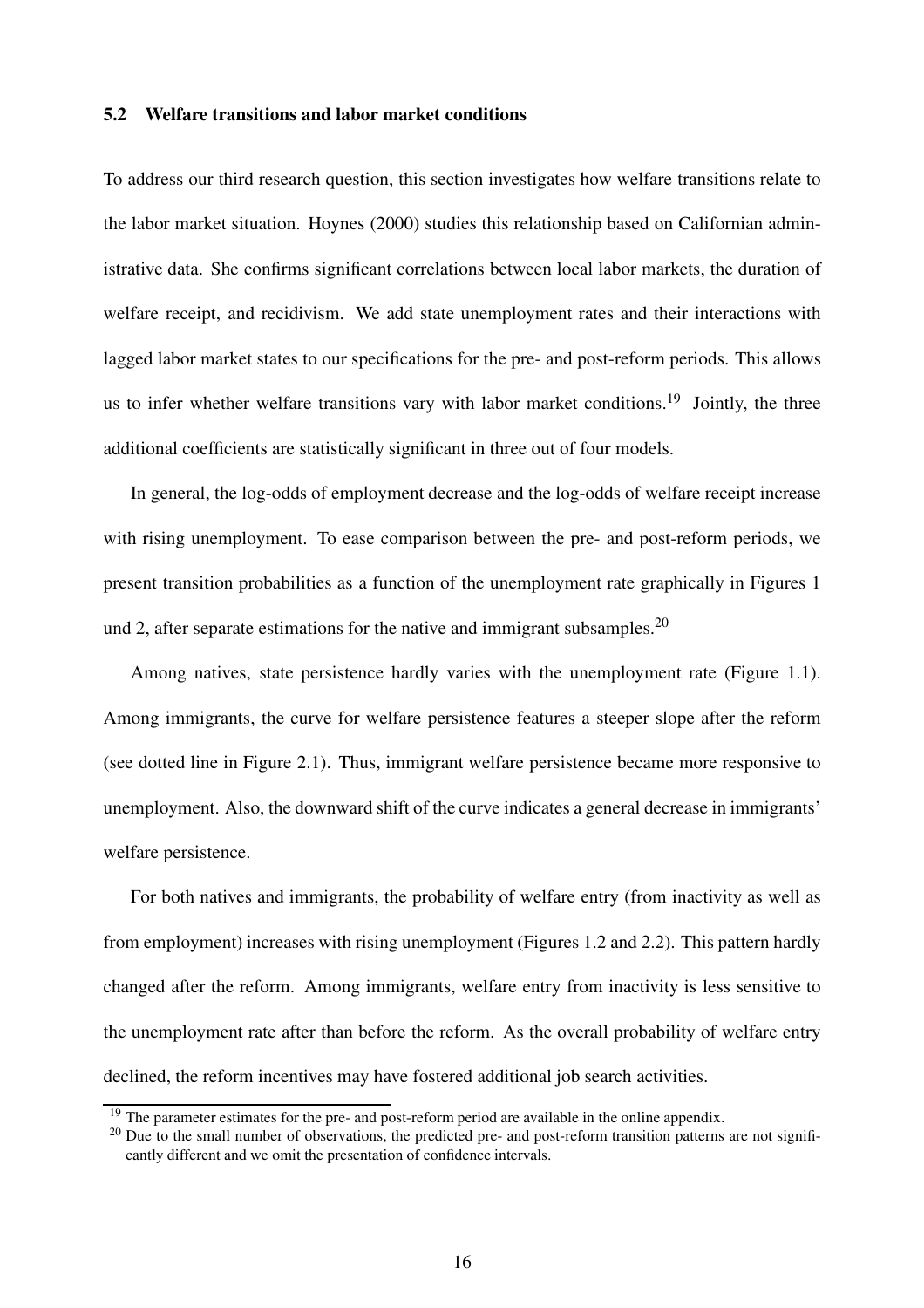Welfare exit to employment is less likely in periods of high unemployment (Figures 1.3 and 2.3). Overall, the rate of welfare-to-employment transitions increased after the reform; while the responsiveness of welfare exit to the unemployment rate hardly changed for natives it increased for immigrants: the dashed line in Figure 2.3 is considerably steeper after the reform.

In sum, welfare transitions are in part correlated with labor market conditions: immigrants' unemployment gradients of welfare persistence and welfare exit to employment are considerably higher after than before the reform. This increased labor market responsiveness might reflect that immigrants benefit from the job creation in the economic boom early after the reform.

#### 5.3 Robustness checks and extensions

We perform four tests to check the robustness of our results and provide an extension of our empirical evaluation. First, we address a potential measurement error in the initial condition. So far, we used the labor market state as of 2005, which typically was measured shortly after the reform. At that time, former recipients of unemployment insurance benefits might not have been aware of the precise institutional reforms that took effect on January 1, 2005 and they may have falsely indicated their benefit type. We omitted the 2005 data, started our window of observation in 2006 instead and re-estimated the model setting the initial condition to 2006. Based on predictions from these estimation results we find that the results are similar to those presented above.<sup>21</sup> In particular, trends in welfare entry and welfare exit are equivalent to those found in the full sample. Thus, our results are not driven by measurement error in the 2005 data.

Our second robustness check addresses the definition of the dependent variable. A feature of UB II is that it is paid to all households in need of support even if their members are employed (see section 2). Households with employed welfare recipients are called *Aufstocker*. In our definition of the dependent variable, *Aufstocker* are coded as welfare recipients. We re-estimate our

 $21$  The results are available in the online appendix.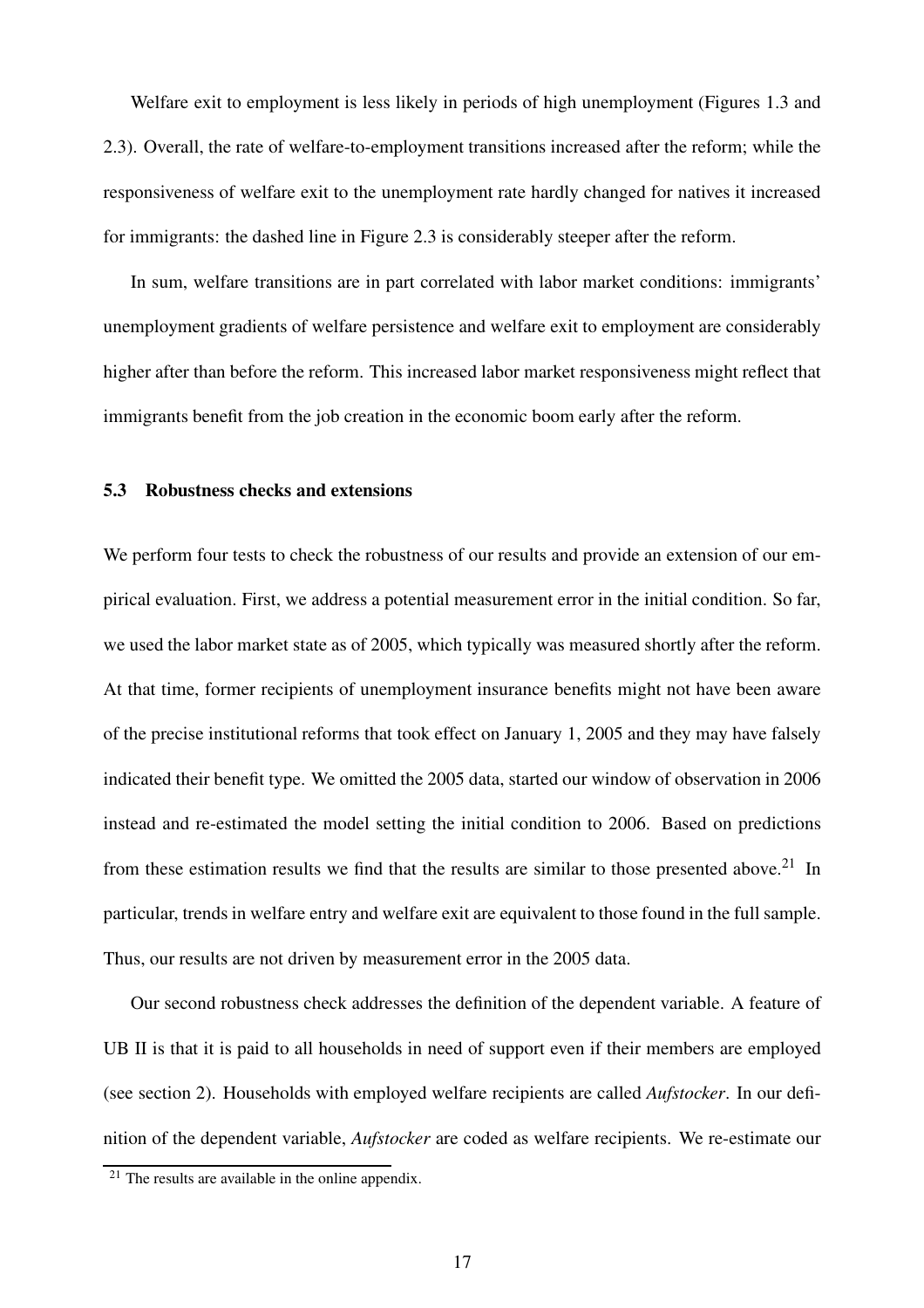model after coding *Aufstocker* as employed households, instead. Table 7 shows the predictions based on these estimations. We find the expected mechanical changes in transition probabilities: the transition rate from employment to welfare declines compared to Table 6 because households taking up welfare while employed no longer change their state. Also, the transition probability from inactivity to employment increases and that from inactivity to welfare decreases as a consequence of changed definitions. Our first key result, i.e., the decline in welfare persistence after the reform, no longer holds with redefined outcomes. Now, welfare persistence slightly increases after the reform for natives, and for immigrants we hardly observe a change in welfare persistence. Jointly, the results in Tables 6 and 7 suggest, that households who receive welfare while being employed are more likely to leave welfare dependence after than before the reform. This apparently drives the decline in welfare persistence in Table 6. The other two key results, i.e., the strong increase in the transition rate from employment to welfare and the increasing transition rates from inactivity and welfare to employment are generally confirmed with the recoded dependent variable.

As a third robustness check, we re-estimated our transition models controlling for federal state fixed effects. These fixed effect failed to be jointly statistically significant and the predicted transition patterns hardly differ from the overall pattern described in Table 6 above.<sup>22</sup>

Fourth, we respond to the suggestion by Rabe-Hesketh and Skrondal (2013) and test whether our approach to the solution of the initial conditions problem biases the results. In addition to individual-specific averages of time-varying explanatory covariates, we also include initial-period explanatory variables as regressors in a more flexible specification.<sup>23</sup> We find that the relevant results from the extended specification, i.e., the estimated coefficients of the lagged variables and the predicted probabilities of labor market transitions, differ from those of the constrained

<sup>22</sup> The results are available upon request.

<sup>&</sup>lt;sup>23</sup> Tables A11 and A12 in the online appendix show the estimation results and the corresponding transition matrices, respectively.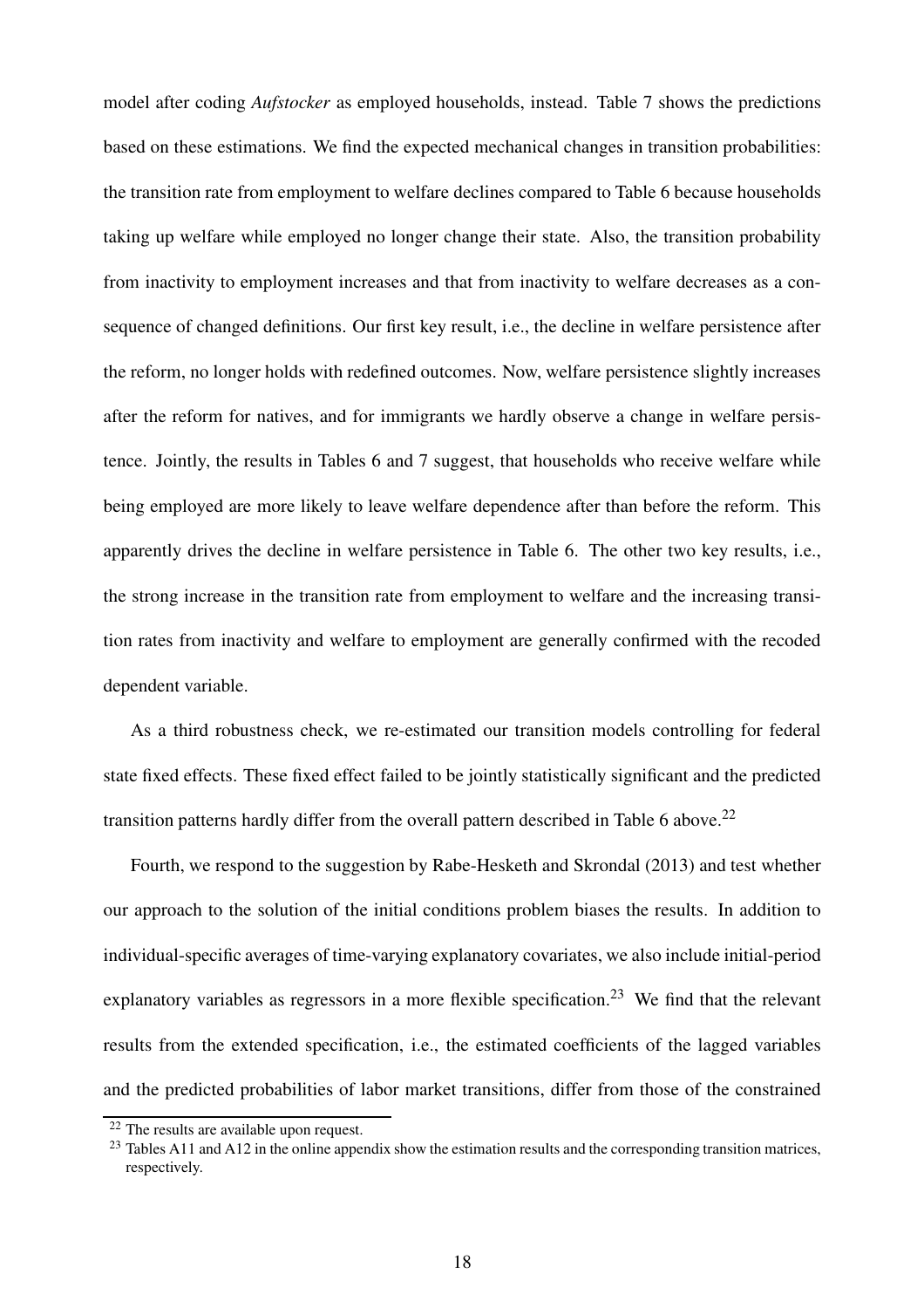specification by less than two percent. We regard this as persuasive evidence that our specification is not biased due to an overly restrictive model.

As an extension of our analysis we evaluate the relevance of the initial conditions control for the overall findings. We calculate predicted transition rates after setting the initial state to welfare receipt. Table 8 reports the results for individuals with average characteristics of welfare recipients. Again, the persistence of inactivity and welfare receipt declines for natives, however, it reaches higher levels than observed in Table 6. Among immigrants a decline in welfare persistence cannot be confirmed. Their welfare persistence again is not significantly higher than the probability of moving from inactivity to welfare. The initial condition controls explain a substantial part of the state dependence observed in the raw data (Table 2): the low welfare persistence for households with average characteristics in Table 6 is largely connected to the control for endogenous initial conditions.

#### 6 Conclusion

We use dynamic multinomial logit models to analyze welfare transitions and to determine the role of state dependence in the German welfare system. We study welfare dynamics before and after a reform and explore the relevance of labor market conditions for welfare transitions. We compare welfare transitions of immigrants and natives accounting for the endogeneity of initial conditions and unobserved heterogeneity.

We draw four main conclusions: first, true state dependence in welfare receipt is not a general or dominant factor for welfare receipt in Germany. The probability of welfare persistence is significantly higher than the probability of entering welfare from inactivity for natives but not for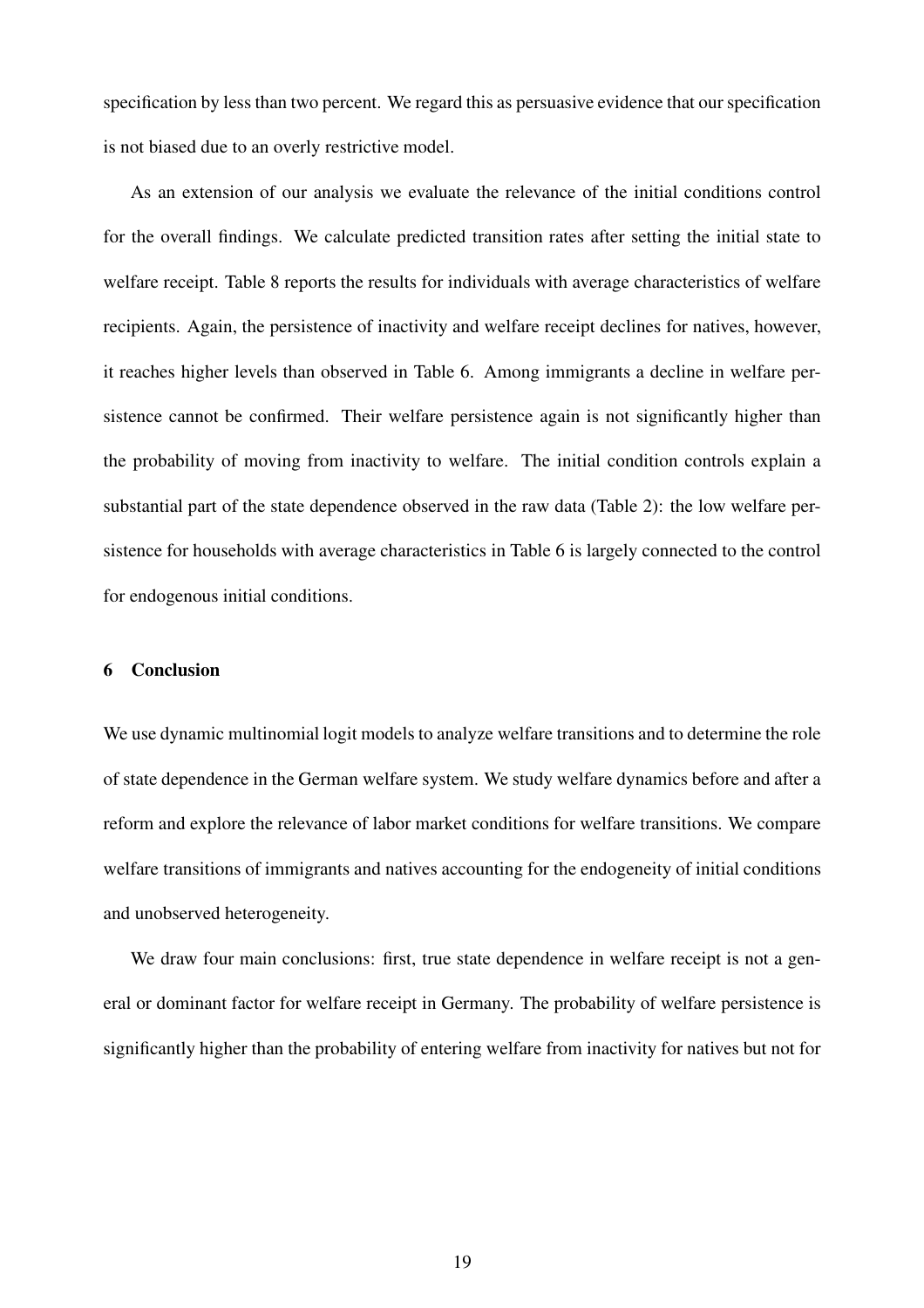immigrants.<sup>24</sup> Second, our evidence suggests that the pre- and post-reform transition patterns differ. In particular, the transition to employment became more likely and the persistence in welfare receipt and inactivity declined. While these changes over time are not always statistically significant this may suggest that the reform enhanced labor market attachment and work incentives for welfare recipients and inactive individuals. Third, immigrants' responsiveness to the labor market increased after the reform, e.g., with respect to welfare persistence and welfare exit. Finally, the overall decline in welfare persistence after the reform seems to be due to those households who receive welfare to top up their labor market earnings. After the reform, this group has a higher propensity to leave welfare receipt than prior to the reform.

Our evidence shows that the labor market situation contributes to explain welfare transitions, i.e., welfare entry is lower and welfare exit is higher when unemployment is low. This finding agrees with the results of Hoynes (2000). Our analysis also points to a change after the reform that may not have been intended: there is a substantial increase in the employment-to-welfare transition rate, i.e., the rate at which households start to receive welfare given that the head of the household was employed before. Several explanations are plausible: first, households might have become more likely to fall below the eligibility threshold despite employment if they earn lower incomes than before. Second, employed households may not accumulate sufficient claims for unemployment insurance benefits (UB I) after the reform if their employment spells are shorther than the required minimum contribution period to the unemployment insurance. In that case a loss of employment can generate welfare dependence because a claim against the unemployment insurance for UB I is not established.<sup>25</sup>

<sup>&</sup>lt;sup>24</sup> Our finding of low relevance of state dependence differs to some extent from Königs (2014) who reports substantial state dependence in social assistance receipt in Germany. The different findings may be explained by differences in the studies' empirical approaches. Importantly, Königs (2014) uses a considerably broader definition of the dependent variable, as his analysis includes the receipt of housing benefits. Therefore, differences in state dependence in his and our outcomes may reflect the difference in state dependence of housing benefits versus welfare. Furthermore, Königs (2014) includes individuals who are not capable of working. Presumably, these individuals have different transition patterns compared to able bodied individuals on whom we focus.

<sup>&</sup>lt;sup>25</sup> Jahn and Stephan (2012) show that about 18% of those who became unemployed in 2010 moved directly into UB II instead of UB I. Koller and Rudolph (2011) describe that welfare exit after the Hartz Reforms generated unstable employment situations, as only  $55\%$  of the new jobs last longer than six months.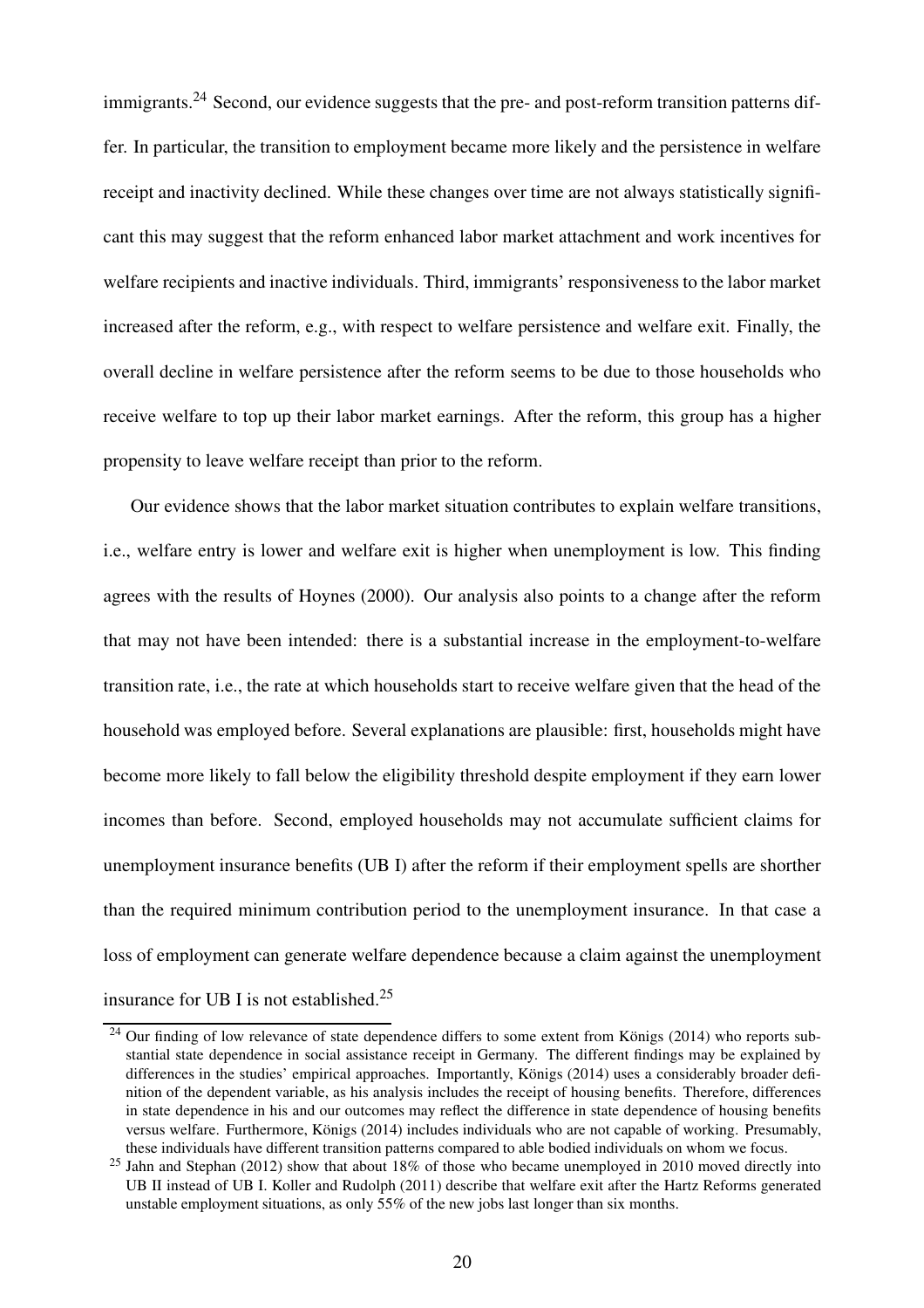Overall, true state dependence is not an important factor in the German welfare system even though its level certainly varies across population groups. The patterns and dynamics of welfare transitions changed from before to after the reform in a way that is consistent with the reform objectives: after the reform, non-working households display higher labor market attachments, and welfare transitions are more responsive to the labor market situation. The reform of the German welfare system may be instructive for other countries that intend to promote work incentives in the presence of troubled labor markets. It seems to be feasible to provide a safety net without a welfare trap.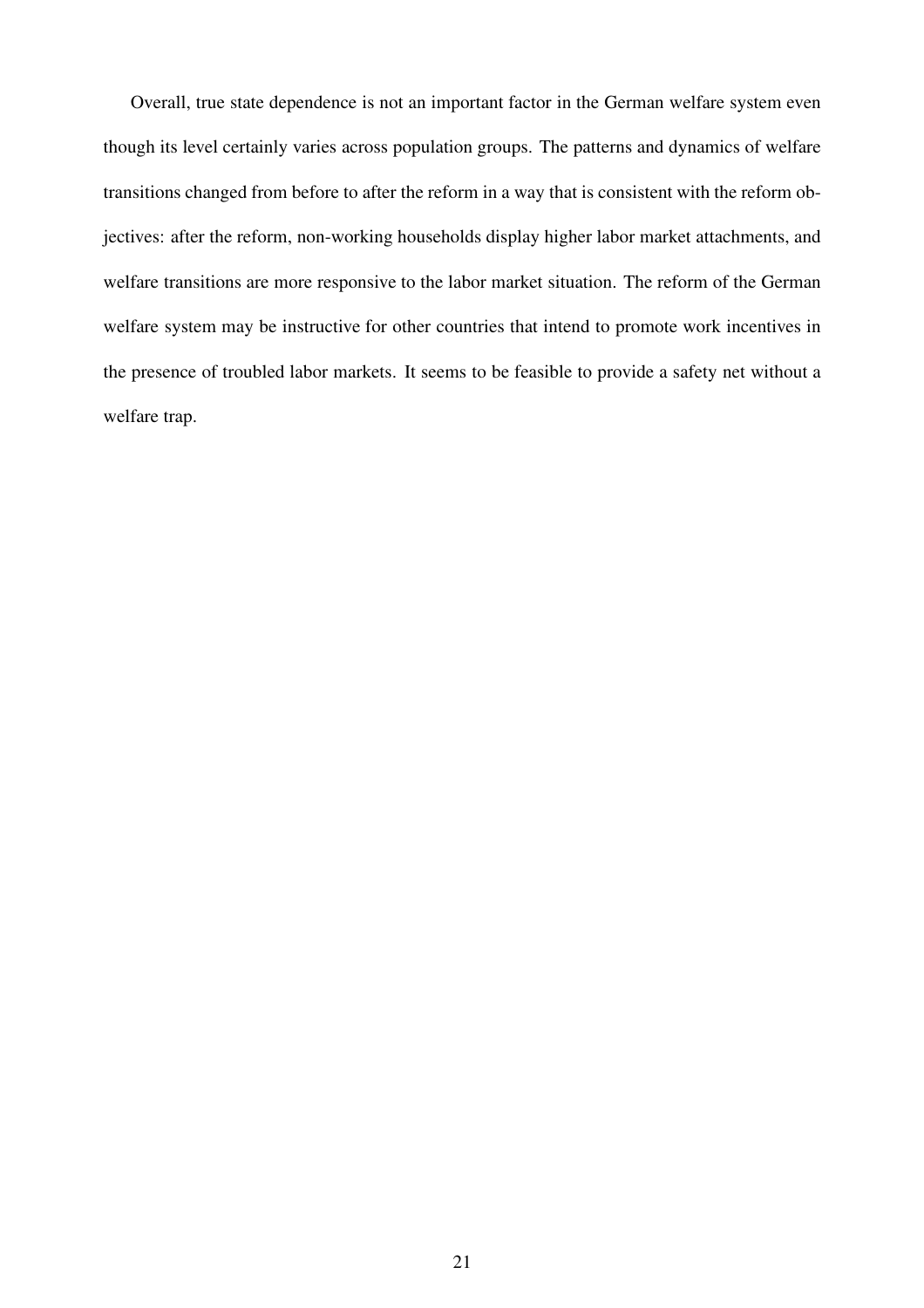#### References

- Barrett A, McCarthy Y (2008) Immigrants and welfare programmes: exploring the interactions between immigrant characteristics, immigrant welfare dependence, and welfare policy. Oxford Review of Economic Policy 24(3):543–560
- Bitler MP, Hoynes HW (2010) The state of social safety net in the post-welfare reform era. Brookings Papers on Economic Activity 41(2):71–147
- Blank RM (2002) Evaluating welfare reform in the United States. Journal of Economic Literature 40(4):1105–1166
- BMAS (Bundesministerium für Arbeit und Soziales) (2009) Wirkungen des SGB II auf Personen mit Migrationshintergrund. Abschlussbericht. URL *http://www.bmas.de/portal/39960/*, last accessed: Sept. 13, 2013.
- Boockmann B, Thomsen SL, Walter T, Göbel C, Huber M (2015) Should welfare administration be centralized or decentralized? Evidence from a policy experiment. German Economic Review 16(1):13–42, DOI 10.1111/geer.12021
- Brewer M, Duncan A, Shephard A, Suarez MJ (2006) Did working families' tax credit work? The impact of in-work support on labour supply in Great Britain. Labour Economics 13(6):699–720
- Bruckmeier K, Wiemers J (2012) A new targeting: a new take-up? Non-take-up of social assistance in Germany after social policy reforms. Empirical Economics 43(2):565–580
- Burda MC, Hunt J (2011) What explains the German labor market miracle in the great recession. Brookings Papers on Economic Activity 42(1):273–335
- Caliendo M, Hogenacker J (2012) The German labor market after the Great Recession: successful reforms and future challenges. IZA Journal of European Labor Studies 1(1):3, DOI 10.1186/ 2193-9012-1-3
- Caliendo M, Uhlendorff A (2008) Self-employment dynamics, state dependence and crossmobility patterns. IZA Discussion Papers 3900, Institute for the Study of Labor (IZA), Bonn
- Cappellari L, Jenkins SP (2008) The dynamics of social assistance receipt: measurement and modelling issues, with an application to Britain. OECD Social, Employment and Migration Working Papers 67, OECD, Directorate for Employment, Labour and Social Affairs
- Cappellari L, Jenkins SP (2009) The dynamics of social assistance benefit receipt in Britain. IZA Discussion Papers 4457, Institute for the Study of Labor (IZA), Bonn
- Chay KY, Hoynes HW, Hyslop D (2004) True state dependence in monthly welfare participation: a nonexperimental analysis. Working Papers 05-33, University of California at Davis, Department of Economics
- Dietz B (1999) Ethnic German immigration from Eastern Europe and the former Soviet Union to Germany: the effects of migrant networks. IZA Discussion Papers 68, Institute for the Study of Labor (IZA), Bonn
- Dietz M, Koch S, Rudolph H, Walwei U, Wiemers J (2011) Reform der Hinzuverdienstregeln im SGB II. Fiskalische Effekte und Arbeitsmarktwirkungen. Sozialer Fortschritt 60(1-2):4–15
- Edmark K (2009) Migration effects of welfare benefit reform. Scandinavian Journal of Economics 111(3):511–526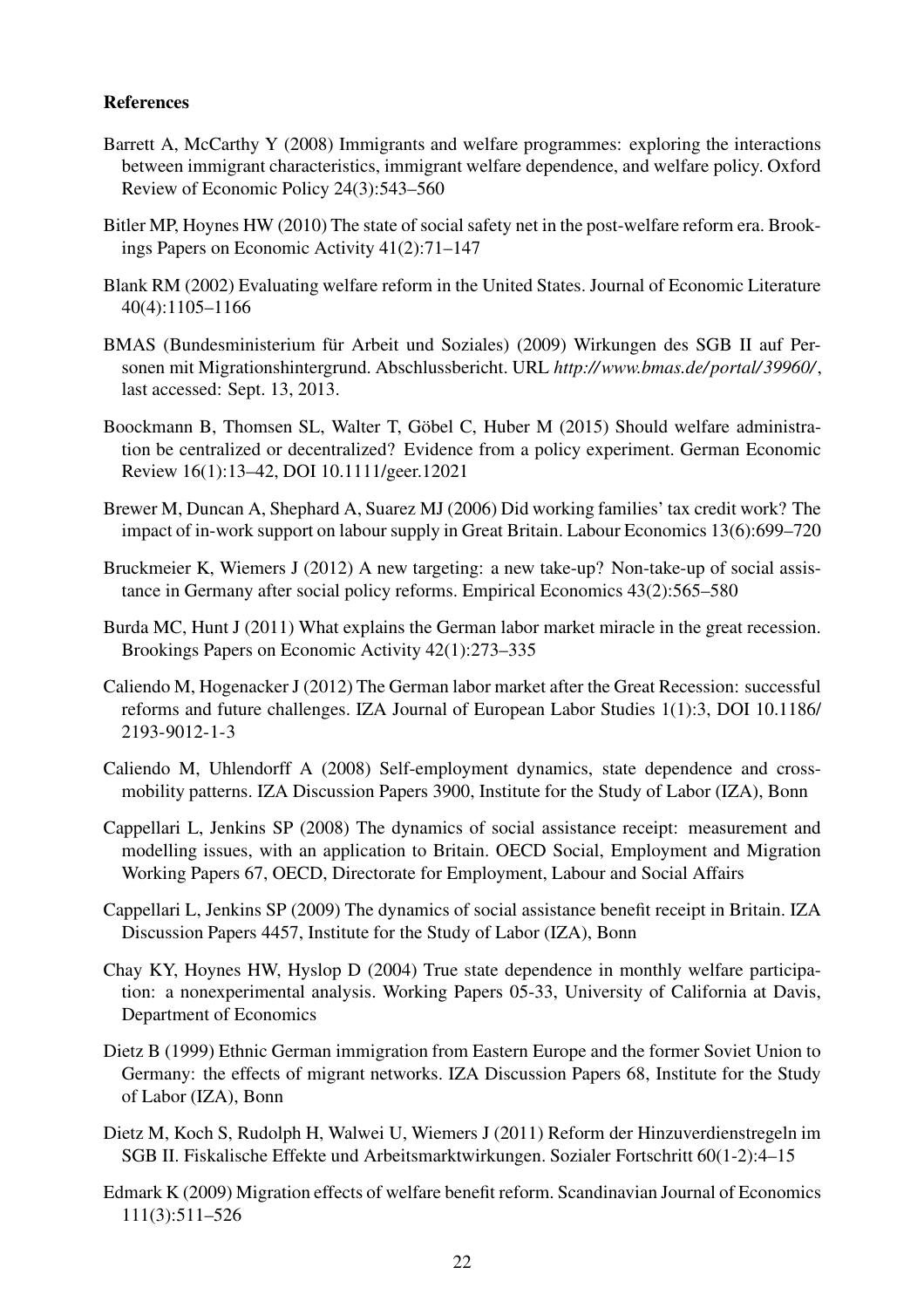- Erdem T, Sun B (2001) Testing for choice dynamics in panel data. Journal of Business and Economic Statistics 19(2):142–152
- Fahr R, Sunde U (2009) Did the Hartz reforms speed-up the matching process? A macroevaluation using empirical matching functions. German Economic Review 10(3):284–316
- Fortin B, Lacroix G, Drolet S (2004) Welfare benefits and the duration of welfare spells: evidence from a natural experiment in Canada. Journal of Public Economics 88(7-8):1495–1520
- Frick JR, Groh-Samberg O (2007) To claim or not to claim: estimating non-take-up of social assistance in Germany and the role of measurement error. Discussion Papers of DIW Berlin 734, DIW Berlin, German Institute for Economic Research
- Frick JR, Lohmann H (2010) Biography and life history data in the German Socio Economic Panel. Data Documentation 52, DIW Berlin, German Institute for Economic Research
- Grogger J, Karoly LA (2005) Welfare Reform: Effects of a Decade of Change. Harvard University Press, Cambridge, Massachusetts
- Hansen J, Lofstrom M (2009) The dynamics of immigrant welfare and labor market behavior. Journal of Population Economics 22(4):941–970
- Hansen J, Lofstrom M (2011) Immigrant-native differences in welfare participation: the role of entry and exit rates. Industrial Relations: A Journal of Economy and Society 50(3):412–442, DOI 10.1111/j.1468-232X.2011.00644.x
- Hansen J, Lofstrom M, Liu X, Zhang X (2014) State dependence in social assistance receipt in Canada. In: Carcillo S, Immervoll H, Jenkins SP, Königs S, Tatsiramos K (eds) Safety Nets and Benefit Dependence, vol 39, Emerald, pp 81–106
- Heckman JJ (1981) Heterogeneity and state dependence. In: Rosen S (ed) Studies in Labor Markets, University of Chicago Press, Chicago, pp 91–140
- Heckman JJ, Borjas GJ (1980) Does unemployment cause future unemployment? Definitions, questions and answers from a continuous time model of heterogeneity and state dependence. Economica 47(187):247–283
- Hoynes HW (2000) Local labor markets and welfare spells: Do demand conditions matter? The Review of Economics and Statistics 82(3):351–368
- Hoynes HW, Miller DL, Schaller J (2012) Who suffers during recessions? Journal of Economic Perspectives 26(3):27–48
- Huber M, Lechner M, Wunsch C, Walter T (2011) Do German welfare-to-work programmes reduce welfare dependency and increase employment? German Economic Review 12(2):182– 204, DOI 10.1111/j.1468-0475.2010.00515.x
- Jahn E, Stephan G (2012) Arbeitslosengeld wie lange man dafür arbeiten muss. IAB Kurzbericht 19, IAB, Nürnberg
- Klinger S, Rothe T (2012) Der Rückgang der Langzeitarbeitslosigkeit in Deutschland: Ein Erfolg der Hartz-Reformen oder konjunktureller Effekt? Schmollers Jahrbuch (Journal of Applied Social Science Studies) 132(1):1–33
- Kogan I (2004) Last hired, first fired? The unemployment dynamics of male immigrants in Germany. European Sociological Review 20(5):445–461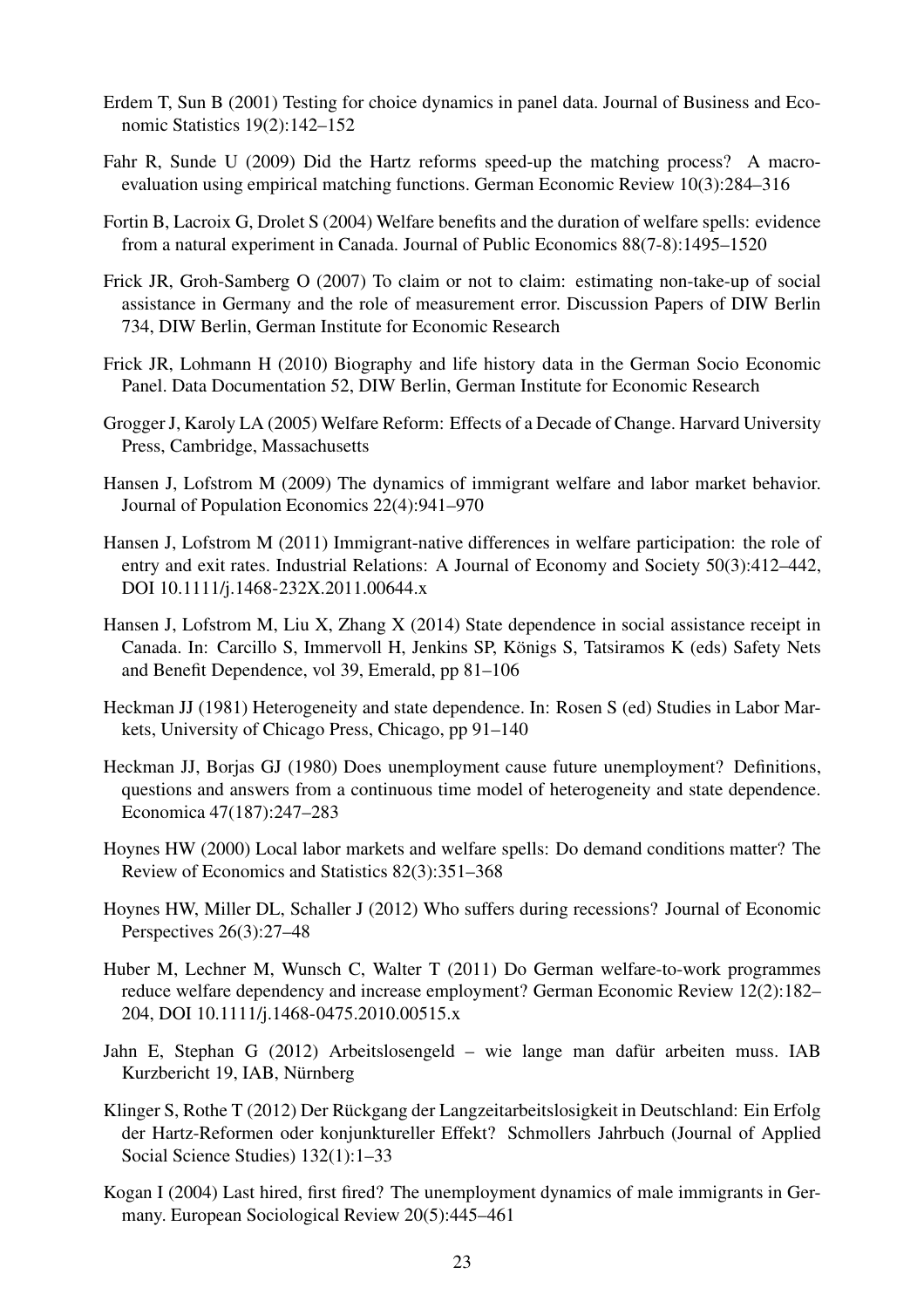- Koller L, Rudolph H (2011) Viele Jobs von kurzer Dauer. IAB Kurzbericht 14, IAB, Nürnberg
- Königs S (2014) State dependence in social assistance receipt in Germany before and after the Hartz reforms. In: Immervoll H, Carcillo S, Königs S, Jenkins SP, Tatsiramos K (eds) Safety Nets and Benefit Dependence, vol 39, Emerald, Bingley, pp 107–150
- Ludsteck J, Seth S (2014) Comment on "Unemployment Compensation and Wages: Evidence from the German Hartz Reforms" by Stefan Arent and Wolfgang Nagl. Jahrbücher für Nationalökonomie und Statistik (Journal of Economics and Statistics) 234(5):635–644
- Mundlak Y (1978) On the pooling of time series and cross section data. Econometrica 46(1):69– 85
- Prowse V (2012) Modeling employment dynamics with state dependence and unobserved heterogeneity. Journal of Business & Economic Statistics 30(3):411–431, DOI 10.1080/07350015. 2012.697851
- Rabe-Hesketh S, Skrondal A (2013) Avoiding biased versions of Wooldridge's simple solution to the initial conditions problem. Economics Letters 120(2):346–349
- Rabe-Hesketh S, Skrondal A, Pickles A (2004) Gllamm manual. U.C. Berkeley Division of Biostatistics Working Paper Series 1160, Berkeley Electronic Press
- Riphahn RT (2001) Rational poverty or poor rationality? The take-up study of social assistance benefits. Review of Income and Wealth 47(3):379–98
- Riphahn RT (2004) Immigrant participation in social assistance programs: evidence from German guestworkers. Applied Economics Quarterly 50(4):329–362
- Riphahn RT, Wunder C (2013) Patterns of welfare dependence before and after a reform: Evidence from first generation immigrants and natives in Germany. Review of Income and Wealth 59(3):437–459, DOI 10.1111/j.1475-4991.2012.00518.x
- Schnabel C (2015) United, yet apart? A note on persistent labour market differences between western and eastern Germany. mimeo
- Schneider H (2012) Wie nachhaltig ist das deutsche Jobwunder? Eine Reformbilanz. IZA Standpunkte 51, Institute for the Study of Labor (IZA), Bonn
- Skrondal A, Rabe-Hesketh S (2009) Prediction in multilevel generalized linear models. Journal Of The Royal Statistical Society Series A 172(3):659–687
- Stewart MB (2007) The interrelated dynamics of unemployment and low-wage employment. Journal of Applied Econometrics 22(3):511–531
- Wagner GG, Frick JR, Schupp J (2007) The German Socio-Economic Panel Study (SOEP) scope, evolution and enhancemants. Schmollers Jahrbuch (Journal of Applied Social Science Studies) 127(1):139–169
- Wooldridge JM (2005) Simple solutions to the initial conditions problem in dynamic, nonlinear panel data models with unobserved heterogeneity. Journal of Applied Econometrics 20(1):39– 54
- Wunder C, Riphahn RT (2014) The dynamics of welfare entry and exit among natives and immigrants. Oxford Economic Papers 66(2):580–604
- Ziliak JP, Figlio DN, Davis EE, Connolly LS (2000) Accounting for the decline in AFDC caseloads: welfare reform or the economy? Journal of Human Resources 35(3):570–586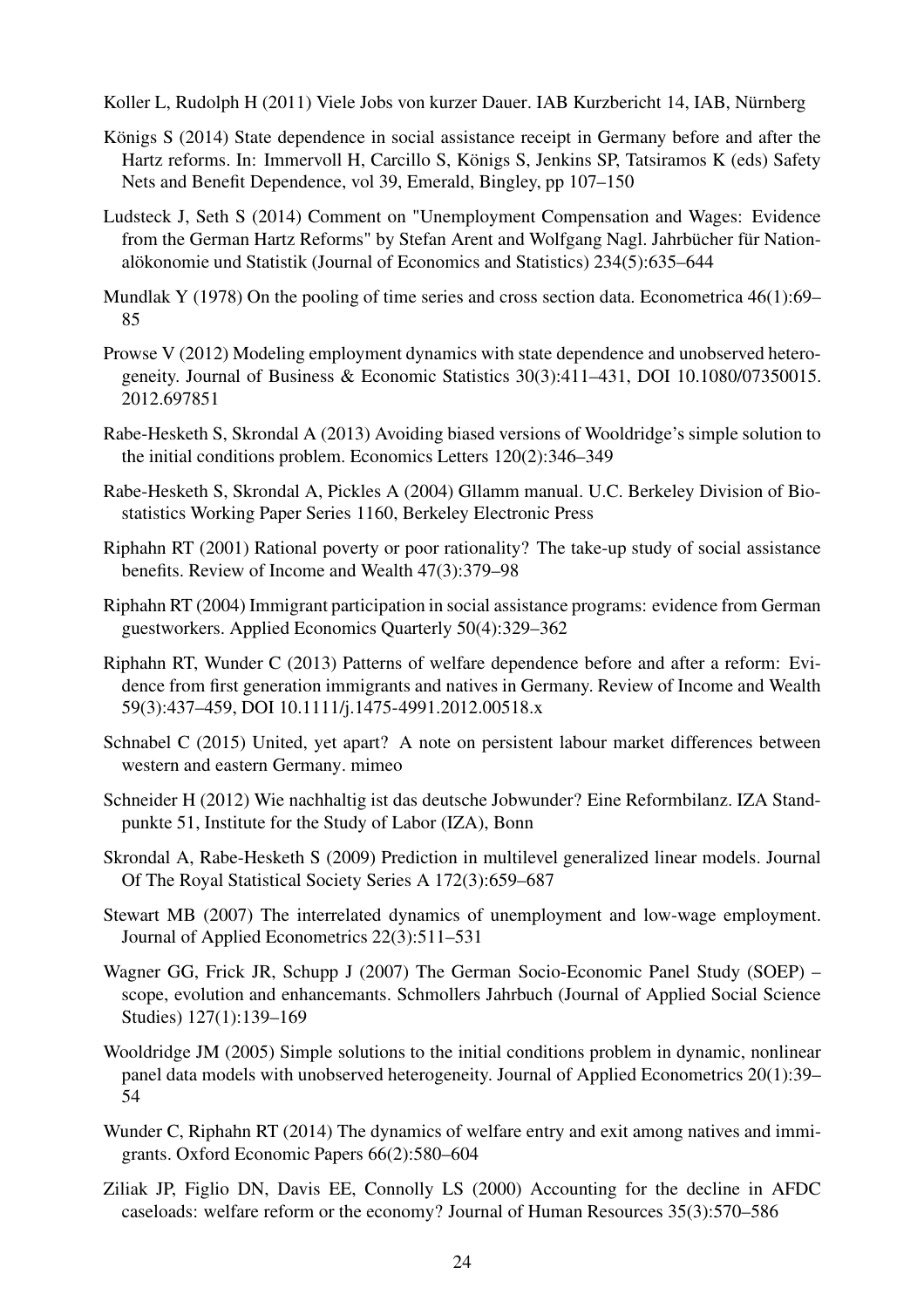## Tables and Figures

## Table 1 Observed distribution of labor market states by year

| Welfare<br>Employment<br>Inactivity<br>A. Total population: pre-reform<br>2000<br>10.44<br>85.75<br>3.81<br>5,082<br>2001<br>9.86<br>86.21<br>3.93<br>4,871<br>2002<br>11.52<br>83.73<br>4.75<br>4,268<br>2003<br>12.17<br>82.34<br>5.49<br>3,951<br>2004<br>11.12<br>82.27<br>6.60<br>3,644<br>Total<br>10.97<br>84.2<br>4.83<br>21,816<br>B. Total population: post-reform<br>80.72<br>2005<br>13.14<br>6.14<br>3,873<br>2006<br>80.21<br>8.27<br>11.52<br>3,736<br>2007<br>10.59<br>82.33<br>7.08<br>3,359<br>2008<br>8.87<br>84.70<br>6.43<br>3,057<br>2009<br>9.09<br>85.45<br>5.46<br>2,698<br>2010<br>8.87<br>84.04<br>7.09<br>2,401<br>10.51<br>6.75<br>Total<br>82.74<br>19,124<br>C. Natives: pre-reform<br>2000<br>86.96<br>9.95<br>3.09<br>4,163<br>2001<br>9.17<br>87.64<br>3.19<br>3,997<br>2002<br>11.09<br>3,510<br>85.16<br>3.75<br>2003<br>11.56<br>83.72<br>4.73<br>3,258<br>2004<br>5.82<br>10.94<br>83.25<br>3,016<br>10.47<br>85.49<br>17,944<br>Total<br>4.03<br>D. Natives: post-reform<br>2005<br>12.57<br>81.86<br>5.57<br>3,260<br>2006<br>11.40<br>81.48<br>7.12<br>3,145<br>2007<br>10.61<br>83.43<br>5.96<br>2,845<br>2008<br>8.54<br>85.70<br>5.76<br>2,603<br>2009<br>9.17<br>86.31<br>4.52<br>2,313<br>2010<br>8.63<br>85.46<br>5.92<br>2,071<br>Total<br>10.30<br>83.87<br>5.83<br>16,237<br>E. Immigrants: pre-reform<br>919<br>2000<br>13.73<br>8.71<br>77.55<br>2001<br>8.95<br>874<br>14.55<br>76.49<br>14.22<br>74.75<br>758<br>2002<br>11.03<br>2003<br>16.04<br>73.67<br>10.29<br>693<br>12.32<br>628<br>2004<br>75.99<br>11.68<br>75.72<br>10.07<br>3,872<br>Total<br>14.21<br>F. Immigrants: post-reform<br>2005<br>10.40<br>613<br>17.38<br>72.23<br>2006<br>591<br>12.26<br>72.56<br>15.18<br>2007<br>10.49<br>75.38<br>14.13<br>514<br>2008<br>11.02<br>78.21<br>10.77<br>454<br>2009<br>8.57<br>79.82<br>385<br>11.60<br>2010<br>10.50<br>74.38<br>15.13<br>330<br>11.86<br>75.27<br>2,887<br>Total<br>12.87 | Year | State at time t | Sample size |
|-------------------------------------------------------------------------------------------------------------------------------------------------------------------------------------------------------------------------------------------------------------------------------------------------------------------------------------------------------------------------------------------------------------------------------------------------------------------------------------------------------------------------------------------------------------------------------------------------------------------------------------------------------------------------------------------------------------------------------------------------------------------------------------------------------------------------------------------------------------------------------------------------------------------------------------------------------------------------------------------------------------------------------------------------------------------------------------------------------------------------------------------------------------------------------------------------------------------------------------------------------------------------------------------------------------------------------------------------------------------------------------------------------------------------------------------------------------------------------------------------------------------------------------------------------------------------------------------------------------------------------------------------------------------------------------------------------------------------------------------------------------------------------------------------------------------------------------------------------------------------------------------------------------------------------------------------------------|------|-----------------|-------------|
|                                                                                                                                                                                                                                                                                                                                                                                                                                                                                                                                                                                                                                                                                                                                                                                                                                                                                                                                                                                                                                                                                                                                                                                                                                                                                                                                                                                                                                                                                                                                                                                                                                                                                                                                                                                                                                                                                                                                                             |      |                 |             |
|                                                                                                                                                                                                                                                                                                                                                                                                                                                                                                                                                                                                                                                                                                                                                                                                                                                                                                                                                                                                                                                                                                                                                                                                                                                                                                                                                                                                                                                                                                                                                                                                                                                                                                                                                                                                                                                                                                                                                             |      |                 |             |
|                                                                                                                                                                                                                                                                                                                                                                                                                                                                                                                                                                                                                                                                                                                                                                                                                                                                                                                                                                                                                                                                                                                                                                                                                                                                                                                                                                                                                                                                                                                                                                                                                                                                                                                                                                                                                                                                                                                                                             |      |                 |             |
|                                                                                                                                                                                                                                                                                                                                                                                                                                                                                                                                                                                                                                                                                                                                                                                                                                                                                                                                                                                                                                                                                                                                                                                                                                                                                                                                                                                                                                                                                                                                                                                                                                                                                                                                                                                                                                                                                                                                                             |      |                 |             |
|                                                                                                                                                                                                                                                                                                                                                                                                                                                                                                                                                                                                                                                                                                                                                                                                                                                                                                                                                                                                                                                                                                                                                                                                                                                                                                                                                                                                                                                                                                                                                                                                                                                                                                                                                                                                                                                                                                                                                             |      |                 |             |
|                                                                                                                                                                                                                                                                                                                                                                                                                                                                                                                                                                                                                                                                                                                                                                                                                                                                                                                                                                                                                                                                                                                                                                                                                                                                                                                                                                                                                                                                                                                                                                                                                                                                                                                                                                                                                                                                                                                                                             |      |                 |             |
|                                                                                                                                                                                                                                                                                                                                                                                                                                                                                                                                                                                                                                                                                                                                                                                                                                                                                                                                                                                                                                                                                                                                                                                                                                                                                                                                                                                                                                                                                                                                                                                                                                                                                                                                                                                                                                                                                                                                                             |      |                 |             |
|                                                                                                                                                                                                                                                                                                                                                                                                                                                                                                                                                                                                                                                                                                                                                                                                                                                                                                                                                                                                                                                                                                                                                                                                                                                                                                                                                                                                                                                                                                                                                                                                                                                                                                                                                                                                                                                                                                                                                             |      |                 |             |
|                                                                                                                                                                                                                                                                                                                                                                                                                                                                                                                                                                                                                                                                                                                                                                                                                                                                                                                                                                                                                                                                                                                                                                                                                                                                                                                                                                                                                                                                                                                                                                                                                                                                                                                                                                                                                                                                                                                                                             |      |                 |             |
|                                                                                                                                                                                                                                                                                                                                                                                                                                                                                                                                                                                                                                                                                                                                                                                                                                                                                                                                                                                                                                                                                                                                                                                                                                                                                                                                                                                                                                                                                                                                                                                                                                                                                                                                                                                                                                                                                                                                                             |      |                 |             |
|                                                                                                                                                                                                                                                                                                                                                                                                                                                                                                                                                                                                                                                                                                                                                                                                                                                                                                                                                                                                                                                                                                                                                                                                                                                                                                                                                                                                                                                                                                                                                                                                                                                                                                                                                                                                                                                                                                                                                             |      |                 |             |
|                                                                                                                                                                                                                                                                                                                                                                                                                                                                                                                                                                                                                                                                                                                                                                                                                                                                                                                                                                                                                                                                                                                                                                                                                                                                                                                                                                                                                                                                                                                                                                                                                                                                                                                                                                                                                                                                                                                                                             |      |                 |             |
|                                                                                                                                                                                                                                                                                                                                                                                                                                                                                                                                                                                                                                                                                                                                                                                                                                                                                                                                                                                                                                                                                                                                                                                                                                                                                                                                                                                                                                                                                                                                                                                                                                                                                                                                                                                                                                                                                                                                                             |      |                 |             |
|                                                                                                                                                                                                                                                                                                                                                                                                                                                                                                                                                                                                                                                                                                                                                                                                                                                                                                                                                                                                                                                                                                                                                                                                                                                                                                                                                                                                                                                                                                                                                                                                                                                                                                                                                                                                                                                                                                                                                             |      |                 |             |
|                                                                                                                                                                                                                                                                                                                                                                                                                                                                                                                                                                                                                                                                                                                                                                                                                                                                                                                                                                                                                                                                                                                                                                                                                                                                                                                                                                                                                                                                                                                                                                                                                                                                                                                                                                                                                                                                                                                                                             |      |                 |             |
|                                                                                                                                                                                                                                                                                                                                                                                                                                                                                                                                                                                                                                                                                                                                                                                                                                                                                                                                                                                                                                                                                                                                                                                                                                                                                                                                                                                                                                                                                                                                                                                                                                                                                                                                                                                                                                                                                                                                                             |      |                 |             |
|                                                                                                                                                                                                                                                                                                                                                                                                                                                                                                                                                                                                                                                                                                                                                                                                                                                                                                                                                                                                                                                                                                                                                                                                                                                                                                                                                                                                                                                                                                                                                                                                                                                                                                                                                                                                                                                                                                                                                             |      |                 |             |
|                                                                                                                                                                                                                                                                                                                                                                                                                                                                                                                                                                                                                                                                                                                                                                                                                                                                                                                                                                                                                                                                                                                                                                                                                                                                                                                                                                                                                                                                                                                                                                                                                                                                                                                                                                                                                                                                                                                                                             |      |                 |             |
|                                                                                                                                                                                                                                                                                                                                                                                                                                                                                                                                                                                                                                                                                                                                                                                                                                                                                                                                                                                                                                                                                                                                                                                                                                                                                                                                                                                                                                                                                                                                                                                                                                                                                                                                                                                                                                                                                                                                                             |      |                 |             |
|                                                                                                                                                                                                                                                                                                                                                                                                                                                                                                                                                                                                                                                                                                                                                                                                                                                                                                                                                                                                                                                                                                                                                                                                                                                                                                                                                                                                                                                                                                                                                                                                                                                                                                                                                                                                                                                                                                                                                             |      |                 |             |
|                                                                                                                                                                                                                                                                                                                                                                                                                                                                                                                                                                                                                                                                                                                                                                                                                                                                                                                                                                                                                                                                                                                                                                                                                                                                                                                                                                                                                                                                                                                                                                                                                                                                                                                                                                                                                                                                                                                                                             |      |                 |             |
|                                                                                                                                                                                                                                                                                                                                                                                                                                                                                                                                                                                                                                                                                                                                                                                                                                                                                                                                                                                                                                                                                                                                                                                                                                                                                                                                                                                                                                                                                                                                                                                                                                                                                                                                                                                                                                                                                                                                                             |      |                 |             |
|                                                                                                                                                                                                                                                                                                                                                                                                                                                                                                                                                                                                                                                                                                                                                                                                                                                                                                                                                                                                                                                                                                                                                                                                                                                                                                                                                                                                                                                                                                                                                                                                                                                                                                                                                                                                                                                                                                                                                             |      |                 |             |
|                                                                                                                                                                                                                                                                                                                                                                                                                                                                                                                                                                                                                                                                                                                                                                                                                                                                                                                                                                                                                                                                                                                                                                                                                                                                                                                                                                                                                                                                                                                                                                                                                                                                                                                                                                                                                                                                                                                                                             |      |                 |             |
|                                                                                                                                                                                                                                                                                                                                                                                                                                                                                                                                                                                                                                                                                                                                                                                                                                                                                                                                                                                                                                                                                                                                                                                                                                                                                                                                                                                                                                                                                                                                                                                                                                                                                                                                                                                                                                                                                                                                                             |      |                 |             |
|                                                                                                                                                                                                                                                                                                                                                                                                                                                                                                                                                                                                                                                                                                                                                                                                                                                                                                                                                                                                                                                                                                                                                                                                                                                                                                                                                                                                                                                                                                                                                                                                                                                                                                                                                                                                                                                                                                                                                             |      |                 |             |
|                                                                                                                                                                                                                                                                                                                                                                                                                                                                                                                                                                                                                                                                                                                                                                                                                                                                                                                                                                                                                                                                                                                                                                                                                                                                                                                                                                                                                                                                                                                                                                                                                                                                                                                                                                                                                                                                                                                                                             |      |                 |             |
|                                                                                                                                                                                                                                                                                                                                                                                                                                                                                                                                                                                                                                                                                                                                                                                                                                                                                                                                                                                                                                                                                                                                                                                                                                                                                                                                                                                                                                                                                                                                                                                                                                                                                                                                                                                                                                                                                                                                                             |      |                 |             |
|                                                                                                                                                                                                                                                                                                                                                                                                                                                                                                                                                                                                                                                                                                                                                                                                                                                                                                                                                                                                                                                                                                                                                                                                                                                                                                                                                                                                                                                                                                                                                                                                                                                                                                                                                                                                                                                                                                                                                             |      |                 |             |
|                                                                                                                                                                                                                                                                                                                                                                                                                                                                                                                                                                                                                                                                                                                                                                                                                                                                                                                                                                                                                                                                                                                                                                                                                                                                                                                                                                                                                                                                                                                                                                                                                                                                                                                                                                                                                                                                                                                                                             |      |                 |             |
|                                                                                                                                                                                                                                                                                                                                                                                                                                                                                                                                                                                                                                                                                                                                                                                                                                                                                                                                                                                                                                                                                                                                                                                                                                                                                                                                                                                                                                                                                                                                                                                                                                                                                                                                                                                                                                                                                                                                                             |      |                 |             |
|                                                                                                                                                                                                                                                                                                                                                                                                                                                                                                                                                                                                                                                                                                                                                                                                                                                                                                                                                                                                                                                                                                                                                                                                                                                                                                                                                                                                                                                                                                                                                                                                                                                                                                                                                                                                                                                                                                                                                             |      |                 |             |
|                                                                                                                                                                                                                                                                                                                                                                                                                                                                                                                                                                                                                                                                                                                                                                                                                                                                                                                                                                                                                                                                                                                                                                                                                                                                                                                                                                                                                                                                                                                                                                                                                                                                                                                                                                                                                                                                                                                                                             |      |                 |             |
|                                                                                                                                                                                                                                                                                                                                                                                                                                                                                                                                                                                                                                                                                                                                                                                                                                                                                                                                                                                                                                                                                                                                                                                                                                                                                                                                                                                                                                                                                                                                                                                                                                                                                                                                                                                                                                                                                                                                                             |      |                 |             |
|                                                                                                                                                                                                                                                                                                                                                                                                                                                                                                                                                                                                                                                                                                                                                                                                                                                                                                                                                                                                                                                                                                                                                                                                                                                                                                                                                                                                                                                                                                                                                                                                                                                                                                                                                                                                                                                                                                                                                             |      |                 |             |
|                                                                                                                                                                                                                                                                                                                                                                                                                                                                                                                                                                                                                                                                                                                                                                                                                                                                                                                                                                                                                                                                                                                                                                                                                                                                                                                                                                                                                                                                                                                                                                                                                                                                                                                                                                                                                                                                                                                                                             |      |                 |             |
|                                                                                                                                                                                                                                                                                                                                                                                                                                                                                                                                                                                                                                                                                                                                                                                                                                                                                                                                                                                                                                                                                                                                                                                                                                                                                                                                                                                                                                                                                                                                                                                                                                                                                                                                                                                                                                                                                                                                                             |      |                 |             |
|                                                                                                                                                                                                                                                                                                                                                                                                                                                                                                                                                                                                                                                                                                                                                                                                                                                                                                                                                                                                                                                                                                                                                                                                                                                                                                                                                                                                                                                                                                                                                                                                                                                                                                                                                                                                                                                                                                                                                             |      |                 |             |
|                                                                                                                                                                                                                                                                                                                                                                                                                                                                                                                                                                                                                                                                                                                                                                                                                                                                                                                                                                                                                                                                                                                                                                                                                                                                                                                                                                                                                                                                                                                                                                                                                                                                                                                                                                                                                                                                                                                                                             |      |                 |             |
|                                                                                                                                                                                                                                                                                                                                                                                                                                                                                                                                                                                                                                                                                                                                                                                                                                                                                                                                                                                                                                                                                                                                                                                                                                                                                                                                                                                                                                                                                                                                                                                                                                                                                                                                                                                                                                                                                                                                                             |      |                 |             |
|                                                                                                                                                                                                                                                                                                                                                                                                                                                                                                                                                                                                                                                                                                                                                                                                                                                                                                                                                                                                                                                                                                                                                                                                                                                                                                                                                                                                                                                                                                                                                                                                                                                                                                                                                                                                                                                                                                                                                             |      |                 |             |
|                                                                                                                                                                                                                                                                                                                                                                                                                                                                                                                                                                                                                                                                                                                                                                                                                                                                                                                                                                                                                                                                                                                                                                                                                                                                                                                                                                                                                                                                                                                                                                                                                                                                                                                                                                                                                                                                                                                                                             |      |                 |             |
|                                                                                                                                                                                                                                                                                                                                                                                                                                                                                                                                                                                                                                                                                                                                                                                                                                                                                                                                                                                                                                                                                                                                                                                                                                                                                                                                                                                                                                                                                                                                                                                                                                                                                                                                                                                                                                                                                                                                                             |      |                 |             |
|                                                                                                                                                                                                                                                                                                                                                                                                                                                                                                                                                                                                                                                                                                                                                                                                                                                                                                                                                                                                                                                                                                                                                                                                                                                                                                                                                                                                                                                                                                                                                                                                                                                                                                                                                                                                                                                                                                                                                             |      |                 |             |
|                                                                                                                                                                                                                                                                                                                                                                                                                                                                                                                                                                                                                                                                                                                                                                                                                                                                                                                                                                                                                                                                                                                                                                                                                                                                                                                                                                                                                                                                                                                                                                                                                                                                                                                                                                                                                                                                                                                                                             |      |                 |             |
|                                                                                                                                                                                                                                                                                                                                                                                                                                                                                                                                                                                                                                                                                                                                                                                                                                                                                                                                                                                                                                                                                                                                                                                                                                                                                                                                                                                                                                                                                                                                                                                                                                                                                                                                                                                                                                                                                                                                                             |      |                 |             |

*Note*: Percentage of households weighted using cross-sectional weights.

*Source*: SOEP 2001-2010.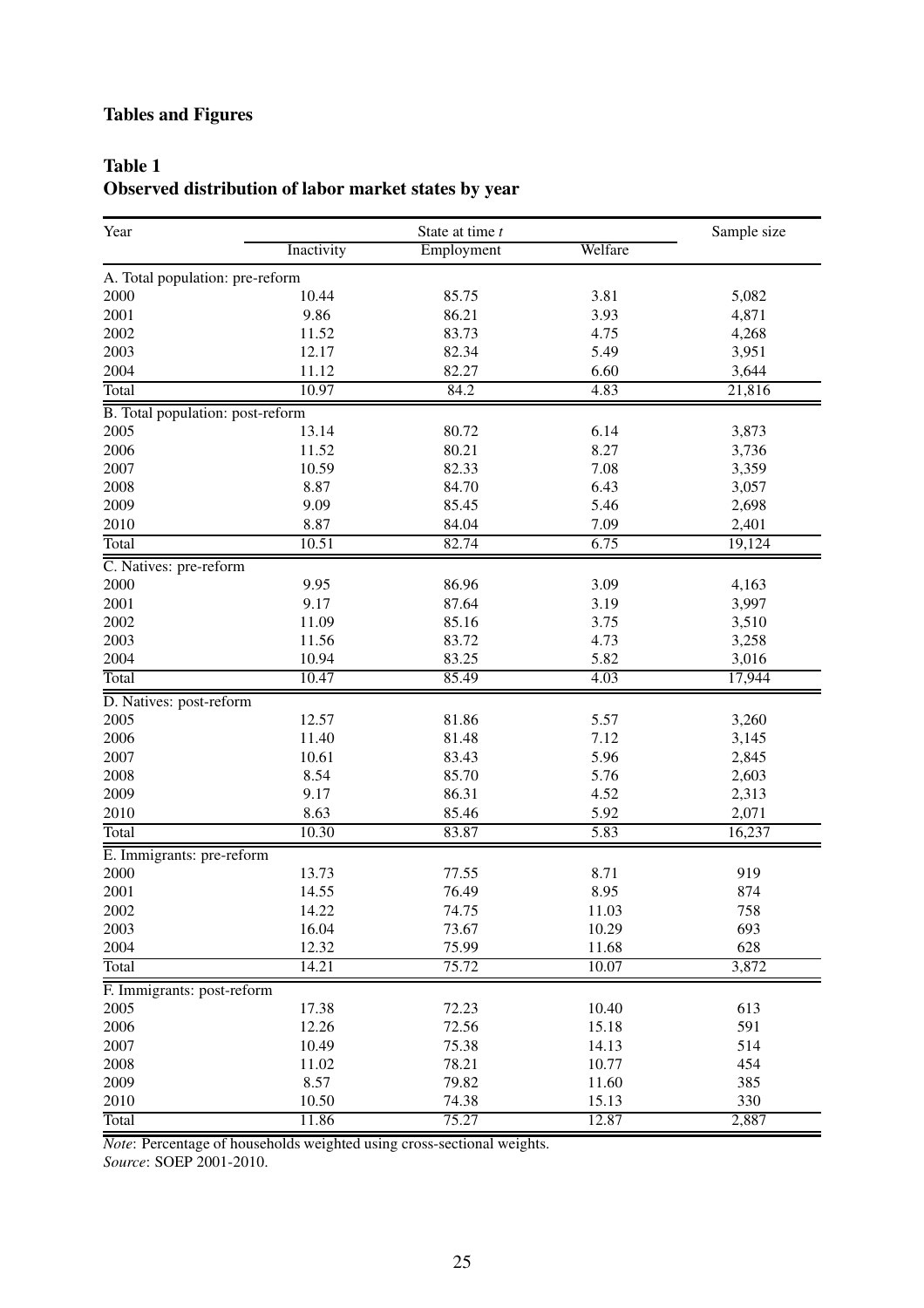### Table 2 Observed probabilities of labor market transitions

| State in $t-1$                    |            | State at time t |         |  |  |  |  |
|-----------------------------------|------------|-----------------|---------|--|--|--|--|
|                                   | Inactivity | Employment      | Welfare |  |  |  |  |
| A. Total population: pre-reform   |            |                 |         |  |  |  |  |
| Inactivity                        | 0.633      | 0.272           | 0.095   |  |  |  |  |
| Employment                        | 0.047      | 0.944           | 0.010   |  |  |  |  |
| Welfare receipt                   | 0.103      | 0.184           | 0.712   |  |  |  |  |
| B. Total population: post-reform  |            |                 |         |  |  |  |  |
| Inactivity                        | 0.607      | 0.299           | 0.095   |  |  |  |  |
| Employment                        | 0.037      | 0.950           | 0.013   |  |  |  |  |
| Welfare receipt                   | 0.061      | 0.203           | 0.736   |  |  |  |  |
| C. Natives: pre-reform            |            |                 |         |  |  |  |  |
| Inactivity                        | 0.645      | 0.281           | 0.075   |  |  |  |  |
| Employment                        | 0.043      | 0.949           | 0.008   |  |  |  |  |
| Welfare receipt                   | 0.104      | 0.168           | 0.728   |  |  |  |  |
| D. Natives: post-reform           |            |                 |         |  |  |  |  |
| Inactivity                        | 0.616      | 0.305           | 0.079   |  |  |  |  |
| Employment                        | 0.034      | 0.954           | 0.011   |  |  |  |  |
| Welfare receipt                   | 0.069      | 0.204           | 0.727   |  |  |  |  |
| E. Immigrants: pre-reform         |            |                 |         |  |  |  |  |
| Inactivity                        | 0.590      | 0.242           | 0.169   |  |  |  |  |
| Employment                        | 0.066      | 0.915           | 0.019   |  |  |  |  |
| Welfare receipt                   | 0.103      | 0.216           | 0.681   |  |  |  |  |
| F. Immigrants: post-reform        |            |                 |         |  |  |  |  |
| Inactivity                        | 0.576      | 0.276           | 0.149   |  |  |  |  |
| Employment                        | 0.050      | 0.928           | 0.023   |  |  |  |  |
| Welfare receipt                   | 0.045      | 0.201           | 0.754   |  |  |  |  |
| G. Total population: pooled years |            |                 |         |  |  |  |  |
| Inactivity                        | 0.619      | 0.287           | 0.095   |  |  |  |  |
| Employment                        | 0.042      | 0.947           | 0.012   |  |  |  |  |
| Welfare receipt                   | 0.077      | 0.196           | 0.727   |  |  |  |  |

*Note*: Share of household heads weighted using cross-sectional weights. *Source*: SOEP 2000-2010.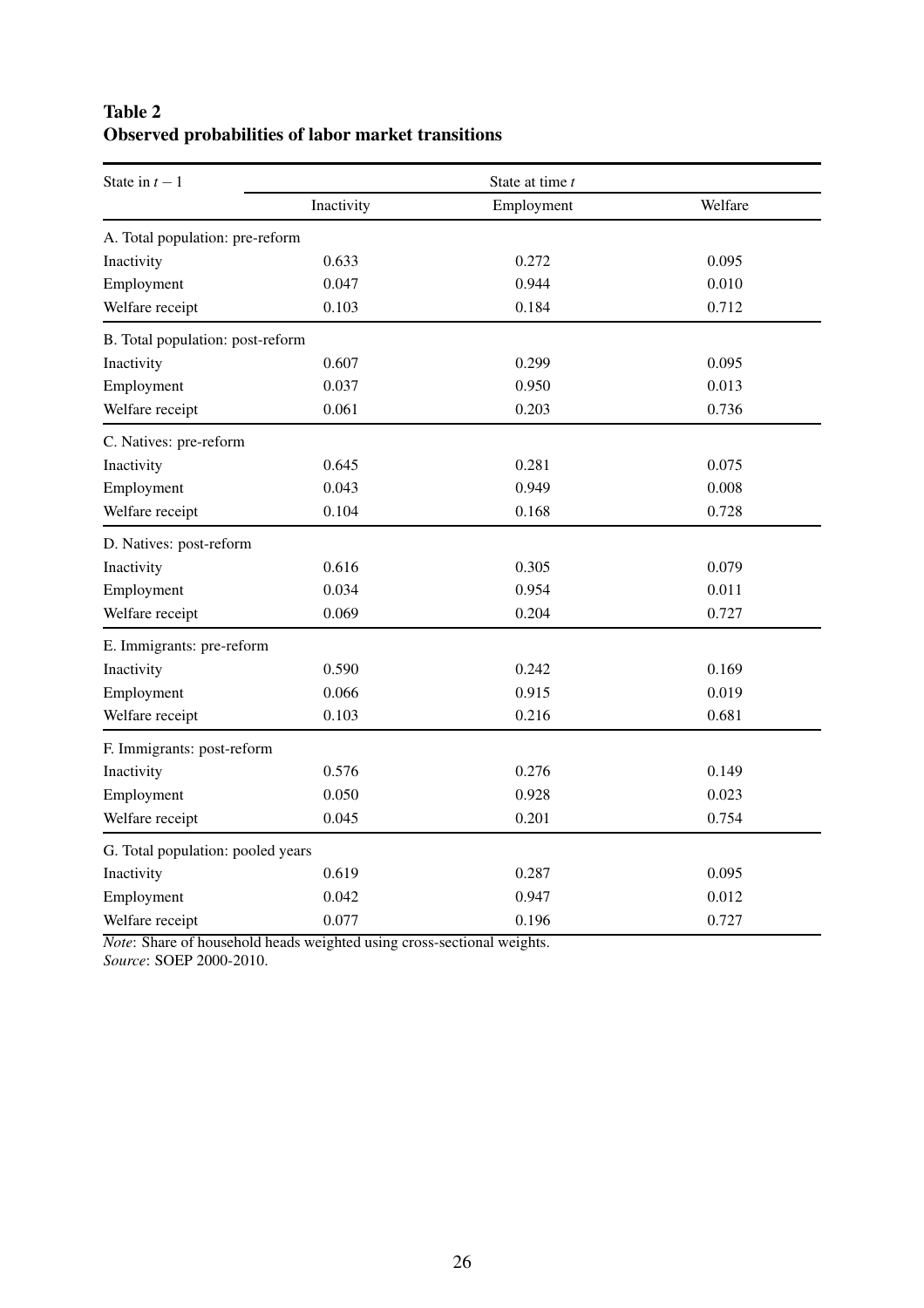#### Table 3Descriptive statistics

|                                                 |        | Pre-reform (2000-2004)       |       | Post-reform (2005-2010) |                |           |            |           |
|-------------------------------------------------|--------|------------------------------|-------|-------------------------|----------------|-----------|------------|-----------|
|                                                 |        | <b>Natives</b><br>Immigrants |       |                         | <b>Natives</b> |           | Immigrants |           |
| Variable                                        | Mean   | Std. Dev.                    | Mean  | Std. Dev.               | Mean           | Std. Dev. | Mean       | Std. Dev. |
| Inactivity                                      | 0.11   | 0.31                         | 0.15  | 0.35                    | $0.10\,$       | 0.30      | 0.11       | 0.32      |
| Employment                                      | 0.86   | 0.35                         | 0.77  | 0.42                    | 0.86           | 0.35      | 0.78       | 0.42      |
| Welfare                                         | 0.04   | 0.18                         | 0.09  | 0.28                    | 0.05           | 0.21      | 0.11       | 0.31      |
| Age                                             | 43.09  | 8.57                         | 42.52 | 9.17                    | 44.25          | 8.39      | 43.57      | 8.74      |
| Female                                          | 0.35   | 0.48                         | 0.27  | 0.44                    | 0.41           | 0.49      | 0.37       | 0.48      |
| Education in years                              | 12.59  | 2.74                         | 11.00 | 2.41                    | 12.75          | 2.75      | 11.31      | 2.52      |
| Married                                         | 0.66   | 0.47                         | 0.79  | 0.40                    | 0.63           | 0.48      | 0.78       | 0.42      |
| Health status: good                             | 0.60   | 0.49                         | 0.57  | 0.50                    | 0.55           | 0.50      | 0.54       | 0.50      |
| School in Germany: no                           | 0.00   | 0.00                         | 0.60  | 0.49                    | 0.00           | 0.00      | 0.47       | 0.50      |
| Number of children LT6                          | 0.23   | 0.52                         | 0.33  | 0.60                    | 0.17           | 0.45      | 0.24       | 0.52      |
| Number of children GE6                          | 0.57   | 0.86                         | 0.81  | 0.99                    | 0.52           | 0.83      | 0.80       | 0.96      |
| <b>Year 2001</b>                                | 0.29   | 0.45                         | 0.30  | 0.46                    | 0.00           | 0.00      | 0.00       | 0.00      |
| <b>Year 2002</b>                                | 0.26   | 0.44                         | 0.26  | 0.44                    | 0.00           | 0.00      | 0.00       | 0.00      |
| <b>Year 2003</b>                                | 0.24   | 0.43                         | 0.24  | 0.42                    | 0.00           | 0.00      | 0.00       | 0.00      |
| <b>Year 2004</b>                                | 0.22   | 0.41                         | 0.21  | 0.41                    | 0.00           | 0.00      | 0.00       | 0.00      |
| <b>Year 2006</b>                                | 0.00   | 0.00                         | 0.00  | 0.00                    | 0.24           | 0.43      | 0.26       | 0.44      |
| Year 2007                                       | 0.00   | 0.00                         | 0.00  | 0.00                    | 0.22           | 0.41      | 0.23       | 0.42      |
| <b>Year 2008</b>                                | 0.00   | 0.00                         | 0.00  | 0.00                    | 0.20           | 0.40      | 0.20       | 0.40      |
| <b>Year 2009</b>                                | 0.00   | 0.00                         | 0.00  | 0.00                    | 0.18           | 0.38      | 0.17       | 0.38      |
| <b>Year 2010</b>                                | 0.00   | 0.00                         | 0.00  | 0.00                    | 0.16           | 0.37      | 0.15       | 0.35      |
| Initial condition (in 2005)                     |        |                              |       |                         |                |           |            |           |
| Inactivity                                      | 0.10   | 0.30                         | 0.13  | 0.34                    | 0.11           | 0.32      | 0.17       | 0.38      |
| Employment                                      | 0.87   | 0.34                         | 0.78  | 0.41                    | 0.85           | 0.36      | 0.74       | 0.44      |
| Welfare receipt                                 | 0.03   | 0.18                         | 0.09  | 0.28                    | 0.04           | 0.19      | 0.09       | 0.29      |
| Number of person-year observations<br>000000000 | 13,781 |                              | 2,953 |                         | 12,977         |           | 2,274      |           |

*Source*: SOEP 2000-2010.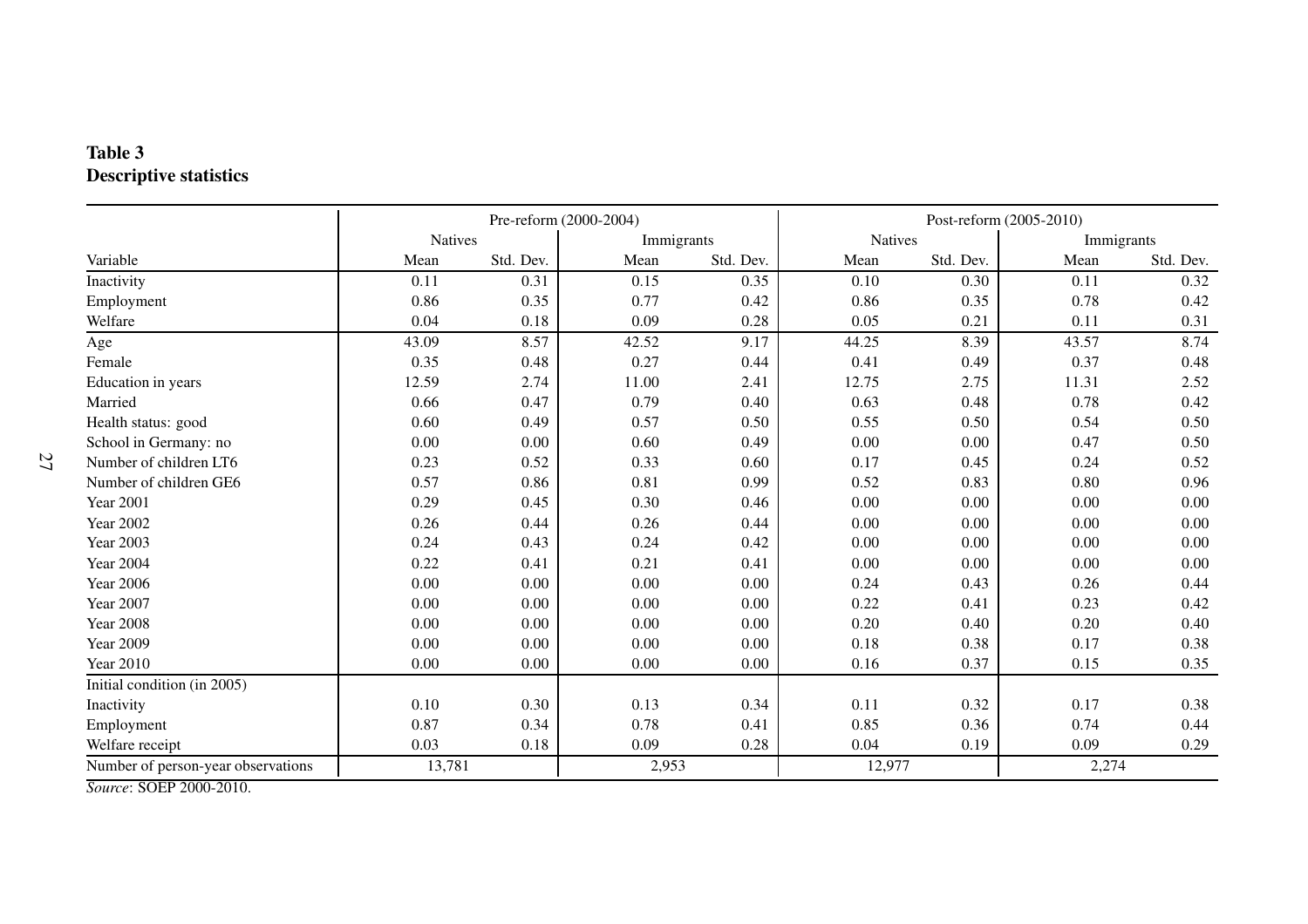#### Table 4Separate estimation results for natives and immigrants: pre-reform

| Variable                           |              | <b>Natives</b> |                 |         |            | Immigrants  |                 |         |
|------------------------------------|--------------|----------------|-----------------|---------|------------|-------------|-----------------|---------|
|                                    | Employment   |                | Welfare receipt |         | Employment |             | Welfare receipt |         |
|                                    | Coef.        | S.E.           | Coef.           | S.E.    | Coef.      | S.E.        | Coef.           | S.E.    |
| Employed in t-1                    | $2.218***$   | (0.161)        | 0.302           | (0.268) | $2.563***$ | (0.299)     | $-0.238$        | (0.390) |
| Welfare receipt in t-1             | 1.387***     | (0.307)        | 2.332***        | (0.349) | 1.548***   | (0.399)     | $1.662***$      | (0.470) |
| Age                                | $0.524***$   | (0.090)        | $0.297*$        | (0.161) | $0.259**$  | (0.131)     | $-0.015$        | (0.198) |
| Age squared                        | $-0.649***$  | (0.100)        | $-0.359**$      | (0.178) | $-0.344**$ | (0.147)     | 0.040           | (0.218) |
| Female                             | 2.151        | (2.467)        | 4.574           | (4.261) | $-3.645$   | (3.966)     | 0.805           | (6.039) |
| Age $\times$ Female                | $-0.193*$    | (0.115)        | $-0.226$        | (0.197) | 0.073      | (0.188)     | $-0.051$        | (0.284) |
| Age sq. $\times$ Female            | $0.252*$     | (0.129)        | 0.234           | (0.221) | $-0.033$   | (0.216)     | 0.041           | (0.322) |
| Education                          | $0.117***$   | (0.022)        | $-0.255***$     | (0.048) | $0.106***$ | (0.039)     | 0.008           | (0.057) |
| School in Germany: no              |              |                |                 |         | $-0.292$   | (0.219)     | 0.330           | (0.353) |
| Married                            | $-0.251**$   | (0.127)        | $-1.214***$     | (0.209) | $-0.117$   | (0.238)     | $-0.488$        | (0.357) |
| Health status: good                | 0.040        | (0.123)        | $-0.308$        | (0.213) | $-0.045$   | (0.208)     | $-0.809***$     | (0.302) |
| No. of kids LT 6                   | $0.684***$   | (0.157)        | $0.720**$       | (0.308) | 0.141      | (0.260)     | $0.709*$        | (0.375) |
| No. of kids GE 6                   | 0.191        | (0.144)        | 0.271           | (0.238) | 0.273      | (0.218)     | $0.635**$       | (0.305) |
| <b>Year 2002</b>                   | $-0.245**$   | (0.113)        | $-0.062$        | (0.212) | 0.168      | (0.199)     | 0.273           | (0.290) |
| <b>Year 2003</b>                   | $-0.355***$  | (0.117)        | 0.183           | (0.213) | $-0.249$   | (0.199)     | 0.068           | (0.299) |
| <b>Year 2004</b>                   | $-0.239*$    | (0.123)        | $0.574***$      | (0.218) | 0.175      | (0.215)     | $0.662**$       | (0.311) |
| Employed in $t=0$                  | $2.575***$   | (0.269)        | 0.108           | (0.373) | 1.313***   | (0.424)     | 0.329           | (0.490) |
| Welfare receipt in $t=0$           | 0.028        | (0.378)        | 2.232***        | (0.486) | $-0.429$   | (0.456)     | $2.007***$      | (0.648) |
| M: Health status: good             | $0.509**$    | (0.206)        | $-0.711**$      | (0.357) | 0.521      | (0.348)     | 0.402           | (0.517) |
| M: No. of kids LT 6                | $-1.698***$  | (0.240)        | $-1.279**$      | (0.504) | $-0.529$   | (0.373)     | $-0.312$        | (0.549) |
| M: No. of kids GE 6                | $-0.128$     | (0.190)        | $-0.209$        | (0.311) | $-0.367$   | (0.275)     | $-0.455$        | (0.385) |
| Constant                           | $-11.359***$ | (1.971)        | $-4.315$        | (3.561) | $-5.808**$ | (2.826)     | $-2.375$        | (4.317) |
| $Var(a_{ij})$                      | 2.803        | (0.476)        | 1.647           | (0.646) | 1.245      | (0.586)     | 1.771           | (0.961) |
| $Cov(a_{i,empl}, a_{i, well})$     | 0.204        | (0.509)        |                 |         | $-0.276$   | (0.592)     |                 |         |
| log likelihood                     |              | $-3668.710$    |                 |         |            | $-1232.784$ |                 |         |
| No. of household-year observations |              | 13,781         |                 |         |            | 2,953       |                 |         |
| No. of households                  |              | 4,172          |                 |         |            | 922         |                 |         |

*Note*: Dynamic multinomial logit models with random effects. Dependent variable: labor market state (inactivity, employment, welfare receipt). M: denotes individual-specific averagesof a variable. Significance level: \*< 0.1, \*\* < 0.05, \*\*\* < 0.01.

*Source*: SOEP 2000-2004.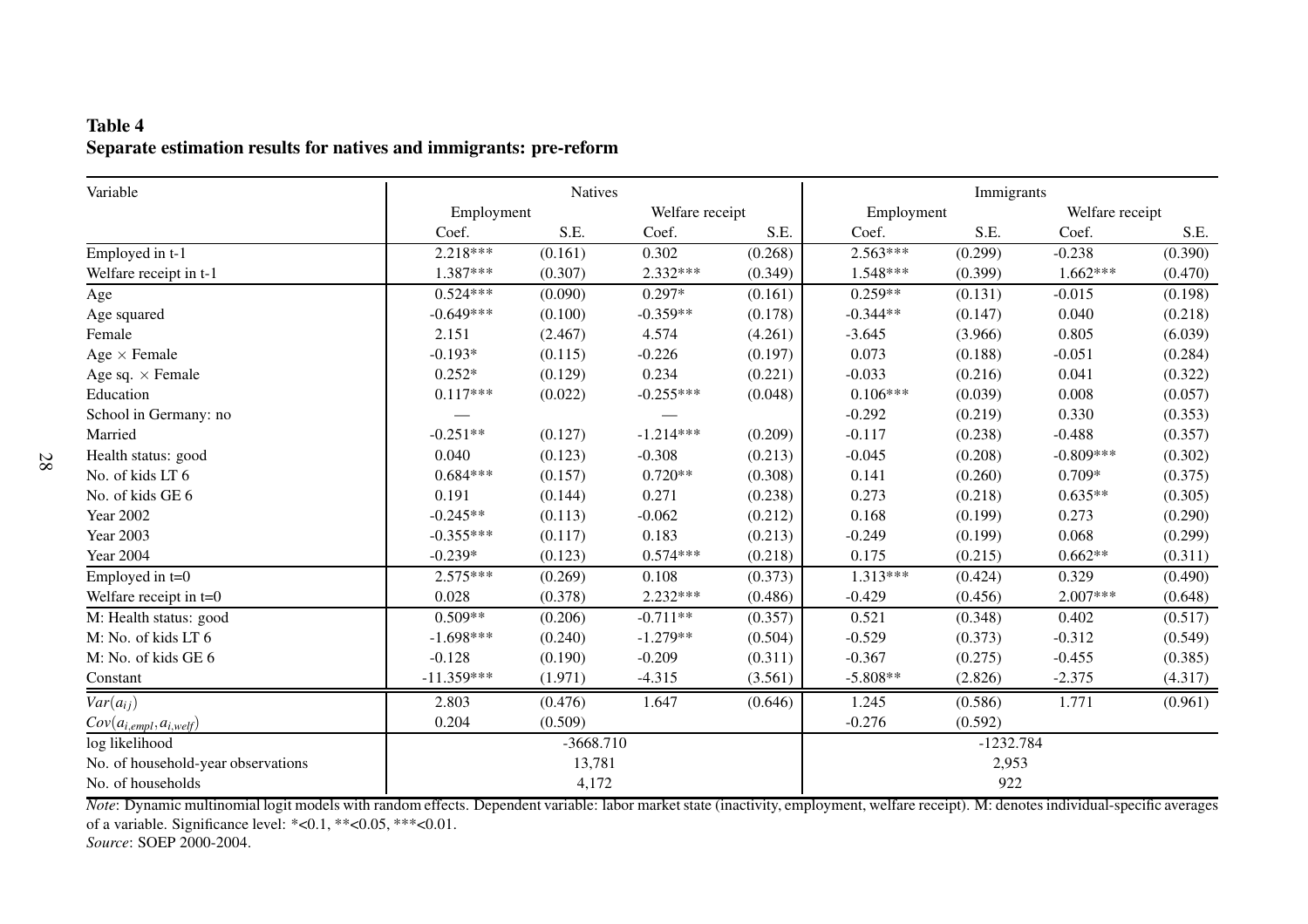#### Table 5Separate estimation results for natives and immigrants: post-reform

| Variable                           |              | <b>Natives</b> |                 |         | Immigrants   |            |                 |         |  |
|------------------------------------|--------------|----------------|-----------------|---------|--------------|------------|-----------------|---------|--|
|                                    | Employment   |                | Welfare receipt |         | Employment   |            | Welfare receipt |         |  |
|                                    | Coef.        | S.E.           | Coef.           | S.E.    | Coef.        | S.E.       | Coef.           | S.E.    |  |
| Employed in t-1                    | $2.221***$   | (0.156)        | $0.523**$       | (0.264) | 2.091***     | (0.354)    | 0.695           | (0.431) |  |
| Welfare receipt in t-1             | $1.472***$   | (0.286)        | 1.941***        | (0.326) | $1.636***$   | (0.443)    | 1.877***        | (0.456) |  |
| Age                                | $0.736***$   | (0.096)        | $0.830***$      | (0.184) | $0.726***$   | (0.242)    | $-0.261$        | (0.295) |  |
| Age squared                        | $-0.875***$  | (0.106)        | $-0.934***$     | (0.203) | $-0.913***$  | (0.266)    | 0.208           | (0.324) |  |
| Female                             | 7.876***     | (2.591)        | 18.760***       | (4.910) | 7.965        | (5.953)    | $-3.037$        | (7.365) |  |
| Age $\times$ Female                | $-0.485***$  | (0.121)        | $-0.908***$     | (0.226) | $-0.508*$    | (0.276)    | 0.092           | (0.343) |  |
| Age sq. $\times$ Female            | $0.600***$   | (0.137)        | $1.014***$      | (0.253) | $0.629**$    | (0.308)    | $-0.092$        | (0.387) |  |
| Education                          | $0.047**$    | (0.023)        | $-0.177***$     | (0.046) | $0.137**$    | (0.057)    | $-0.060$        | (0.079) |  |
| School in Germany: no              |              |                |                 |         | 0.101        | (0.318)    | $-0.045$        | (0.416) |  |
| Married                            | $-0.685***$  | (0.136)        | $-1.906***$     | (0.237) | $-0.675**$   | (0.332)    | $-1.051***$     | (0.394) |  |
| Health status: good                | $-0.116$     | (0.131)        | $-0.911***$     | (0.226) | $-0.359$     | (0.265)    | $-0.088$        | (0.337) |  |
| No. of kids LT 6                   | $0.388**$    | (0.161)        | 0.370           | (0.291) | 0.316        | (0.356)    | $-0.095$        | (0.471) |  |
| No. of kids GE 6                   | 0.124        | (0.146)        | 0.306           | (0.248) | 0.341        | (0.308)    | 0.189           | (0.373) |  |
| <b>Year 2007</b>                   | 0.180        | (0.125)        | $-0.486**$      | (0.213) | 0.054        | (0.283)    | $-0.219$        | (0.352) |  |
| <b>Year 2008</b>                   | $0.330**$    | (0.133)        | $-0.332$        | (0.225) | 0.469        | (0.306)    | $-0.525$        | (0.394) |  |
| <b>Year 2009</b>                   | 0.226        | (0.138)        | $-0.919***$     | (0.254) | 0.276        | (0.322)    | $-0.090$        | (0.400) |  |
| <b>Year 2010</b>                   | $0.313**$    | (0.146)        | $-0.199$        | (0.249) | 0.061        | (0.332)    | 0.175           | (0.411) |  |
| Employed in $t=0$                  | $2.562***$   | (0.245)        | $-0.089$        | (0.374) | 2.592***     | (0.558)    | $-0.992$        | (0.607) |  |
| Welfare receipt in $t=0$           | 0.371        | (0.349)        | $3.203***$      | (0.507) | 0.391        | (0.523)    | 1.901***        | (0.596) |  |
| M: Health status: good             | $0.577**$    | (0.225)        | $-0.257$        | (0.403) | 1.209**      | (0.507)    | $-0.600$        | (0.647) |  |
| M: No. of kids LT 6                | $-1.068***$  | (0.298)        | 0.110           | (0.520) | $-1.655***$  | (0.603)    | $-0.775$        | (0.719) |  |
| M: No. of kids GE 6                | 0.265        | (0.164)        | $-0.054$        | (0.294) | $-0.246$     | (0.315)    | 0.461           | (0.396) |  |
| Constant                           | $-15.202***$ | (2.086)        | $-16.502***$    | (4.077) | $-14.694***$ | (5.345)    | 7.980           | (6.519) |  |
| $\overline{Var(a_{ij})}$           | 2.484        | (0.401)        | 3.898           | (0.963) | 1.902        | (0.897)    | 2.413           | (1.144) |  |
| $Cov(a_{i,empl}, a_{i, well})$     | 0.022        | (0.497)        |                 |         | $-0.475$     | (0.717)    |                 |         |  |
| log likelihood                     |              | $-3456.030$    |                 |         |              | $-826.853$ |                 |         |  |
| No. of household-year observations |              | 12,977         |                 |         | 2,274        |            |                 |         |  |
| No. of households                  |              | 3,266          |                 |         |              | 616        |                 |         |  |

*Note*: Dynamic multinomial logit models with random effects. Dependent variable: labor market state (inactivity, employment, welfare receipt). M: denotes individual-specific averagesof <sup>a</sup> variable. Significance level: \*<0.1, \*\*<0.05, \*\*\*<0.01.

*Source*: SOEP 2005-2010.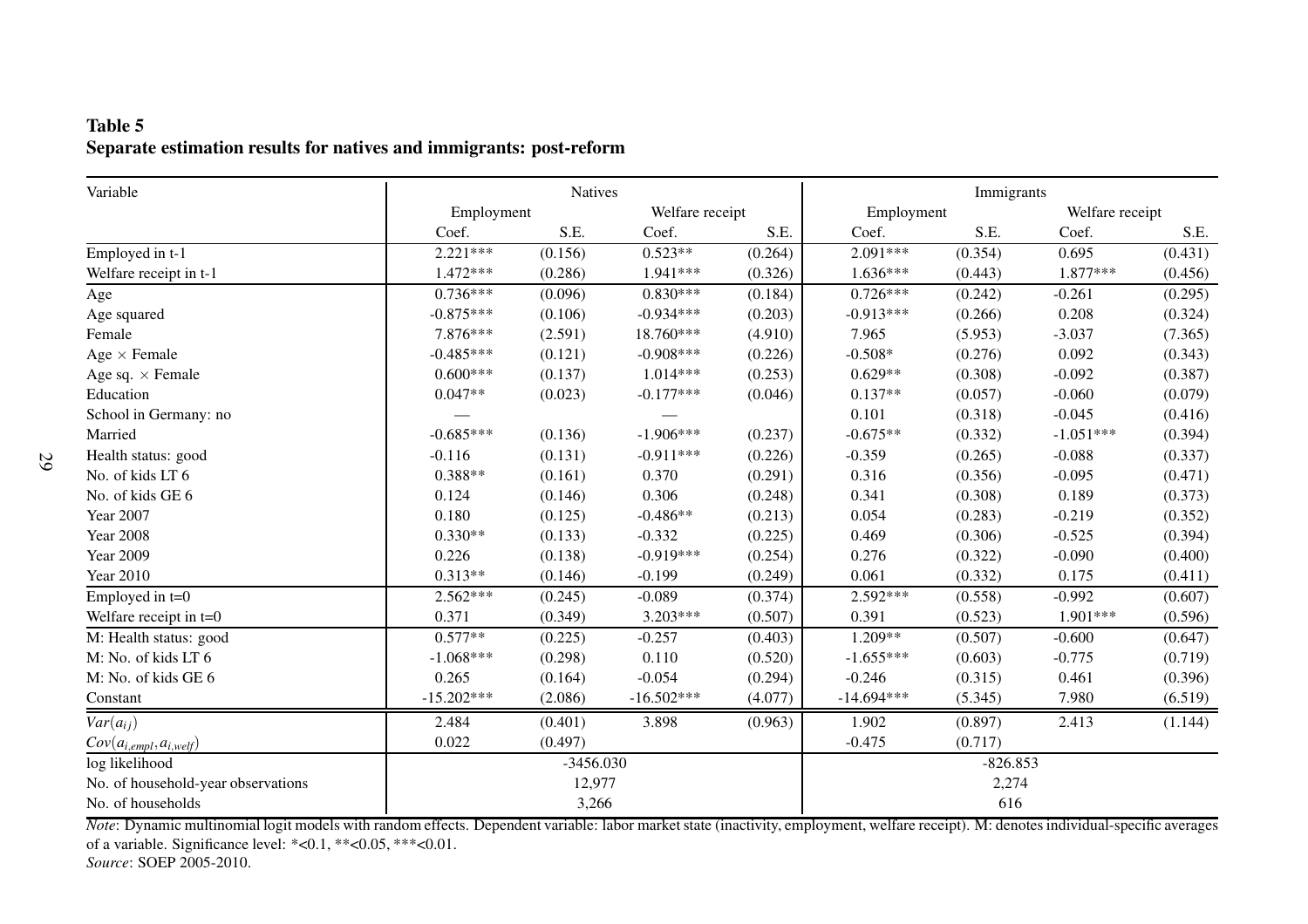## Table 6 Predicted probabilities of labor market transitions given subsample-period-specific average characteristics

| State at time $t-1$        |       |          |        |       | State at time t |        |       |         |       |
|----------------------------|-------|----------|--------|-------|-----------------|--------|-------|---------|-------|
|                            |       | Inactive |        |       | Employment      |        |       | Welfare |       |
|                            | Mean  |          | 95%-CI | Mean  |                 | 95%-CI | Mean  | 95%-CI  |       |
| A. Pre-reform              |       |          |        |       |                 |        |       |         |       |
| Inactive                   | 0.246 | 0.206    | 0.292  | 0.718 | 0.667           | 0.757  | 0.037 | 0.027   | 0.053 |
| Employment                 | 0.055 | 0.049    | 0.061  | 0.936 | 0.929           | 0.942  | 0.009 | 0.008   | 0.012 |
| Welfare                    | 0.089 | 0.064    | 0.126  | 0.828 | 0.762           | 0.868  | 0.083 | 0.056   | 0.133 |
| B. Post-reform             |       |          |        |       |                 |        |       |         |       |
| Inactive                   | 0.195 | 0.161    | 0.237  | 0.767 | 0.724           | 0.800  | 0.038 | 0.029   | 0.053 |
| Employment                 | 0.042 | 0.036    | 0.048  | 0.942 | 0.935           | 0.948  | 0.016 | 0.014   | 0.021 |
| Welfare                    | 0.066 | 0.046    | 0.095  | 0.874 | 0.835           | 0.901  | 0.060 | 0.045   | 0.085 |
| C. Natives: pre-reform     |       |          |        |       |                 |        |       |         |       |
| Inactive                   | 0.220 | 0.180    | 0.269  | 0.759 | 0.705           | 0.797  | 0.021 | 0.014   | 0.036 |
| Employment                 | 0.050 | 0.045    | 0.057  | 0.943 | 0.936           | 0.949  | 0.007 | 0.005   | 0.009 |
| Welfare                    | 0.081 | 0.053    | 0.120  | 0.854 | 0.787           | 0.894  | 0.065 | 0.040   | 0.117 |
| D. Natives: post-reform    |       |          |        |       |                 |        |       |         |       |
| Inactive                   | 0.195 | 0.159    | 0.242  | 0.773 | 0.726           | 0.812  | 0.032 | 0.023   | 0.048 |
| Employment                 | 0.041 | 0.036    | 0.047  | 0.947 | 0.939           | 0.953  | 0.013 | 0.010   | 0.017 |
| Welfare                    | 0.067 | 0.045    | 0.100  | 0.877 | 0.829           | 0.907  | 0.057 | 0.039   | 0.089 |
| E. Immigrants: pre-reform  |       |          |        |       |                 |        |       |         |       |
| Inactive                   | 0.362 | 0.262    | 0.494  | 0.521 | 0.381           | 0.622  | 0.118 | 0.080   | 0.206 |
| Employment                 | 0.074 | 0.059    | 0.095  | 0.900 | 0.874           | 0.916  | 0.026 | 0.019   | 0.045 |
| Welfare                    | 0.123 | 0.070    | 0.201  | 0.693 | 0.513           | 0.781  | 0.184 | 0.119   | 0.362 |
| F. Immigrants: post-reform |       |          |        |       |                 |        |       |         |       |
| Inactive                   | 0.204 | 0.127    | 0.326  | 0.721 | 0.591           | 0.793  | 0.076 | 0.047   | 0.134 |
| Employment                 | 0.046 | 0.033    | 0.064  | 0.914 | 0.885           | 0.932  | 0.040 | 0.028   | 0.064 |
| Welfare                    | 0.056 | 0.027    | 0.105  | 0.830 | 0.735           | 0.884  | 0.115 | 0.074   | 0.188 |

*Note*: Calculations are based on separate estimations for all subsamples in both periods. Estimation results are presented in the online appendix. Simulation-based 95% confidence intervals are calculated using 1000 replications.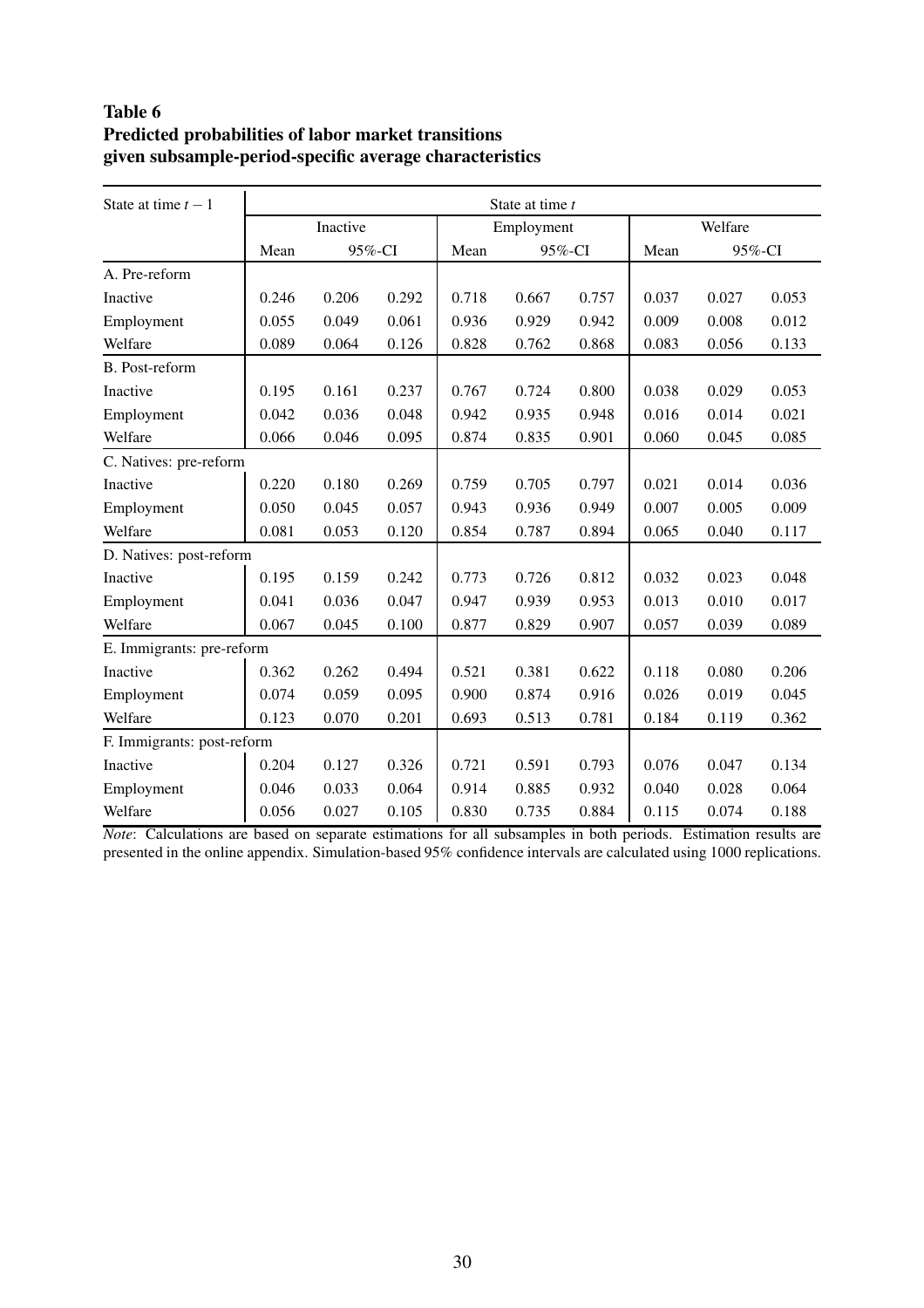#### Table 7 Predicted probabilities of labor market transitions given subsample-period-specific average characteristics (alternative definition of states)

| State at time $t-1$              |       | State at time t |        |       |            |       |       |         |       |  |
|----------------------------------|-------|-----------------|--------|-------|------------|-------|-------|---------|-------|--|
|                                  |       | Inactive        |        |       | Employment |       |       | Welfare |       |  |
|                                  | Mean  |                 | 95%-CI | Mean  | 95%-CI     |       | Mean  | 95%-CI  |       |  |
| A. Total population: pre-reform  |       |                 |        |       |            |       |       |         |       |  |
| Inactive                         | 0.253 | 0.211           | 0.303  | 0.723 | 0.669      | 0.764 | 0.025 | 0.017   | 0.037 |  |
| Employment                       | 0.053 | 0.048           | 0.059  | 0.943 | 0.936      | 0.948 | 0.005 | 0.004   | 0.007 |  |
| Welfare                          | 0.104 | 0.073           | 0.146  | 0.850 | 0.795      | 0.886 | 0.047 | 0.030   | 0.081 |  |
| B. Total population: post-reform |       |                 |        |       |            |       |       |         |       |  |
| Inactive                         | 0.194 | 0.160           | 0.236  | 0.782 | 0.739      | 0.816 | 0.024 | 0.017   | 0.037 |  |
| Employment                       | 0.040 | 0.035           | 0.045  | 0.953 | 0.947      | 0.958 | 0.008 | 0.006   | 0.011 |  |
| Welfare                          | 0.095 | 0.066           | 0.134  | 0.853 | 0.801      | 0.887 | 0.052 | 0.036   | 0.081 |  |
| C. Natives: pre-reform           |       |                 |        |       |            |       |       |         |       |  |
| Inactive                         | 0.224 | 0.183           | 0.275  | 0.765 | 0.712      | 0.804 | 0.011 | 0.007   | 0.020 |  |
| Employment                       | 0.049 | 0.043           | 0.056  | 0.948 | 0.941      | 0.954 | 0.003 | 0.002   | 0.005 |  |
| Welfare                          | 0.090 | 0.059           | 0.137  | 0.884 | 0.829      | 0.920 | 0.025 | 0.014   | 0.051 |  |
| D. Natives: post-reform          |       |                 |        |       |            |       |       |         |       |  |
| Inactive                         | 0.195 | 0.158           | 0.239  | 0.791 | 0.745      | 0.827 | 0.014 | 0.009   | 0.025 |  |
| Employment                       | 0.039 | 0.034           | 0.045  | 0.955 | 0.948      | 0.960 | 0.006 | 0.005   | 0.009 |  |
| Welfare                          | 0.098 | 0.061           | 0.149  | 0.866 | 0.803      | 0.909 | 0.036 | 0.022   | 0.065 |  |
| E. Immigrants: pre-reform        |       |                 |        |       |            |       |       |         |       |  |
| Inactive                         | 0.391 | 0.280           | 0.535  | 0.504 | 0.354      | 0.615 | 0.105 | 0.068   | 0.209 |  |
| Employment                       | 0.069 | 0.056           | 0.089  | 0.918 | 0.892      | 0.931 | 0.013 | 0.009   | 0.029 |  |
| Welfare                          | 0.156 | 0.090           | 0.256  | 0.708 | 0.522      | 0.800 | 0.136 | 0.080   | 0.299 |  |
| F. Immigrants: post-reform       |       |                 |        |       |            |       |       |         |       |  |
| Inactive                         | 0.201 | 0.132           | 0.316  | 0.722 | 0.584      | 0.802 | 0.077 | 0.045   | 0.153 |  |
| Employment                       | 0.042 | 0.030           | 0.058  | 0.938 | 0.915      | 0.951 | 0.021 | 0.014   | 0.034 |  |
| Welfare                          | 0.071 | 0.033           | 0.131  | 0.796 | 0.661      | 0.867 | 0.134 | 0.079   | 0.256 |  |

*Note*: Calculations are based on separate estimations for all subsamples in both periods. Estimation results are presented in the online appendix. Simulation-based 95% confidence intervals are calculated using 1000 replications. The model was estimated after redefining the dependent variable for welfare-receiving households with employed members to employed instead of welfare.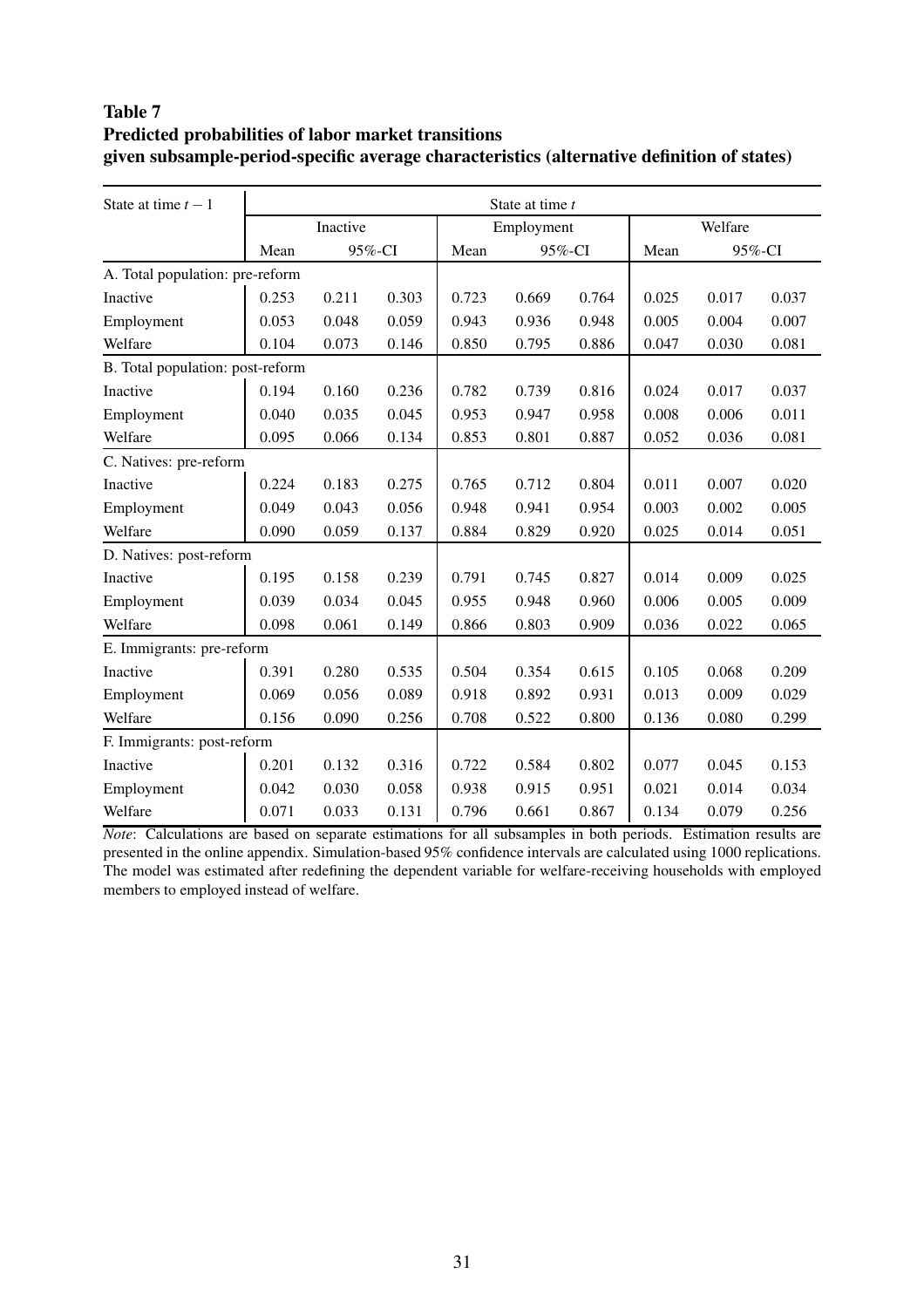#### Table 8 Predicted probabilities of labor market transitions given subsample-period-specific average characteristics of welfare recipients setting initial state to welfare

| State at time $t-1$        |       |          |        |       | State at time t |       |       |         |       |
|----------------------------|-------|----------|--------|-------|-----------------|-------|-------|---------|-------|
|                            |       | Inactive |        |       | Employment      |       |       | Welfare |       |
|                            | Mean  |          | 95%-CI | Mean  | $95\%$ -CI      |       | Mean  | 95%-CI  |       |
| A. Natives: pre-reform     |       |          |        |       |                 |       |       |         |       |
| Inactive                   | 0.374 | 0.270    | 0.505  | 0.207 | 0.140           | 0.284 | 0.419 | 0.282   | 0.539 |
| Employment                 | 0.190 | 0.126    | 0.284  | 0.509 | 0.401           | 0.617 | 0.301 | 0.187   | 0.415 |
| Welfare                    | 0.095 | 0.064    | 0.137  | 0.190 | 0.135           | 0.251 | 0.715 | 0.646   | 0.776 |
| B. Natives: post-reform    |       |          |        |       |                 |       |       |         |       |
| Inactive                   | 0.236 | 0.162    | 0.328  | 0.251 | 0.182           | 0.329 | 0.513 | 0.401   | 0.611 |
| Employment                 | 0.092 | 0.058    | 0.140  | 0.517 | 0.421           | 0.623 | 0.392 | 0.283   | 0.490 |
| Welfare                    | 0.070 | 0.045    | 0.102  | 0.270 | 0.203           | 0.337 | 0.660 | 0.592   | 0.731 |
| C. Immigrants: pre-reform  |       |          |        |       |                 |       |       |         |       |
| Inactive                   | 0.386 | 0.256    | 0.555  | 0.149 | 0.079           | 0.239 | 0.465 | 0.292   | 0.600 |
| Employment                 | 0.186 | 0.103    | 0.294  | 0.570 | 0.406           | 0.708 | 0.245 | 0.129   | 0.396 |
| Welfare                    | 0.133 | 0.089    | 0.200  | 0.218 | 0.145           | 0.292 | 0.649 | 0.559   | 0.740 |
| D. Immigrants: post-reform |       |          |        |       |                 |       |       |         |       |
| Inactive                   | 0.244 | 0.134    | 0.415  | 0.221 | 0.126           | 0.333 | 0.535 | 0.383   | 0.662 |
| Employment                 | 0.093 | 0.041    | 0.181  | 0.451 | 0.330           | 0.605 | 0.456 | 0.295   | 0.578 |
| Welfare                    | 0.063 | 0.033    | 0.119  | 0.261 | 0.168           | 0.358 | 0.676 | 0.570   | 0.772 |

*Note*: Calculations are based on separate estimations for all subsamples in both periods. Estimation results are presented in the online appendix. Simulation-based 95% confidence intervals are calculated using 1000 replications.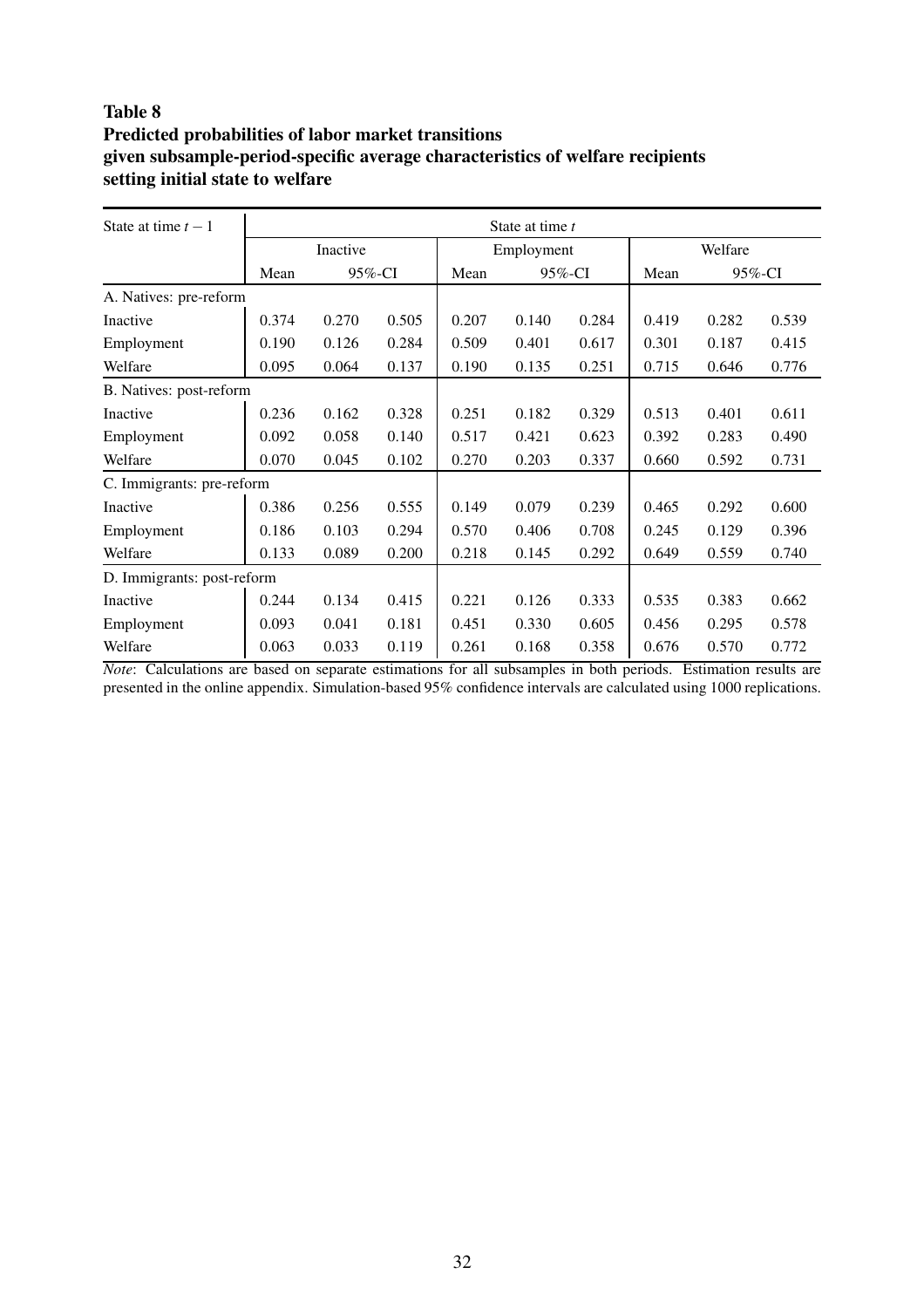#### Figure 1 Labor market transitions and unemployment rate (natives)



Fig. 1.1: Persistence in employment and welfare participation

*Note*: Predicted probabilities given average characteristics. Figures 1.1 uses a secondary vertical axes to indicate transition probabilities.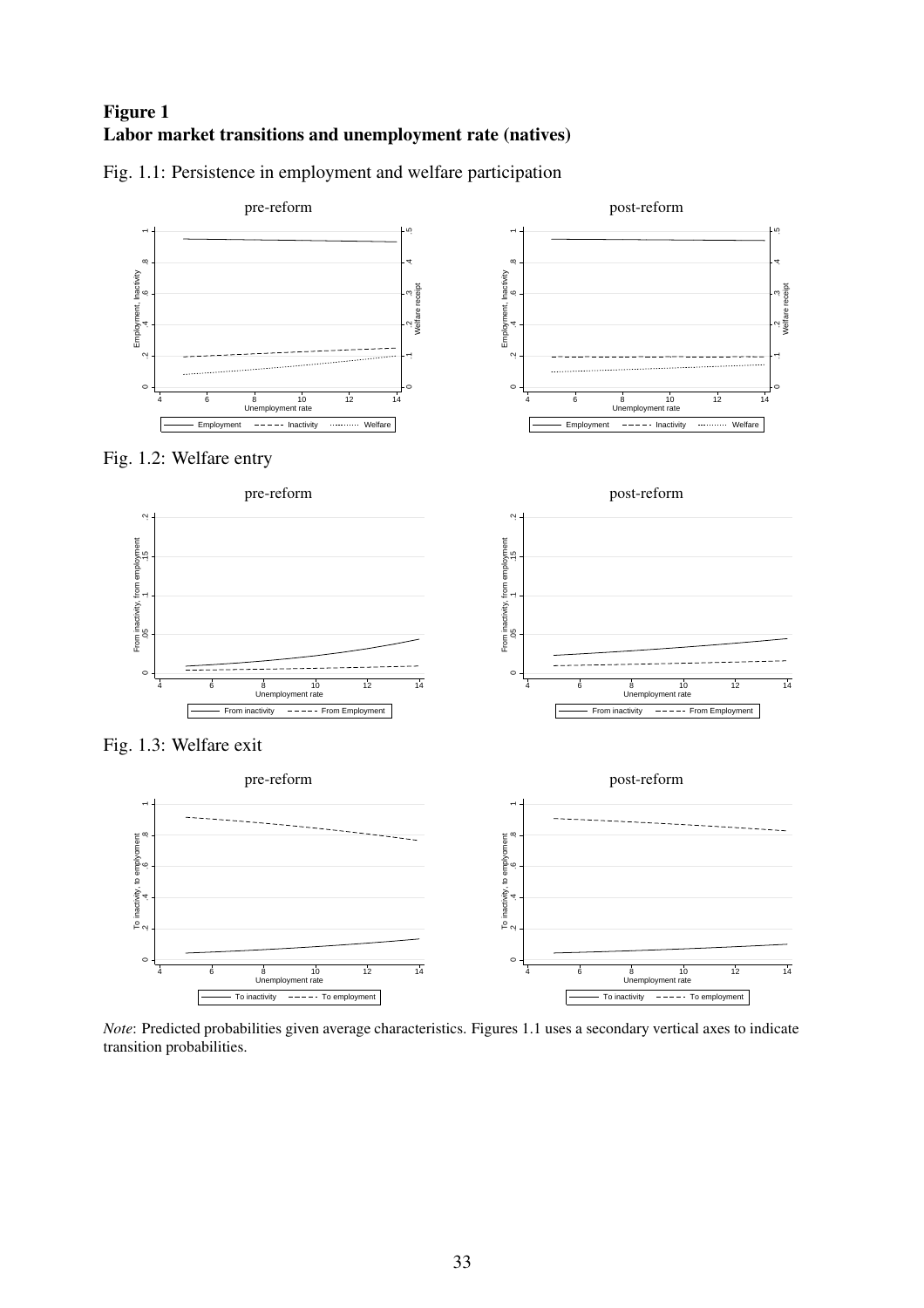## Figure 2 Labor market transitions and unemployment rate (immigrants)



Fig. 2.1: Persistence in employment and welfare participation

*Note*: Predicted probabilities given average characteristics. Figures 2.1 uses a secondary vertical axes to indicate transition probabilities.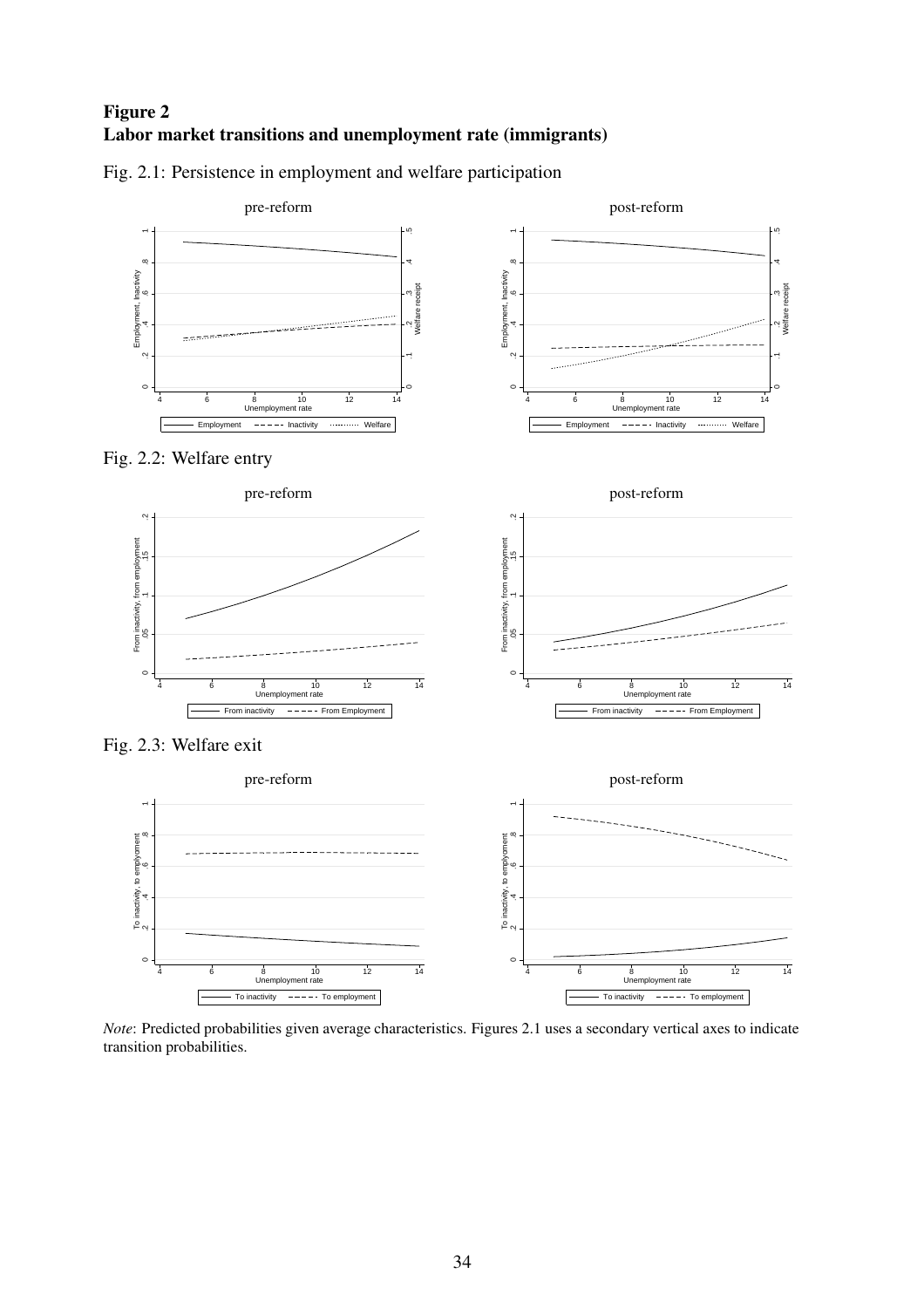#### Appendix

#### Supplementary material for

## State dependence in welfare receipt: transitions before and after a reform

Regina T. Riphahn University of Erlangen-Nürnberg, Germany Email: Regina.Riphahn@fau.de

#### Christoph Wunder University of Halle-Wittenberg, Germany

#### **Contents**

| A1 Averages of selected variables by labor market state                                                                                                                  | $\overline{2}$ |
|--------------------------------------------------------------------------------------------------------------------------------------------------------------------------|----------------|
| A2 Estimation results: total population                                                                                                                                  | 3              |
| A3 Averages of predicted probabilities of labor market transitions given observed charac-<br>teristics                                                                   | $\overline{4}$ |
| A4 Estimation results: regional unemployment rate (pre-reform)                                                                                                           | 5              |
| A5 Estimation results: regional unemployment rate (post-reform)                                                                                                          | 6              |
| A6 Predicted probabilities of labor market transitions given subsample-specific average<br>characteristics setting the initial condition to 2006                         | $\overline{7}$ |
| A7 Estimation results: alternative definition of states (total population, pre- and post-reform)                                                                         | 8              |
| A8 Estimation results: alternative definition of states (natives and immigrants, pre-reform)                                                                             | 9              |
| A9 Estimation results: alternative definition of states (natives and immigrants, post-reform)                                                                            | 10             |
| A10 Simulated predicted probabilities of labor market transitions for pre-reform character-<br>istics and post-reform coefficients                                       | 11             |
| A11 Estimation results: including initial period explanatory variables                                                                                                   | 12             |
| A12 Predicted probabilities of labor market transitions given subsample-specific average<br>characteristics (estimations including initial period explanatory variables) | 13             |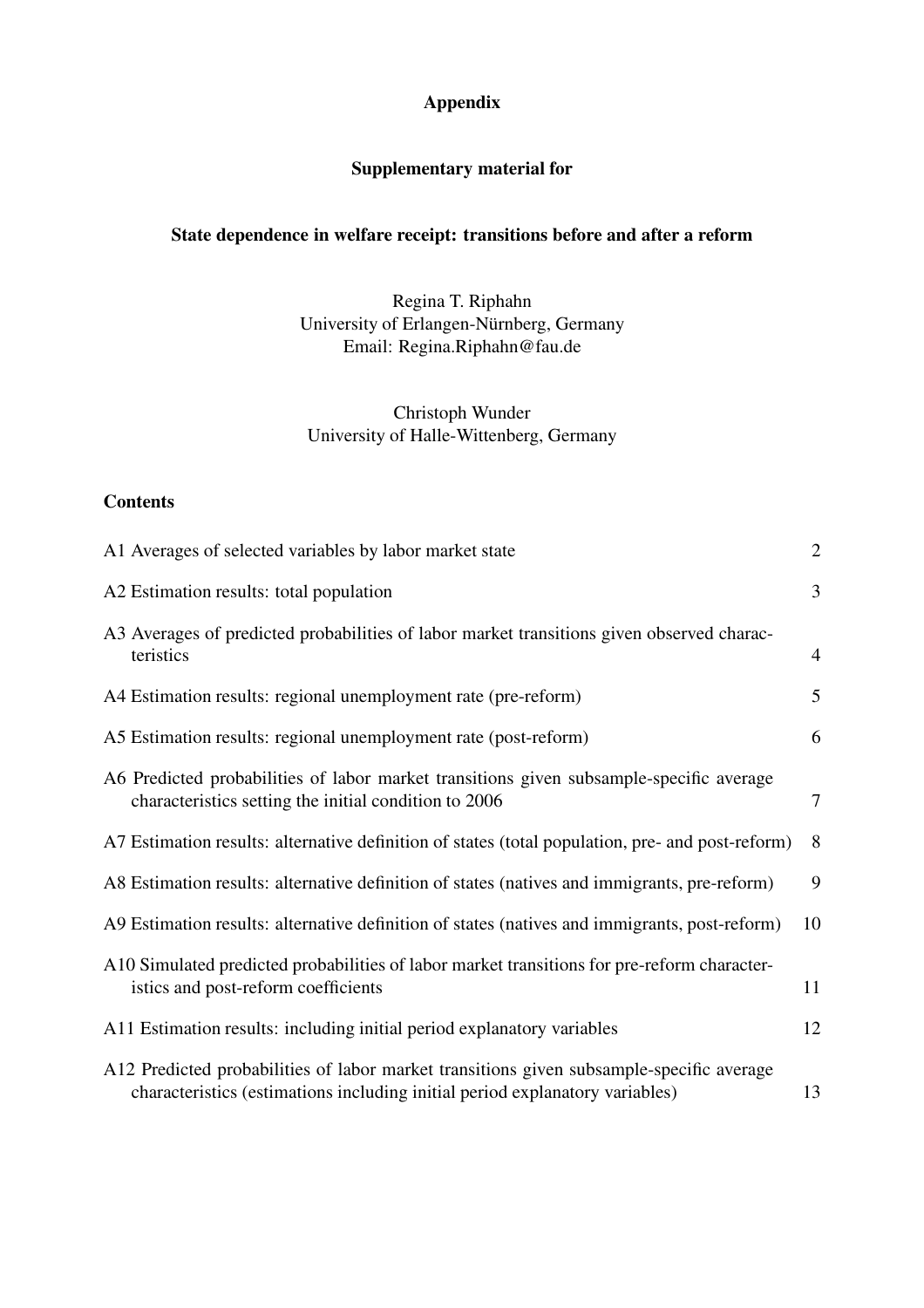|                         |            | Pre-reform |         |            | Post-reform |         |
|-------------------------|------------|------------|---------|------------|-------------|---------|
| Variable                | Inactivity | Employment | Welfare | Inactivity | Employment  | Welfare |
| A. Natives              |            |            |         |            |             |         |
| Age                     | 43.91      | 43.01      | 42.61   | 44.00      | 44.30       | 43.87   |
| Female                  | 0.65       | 0.31       | 0.65    | 0.69       | 0.37        | 0.64    |
| Education in years      | 12.07      | 12.74      | 10.63   | 12.45      | 12.87       | 11.08   |
| Married                 | 0.70       | 0.67       | 0.36    | 0.72       | 0.63        | 0.32    |
| Health status: good     | 0.56       | 0.62       | 0.39    | 0.54       | 0.56        | 0.33    |
| School in Germany: no   | 0.00       | 0.00       | 0.00    | 0.00       | 0.00        | 0.00    |
| Number of children LT6  | 0.36       | 0.21       | 0.31    | 0.34       | 0.15        | 0.22    |
| Number of children GE6  | 0.49       | 0.57       | 0.68    | 0.50       | 0.52        | 0.61    |
| Household size          | 2.92       | 2.82       | 2.70    | 2.98       | 2.72        | 2.48    |
| Single person           | 0.16       | 0.19       | 0.22    | 0.13       | 0.20        | 0.28    |
| Single parent           | 0.07       | 0.06       | 0.34    | 0.07       | 0.07        | 0.30    |
| Couple Without Children | 0.21       | 0.21       | 0.12    | 0.21       | 0.23        | 0.10    |
| Couple with children    | 0.54       | 0.52       | 0.28    | 0.57       | 0.49        | 0.30    |
| Other household type    | 0.02       | 0.02       | 0.03    | 0.02       | 0.01        | 0.02    |
| <b>B.</b> Immigrants    |            |            |         |            |             |         |
| Age                     | 42.56      | 42.18      | 45.42   | 44.63      | 43.49       | 43.10   |
| Female                  | 0.53       | 0.22       | 0.29    | 0.66       | 0.31        | 0.55    |
| Education in years      | 10.52      | 11.17      | 10.40   | 10.79      | 11.52       | 10.41   |
| Married                 | 0.81       | 0.79       | 0.78    | 0.82       | 0.79        | 0.62    |
| Health status: good     | 0.51       | 0.61       | 0.37    | 0.47       | 0.57        | 0.39    |
| School in Germany: no   | 0.55       | 0.59       | 0.73    | 0.48       | 0.47        | 0.50    |
| Number of children LT6  | 0.46       | 0.29       | 0.40    | 0.39       | 0.22        | 0.21    |
| Number of children GE6  | 0.68       | 0.82       | 0.92    | 0.72       | 0.78        | 1.00    |
| Household size          | 3.44       | 3.37       | 3.66    | 3.40       | 3.30        | 3.23    |
| Single person           | 0.07       | 0.10       | 0.09    | 0.07       | 0.08        | 0.17    |
| Single parent           | 0.09       | 0.07       | 0.12    | 0.08       | 0.09        | 0.27    |
| Couple Without Children | 0.17       | 0.15       | 0.15    | 0.16       | 0.16        | 0.06    |
| Couple with children    | 0.63       | 0.67       | 0.55    | 0.68       | 0.65        | 0.50    |
| Other household type    | 0.04       | 0.02       | 0.09    | 0.02       | 0.02        | 0.01    |

## Table A1 Averages of selected variables by labor market state

*Source*: SOEP 2001-2004 and 2006-2010.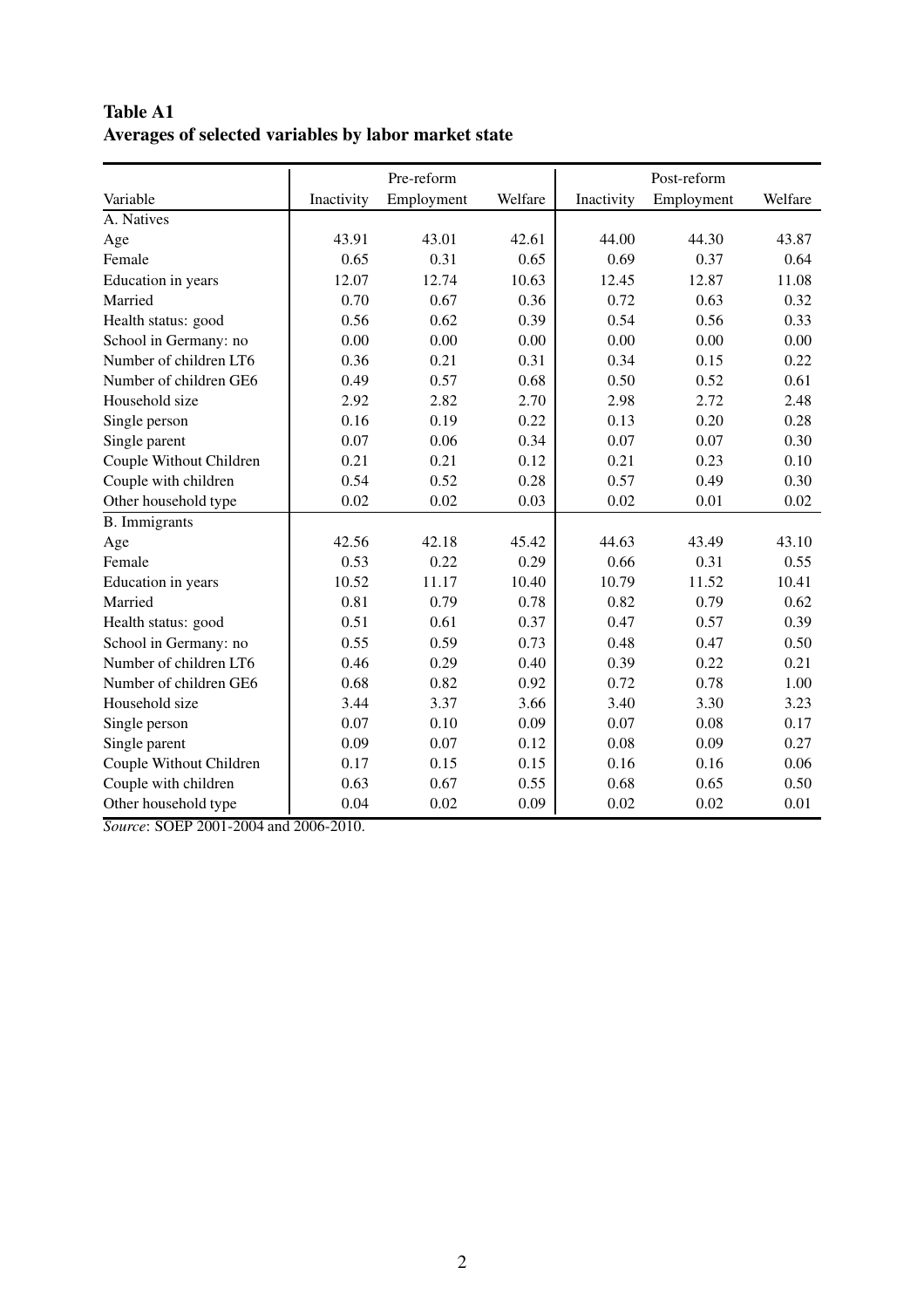#### Table A2Estimation results: total population

| Variable                             |             | Pre refom  |                 |         |              | Post-reform |                 |         |
|--------------------------------------|-------------|------------|-----------------|---------|--------------|-------------|-----------------|---------|
|                                      | Employment  |            | Welfare receipt |         | Employment   |             | Welfare receipt |         |
|                                      | Coef.       | S.E.       | Coef.           | S.E.    | Coef.        | S.E.        | Coef.           | S.E.    |
| Employed in t-1                      | $2.276***$  | (0.142)    | 0.071           | (0.220) | $2.182***$   | (0.141)     | $0.561**$       | (0.223) |
| Welfare receipt in t-1               | $1.415***$  | (0.242)    | $2.041***$      | (0.281) | 1.485***     | (0.238)     | 1.789***        | (0.269) |
| Age                                  | $0.451***$  | (0.075)    | 0.162           | (0.124) | $0.738***$   | (0.089)     | $0.550***$      | (0.153) |
| Age squared                          | $-0.565***$ | (0.083)    | $-0.196$        | (0.137) | $-0.884***$  | (0.098)     | $-0.646***$     | (0.169) |
| Female                               | 0.535       | (2.076)    | 3.033           | (3.408) | 7.965***     | (2.356)     | 13.590***       | (4.026) |
| Age $\times$ Female                  | $-0.118$    | (0.097)    | $-0.155$        | (0.158) | $-0.492***$  | (0.110)     | $-0.672***$     | (0.187) |
| Age sq. $\times$ Female              | 0.170       | (0.110)    | 0.155           | (0.178) | $0.610***$   | (0.124)     | $0.753***$      | (0.210) |
| Education                            | $0.113***$  | (0.019)    | $-0.177***$     | (0.036) | $0.055***$   | (0.021)     | $-0.178***$     | (0.041) |
| School in Germany: no                | $-0.421***$ | (0.144)    | $0.597***$      | (0.206) | $-0.016$     | (0.200)     | $0.616**$       | (0.294) |
| Married                              | $-0.223**$  | (0.110)    | $-1.123***$     | (0.177) | $-0.644***$  | (0.125)     | $-1.673***$     | (0.207) |
| Health status: good                  | 0.018       | (0.105)    | $-0.473***$     | (0.173) | $-0.158$     | (0.117)     | $-0.612***$     | (0.187) |
| No. of kids LT 6                     | $0.542***$  | (0.134)    | $0.659***$      | (0.235) | $0.381***$   | (0.146)     | 0.186           | (0.246) |
| No. of kids GE 6                     | $0.240**$   | (0.120)    | $0.416**$       | (0.186) | 0.160        | (0.132)     | 0.218           | (0.204) |
| <b>Year 2002</b>                     | $-0.143$    | (0.098)    | 0.061           | (0.170) |              |             |                 |         |
| <b>Year 2003</b>                     | $-0.322***$ | (0.100)    | 0.153           | (0.173) |              |             |                 |         |
| <b>Year 2004</b>                     | $-0.136$    | (0.106)    | $0.586***$      | (0.178) |              |             |                 |         |
| <b>Year 2007</b>                     |             |            |                 |         | 0.162        | (0.115)     | $-0.385**$      | (0.181) |
| <b>Year 2008</b>                     |             |            |                 |         | $0.355***$   | (0.122)     | $-0.387**$      | (0.195) |
| <b>Year 2009</b>                     |             |            |                 |         | $0.229*$     | (0.127)     | $-0.674***$     | (0.212) |
| <b>Year 2010</b>                     |             |            |                 |         | $0.266**$    | (0.133)     | $-0.067$        | (0.212) |
| Employed in t=0                      | $2.301***$  | (0.227)    | 0.239           | (0.300) | $2.576***$   | (0.222)     | $-0.382$        | (0.313) |
| Welfare receipt in $t=0$             | $-0.022$    | (0.293)    | 2.295***        | (0.396) | 0.402        | (0.293)     | 2.991***        | (0.410) |
| $\overline{M}$ : Health status: good | $0.500***$  | (0.176)    | $-0.401$        | (0.293) | $0.696***$   | (0.206)     | $-0.485$        | (0.349) |
| M: No. of kids LT 6                  | $-1.373***$ | (0.202)    | $-0.799**$      | (0.365) | $-1.166***$  | (0.265)     | 0.040           | (0.421) |
| M: No. of kids GE 6                  | $-0.227$    | (0.156)    | $-0.250$        | (0.241) | 0.182        | (0.145)     | 0.194           | (0.230) |
| Constant                             | $-9.783***$ | (1.623)    | $-2.826$        | (2.735) | $-15.176***$ | (1.924)     | $-9.890***$     | (3.348) |
| $Var(a_{ij})$                        | 2.394       | (0.380)    | 1.914           | (0.563) | 2.440        | (0.365)     | 4.203           | (0.847) |
| $Cov(a_{i,empl}, a_{i, well})$       | 0.092       | (0.399)    |                 |         | 0.036        | (0.405)     |                 |         |
| log likelihood                       |             | -4936.0963 |                 |         |              | -4317.5091  |                 |         |
| No. of household-year observations   |             | 16,734     |                 |         |              | 15,251      |                 |         |
| No. of households                    |             | 5,094      |                 |         |              | 3,882       |                 |         |

*Note*: Dynamic multinomial logit models with random effects. Dependent variable: labor market state (inactivity, employment, welfare receipt). M: denotes individual-specific averagesof <sup>a</sup> variable. Significance level: \*<0.1, \*\*<0.05, \*\*\*<0.01.

*Source*: SOEP 2000-2010.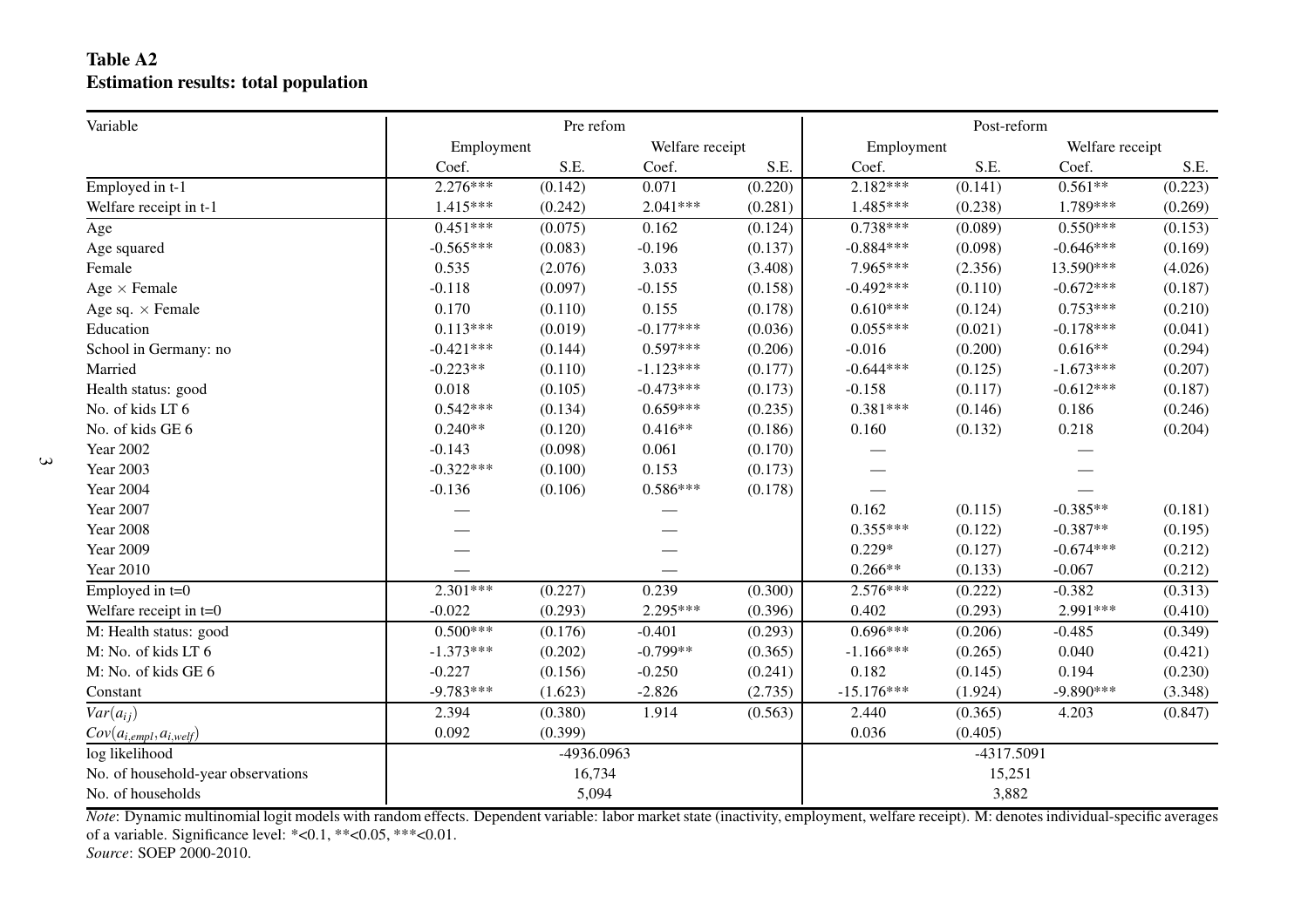#### Table A3 Averages of predicted probabilities of labor market transitions given observed characteristics

| State at time $t-1$        |       | State at time t |        |       |            |       |       |         |        |  |
|----------------------------|-------|-----------------|--------|-------|------------|-------|-------|---------|--------|--|
|                            |       | Inactive        |        |       | Employment |       |       | Welfare |        |  |
|                            | Mean  |                 | 95%-CI | Mean  | $95\%$ -CI |       | Mean  |         | 95%-CI |  |
| A. Natives: pre-reform     |       |                 |        |       |            |       |       |         |        |  |
| <b>Inactive</b>            | 0.237 | 0.183           | 0.304  | 0.724 | 0.655      | 0.777 | 0.039 | 0.022   | 0.070  |  |
| Employment                 | 0.078 | 0.057           | 0.103  | 0.902 | 0.873      | 0.925 | 0.020 | 0.011   | 0.035  |  |
| Welfare                    | 0.100 | 0.061           | 0.152  | 0.802 | 0.718      | 0.855 | 0.098 | 0.059   | 0.173  |  |
| B. Natives: post-reform    |       |                 |        |       |            |       |       |         |        |  |
| Inactive                   | 0.218 | 0.164           | 0.283  | 0.730 | 0.662      | 0.784 | 0.053 | 0.032   | 0.086  |  |
| Employment                 | 0.067 | 0.047           | 0.091  | 0.902 | 0.871      | 0.927 | 0.032 | 0.019   | 0.050  |  |
| Welfare                    | 0.091 | 0.058           | 0.137  | 0.823 | 0.755      | 0.869 | 0.086 | 0.055   | 0.139  |  |
| C. Immigrants: pre-reform  |       |                 |        |       |            |       |       |         |        |  |
| Inactive                   | 0.351 | 0.216           | 0.525  | 0.518 | 0.345      | 0.649 | 0.131 | 0.063   | 0.265  |  |
| Employment                 | 0.097 | 0.051           | 0.163  | 0.860 | 0.778      | 0.916 | 0.043 | 0.018   | 0.093  |  |
| Welfare                    | 0.134 | 0.061           | 0.246  | 0.665 | 0.457      | 0.780 | 0.201 | 0.108   | 0.408  |  |
| D. Immigrants: post-reform |       |                 |        |       |            |       |       |         |        |  |
| <b>Inactive</b>            | 0.225 | 0.119           | 0.394  | 0.663 | 0.498      | 0.769 | 0.112 | 0.051   | 0.219  |  |
| Employment                 | 0.081 | 0.035           | 0.152  | 0.831 | 0.740      | 0.901 | 0.088 | 0.039   | 0.164  |  |
| Welfare                    | 0.080 | 0.029           | 0.175  | 0.752 | 0.612      | 0.841 | 0.168 | 0.090   | 0.295  |  |

*Note*: Calculations are based on estimation results in Tables 4 and 5. Simulation-based 95% confidence intervals are calculated using 1000 replications.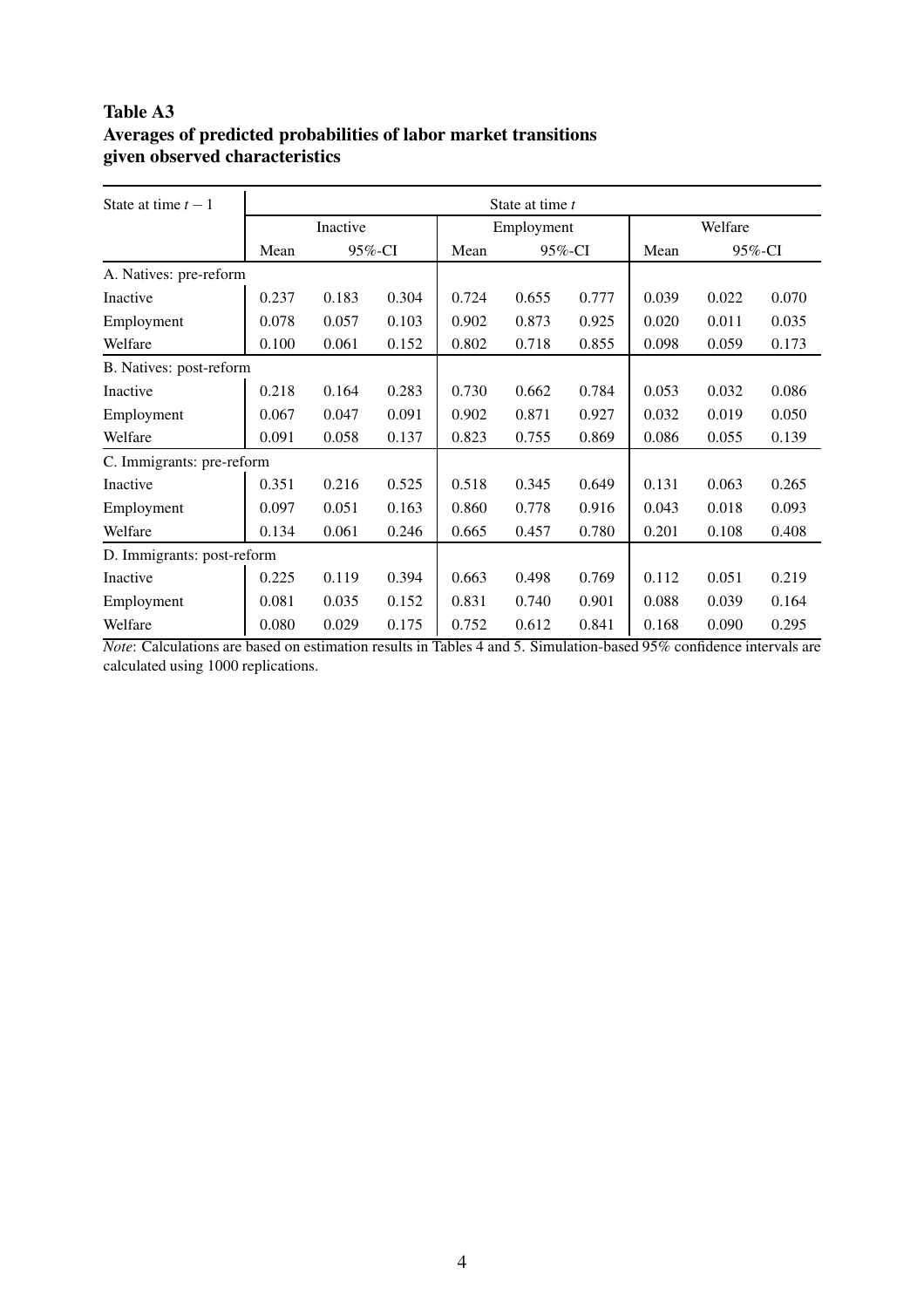## Table A4Estimation results: regional unemployment rate (pre-reform)

| Variable                                     |              | <b>Natives</b> |                 |         | Immigrants |             |                 |         |
|----------------------------------------------|--------------|----------------|-----------------|---------|------------|-------------|-----------------|---------|
|                                              | Employment   |                | Welfare receipt |         | Employment |             | Welfare receipt |         |
|                                              | Coef.        | S.E.           | Coef.           | S.E.    | Coef.      | S.E.        | Coef.           | S.E.    |
| Employed in t-1                              | 1.995***     | (0.397)        | $1.174*$        | (0.689) | $2.791***$ | (0.707)     | 0.797           | (1.039) |
| Welfare receipt in t-1                       | $2.630***$   | (0.868)        | 4.047***        | (0.787) | $-0.076$   | (1.102)     | 1.381           | (1.118) |
| Employed in t-1 $\times$ unempl. Rate        | 0.025        | (0.041)        | $-0.088$        | (0.067) | $-0.030$   | (0.071)     | $-0.107$        | (0.104) |
| Welfare receipt in t-1 $\times$ unempl. Rate | $-0.125$     | (0.083)        | $-0.172**$      | (0.071) | 0.172      | (0.111)     | 0.033           | (0.109) |
| Unemployment rate                            | $-0.063*$    | (0.037)        | $0.153***$      | (0.048) | $-0.097$   | (0.062)     | 0.106           | (0.073) |
| Age                                          | $0.517***$   | (0.090)        | $0.339**$       | (0.163) | $0.249*$   | (0.132)     | $-0.054$        | (0.198) |
| Age squared                                  | $-0.642***$  | (0.100)        | $-0.403**$      | (0.180) | $-0.337**$ | (0.148)     | 0.082           | (0.218) |
| Female                                       | 1.878        | (2.459)        | 5.565           | (4.312) | $-4.375$   | (4.012)     | 0.217           | (6.044) |
| Age $\times$ Female                          | $-0.180$     | (0.115)        | $-0.269$        | (0.200) | 0.106      | (0.190)     | $-0.028$        | (0.284) |
| Age sq. $\times$ Female                      | $0.239*$     | (0.129)        | 0.279           | (0.223) | $-0.071$   | (0.218)     | 0.020           | (0.322) |
| Education                                    | $0.121***$   | (0.023)        | $-0.265***$     | (0.048) | $0.113***$ | (0.039)     | $-0.000$        | (0.057) |
| School in Germany: no                        |              |                |                 |         | $-0.240$   | (0.220)     | 0.280           | (0.352) |
| Married                                      | $-0.264**$   | (0.127)        | $-1.186***$     | (0.211) | $-0.128$   | (0.240)     | $-0.463$        | (0.357) |
| Health status: good                          | 0.040        | (0.123)        | $-0.313$        | (0.214) | $-0.063$   | (0.209)     | $-0.805***$     | (0.303) |
| No. of kids LT 6                             | $0.690***$   | (0.156)        | $0.739**$       | (0.310) | 0.134      | (0.262)     | $0.678*$        | (0.372) |
| No. of kids GE 6                             | 0.196        | (0.144)        | 0.267           | (0.239) | 0.296      | (0.221)     | $0.644**$       | (0.305) |
| <b>Year 2002</b>                             | $-0.217*$    | (0.113)        | $-0.116$        | (0.214) | 0.222      | (0.201)     | 0.249           | (0.291) |
| <b>Year 2003</b>                             | $-0.287**$   | (0.120)        | 0.052           | (0.218) | $-0.129$   | (0.205)     | $-0.019$        | (0.307) |
| <b>Year 2004</b>                             | $-0.163$     | (0.126)        | $0.445**$       | (0.222) | 0.303      | (0.222)     | $0.559*$        | (0.319) |
| Employed in $t=0$                            | $2.553***$   | (0.268)        | 0.141           | (0.376) | 1.324***   | (0.419)     | 0.297           | (0.492) |
| Welfare receipt in $t=0$                     | 0.067        | (0.382)        | $2.153***$      | (0.480) | $-0.373$   | (0.459)     | 1.951***        | (0.645) |
| M: Health status: good                       | $0.496**$    | (0.205)        | $-0.730**$      | (0.359) | 0.481      | (0.350)     | 0.412           | (0.518) |
| M: No. of kids LT 6                          | $-1.710***$  | (0.240)        | $-1.283**$      | (0.509) | $-0.481$   | (0.376)     | $-0.344$        | (0.547) |
| M: No. of kids GE 6                          | $-0.149$     | (0.189)        | $-0.190$        | (0.313) | $-0.382$   | (0.278)     | $-0.475$        | (0.386) |
| Constant                                     | $-10.693***$ | (2.007)        | $-6.590*$       | (3.651) | $-4.822*$  | (2.864)     | $-2.287$        | (4.334) |
| $Var(a_{ij})$                                | 2.737        | (0.268)        | 1.680           | (0.693) | 1.279      | (0.770)     | 1.713           | (0.746) |
| $Cov(a_{i,empl}, a_{i, well})$               | 0.278        | (0.615)        |                 |         | $-0.300$   | (0.574)     |                 |         |
| log likelihood                               |              | $-3656.795$    |                 |         |            | $-1225.318$ |                 |         |
| No. of household-year observations           |              | 13,781         |                 |         |            | 2,953       |                 |         |
| No. of households                            |              | 4,172          |                 |         |            | 922         |                 |         |

*Note*: Dynamic multinomial logit models with random effects. Robust standard errors clustered by region in parentheses. Dependent variable: labor market state (inactivity, employment, welfare receipt). M: denotes individual-specific averages of <sup>a</sup> variable. Significance level: \*<0.1, \*\*<0.05, \*\*\*<0.01. *Source*: SOEP 2000-2004.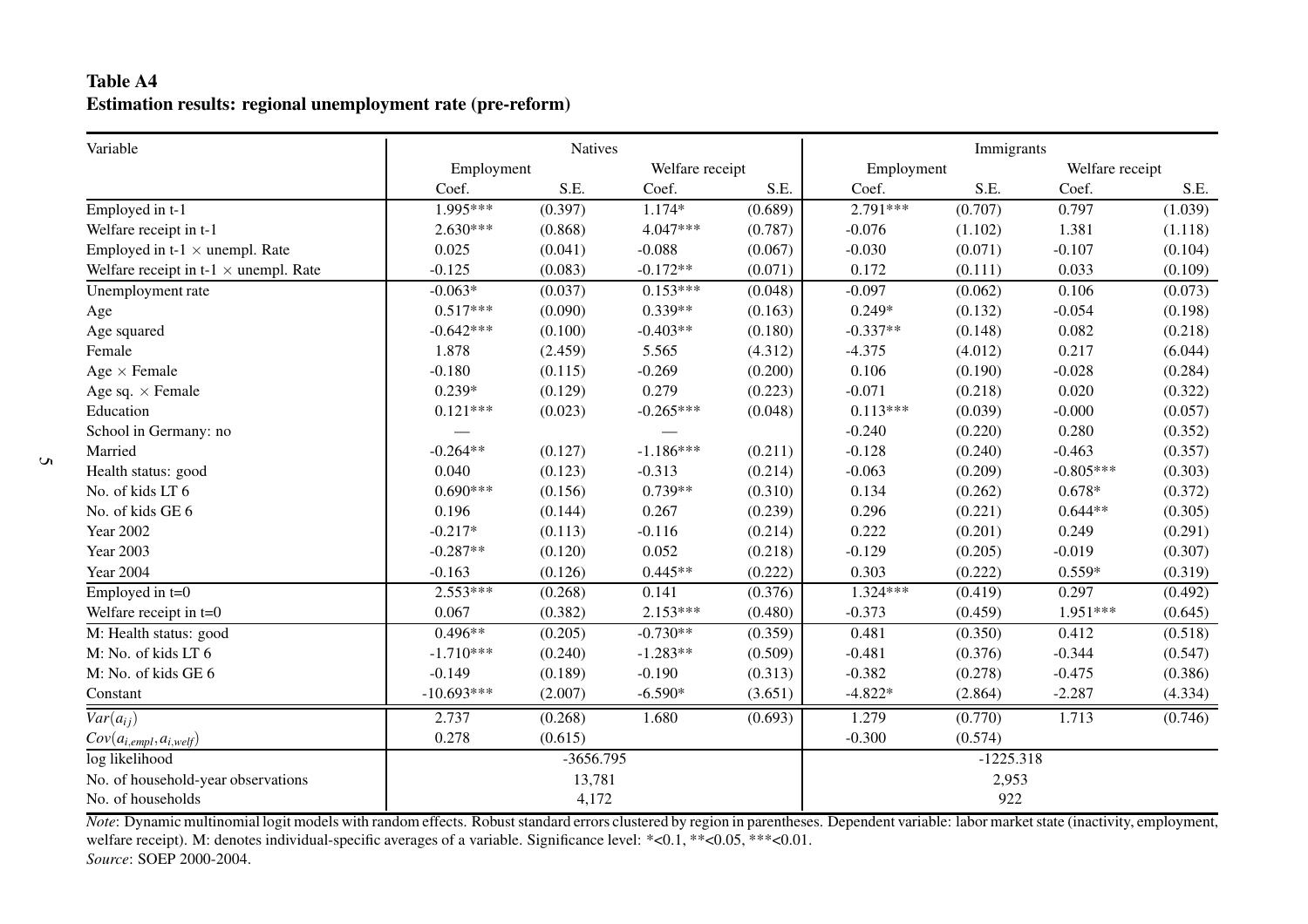#### Table A5Estimation results: regional unemployment rate (post-reform)

| Variable                                     |              | <b>Natives</b> |                 |         | Immigrants   |            |                 |         |
|----------------------------------------------|--------------|----------------|-----------------|---------|--------------|------------|-----------------|---------|
|                                              | Employment   |                | Welfare receipt |         | Employment   |            | Welfare receipt |         |
|                                              | Coef.        | S.E.           | Coef.           | S.E.    | Coef.        | S.E.       | Coef.           | S.E.    |
| Employed in t-1                              | $2.268***$   | (0.373)        | 0.849           | (0.648) | $3.521***$   | (0.750)    | $2.464**$       | (1.028) |
| Welfare receipt in t-1                       | 2.584***     | (0.726)        | $3.202***$      | (0.781) | 4.264***     | (1.159)    | 3.391***        | (1.157) |
| Employed in t-1 $\times$ unempl. Rate        | $-0.005$     | (0.038)        | $-0.035$        | (0.064) | $-0.132*$    | (0.079)    | $-0.164$        | (0.111) |
| Welfare receipt in t-1 $\times$ unempl. Rate | $-0.118*$    | (0.071)        | $-0.131*$       | (0.074) | $-0.260**$   | (0.123)    | $-0.136$        | (0.113) |
| Unemployment rate                            | $-0.006$     | (0.035)        | $0.092*$        | (0.053) | $-0.042$     | (0.070)    | $0.138*$        | (0.080) |
| Age                                          | $0.733***$   | (0.096)        | $0.823***$      | (0.183) | $0.714***$   | (0.234)    | $-0.418$        | (0.295) |
| Age squared                                  | $-0.871***$  | (0.106)        | $-0.926***$     | (0.201) | $-0.896***$  | (0.259)    | 0.388           | (0.322) |
| Female                                       | 7.810***     | (2.592)        | 18.635***       | (4.876) | 8.417        | (5.506)    | $-4.625$        | (7.047) |
| Age $\times$ Female                          | $-0.482***$  | (0.121)        | $-0.902***$     | (0.224) | $-0.533**$   | (0.255)    | 0.179           | (0.328) |
| Age sq. $\times$ Female                      | $0.597***$   | (0.137)        | $1.008***$      | (0.251) | $0.663**$    | (0.285)    | $-0.194$        | (0.369) |
| Education                                    | $0.049**$    | (0.023)        | $-0.180***$     | (0.046) | $0.128**$    | (0.050)    | $-0.056$        | (0.069) |
| School in Germany: no                        |              |                | —               |         | 0.167        | (0.292)    | $-0.214$        | (0.425) |
| Married                                      | $-0.680***$  | (0.136)        | $-1.864***$     | (0.235) | $-0.513*$    | (0.296)    | $-0.836**$      | (0.360) |
| Health status: good                          | $-0.120$     | (0.130)        | $-0.915***$     | (0.225) | $-0.371$     | (0.253)    | $-0.059$        | (0.325) |
| No. of kids LT 6                             | $0.393**$    | (0.161)        | 0.372           | (0.290) | 0.357        | (0.340)    | $-0.015$        | (0.445) |
| No. of kids GE 6                             | 0.127        | (0.146)        | 0.308           | (0.247) | 0.393        | (0.288)    | 0.275           | (0.352) |
| <b>Year 2007</b>                             | 0.154        | (0.132)        | $-0.371*$       | (0.224) | $-0.219$     | (0.284)    | $-0.154$        | (0.357) |
| <b>Year 2008</b>                             | $0.286*$     | (0.150)        | $-0.155$        | (0.251) | $-0.018$     | (0.316)    | $-0.426$        | (0.414) |
| <b>Year 2009</b>                             | 0.188        | (0.149)        | $-0.769***$     | (0.270) | $-0.119$     | (0.323)    | $-0.001$        | (0.412) |
| <b>Year 2010</b>                             | $0.272*$     | (0.160)        | $-0.029$        | (0.272) | $-0.352$     | (0.343)    | 0.313           | (0.436) |
| Employed in $t=0$                            | $2.558***$   | (0.244)        | $-0.040$        | (0.375) | $2.231***$   | (0.482)    | $-1.488***$     | (0.572) |
| Welfare receipt in $t=0$                     | 0.408        | (0.352)        | $3.145***$      | (0.504) | 0.208        | (0.427)    | $1.628***$      | (0.522) |
| M: Health status: good                       | $0.591***$   | (0.225)        | $-0.218$        | (0.399) | $1.108**$    | (0.472)    | $-0.641$        | (0.622) |
| M: No. of kids LT 6                          | $-1.078***$  | (0.297)        | 0.111           | (0.515) | $-1.639***$  | (0.564)    | $-0.944$        | (0.675) |
| M: No. of kids GE 6                          | 0.259        | (0.164)        | $-0.035$        | (0.293) | $-0.314$     | (0.287)    | 0.389           | (0.374) |
| Constant                                     | $-15.100***$ | (2.106)        | $-17.313***$    | (4.064) | $-14.136***$ | (5.059)    | 9.539           | (6.459) |
| $Var(a_{ij})$                                | 2.476        | (0.404)        | 3.643           | (0.623) | 1.197        | (0.514)    | 1.784           | (1.241) |
| $Cov(a_{i,empl}, a_{i,welf})$                | $-0.012$     | (0.467)        |                 |         | $-1.462$     | (0.431)    |                 |         |
| log likelihood                               |              | $-3452.143$    |                 |         |              | $-819.835$ |                 |         |
| No. of household-year observations           |              | 12,977         |                 |         |              | 2,274      |                 |         |
| No. of households                            | 3,266        |                |                 |         | 616          |            |                 |         |

*Note*: Dynamic multinomial logit models with random effects. Robust standard errors clustered by region in parentheses. Dependent variable: labor market state (inactivity, employment, welfare receipt). M: denotes individual-specific averages of <sup>a</sup> variable. Significance level: \*<0.1, \*\*<0.05, \*\*\*<0.01. *Source*: SOEP 2000-2004.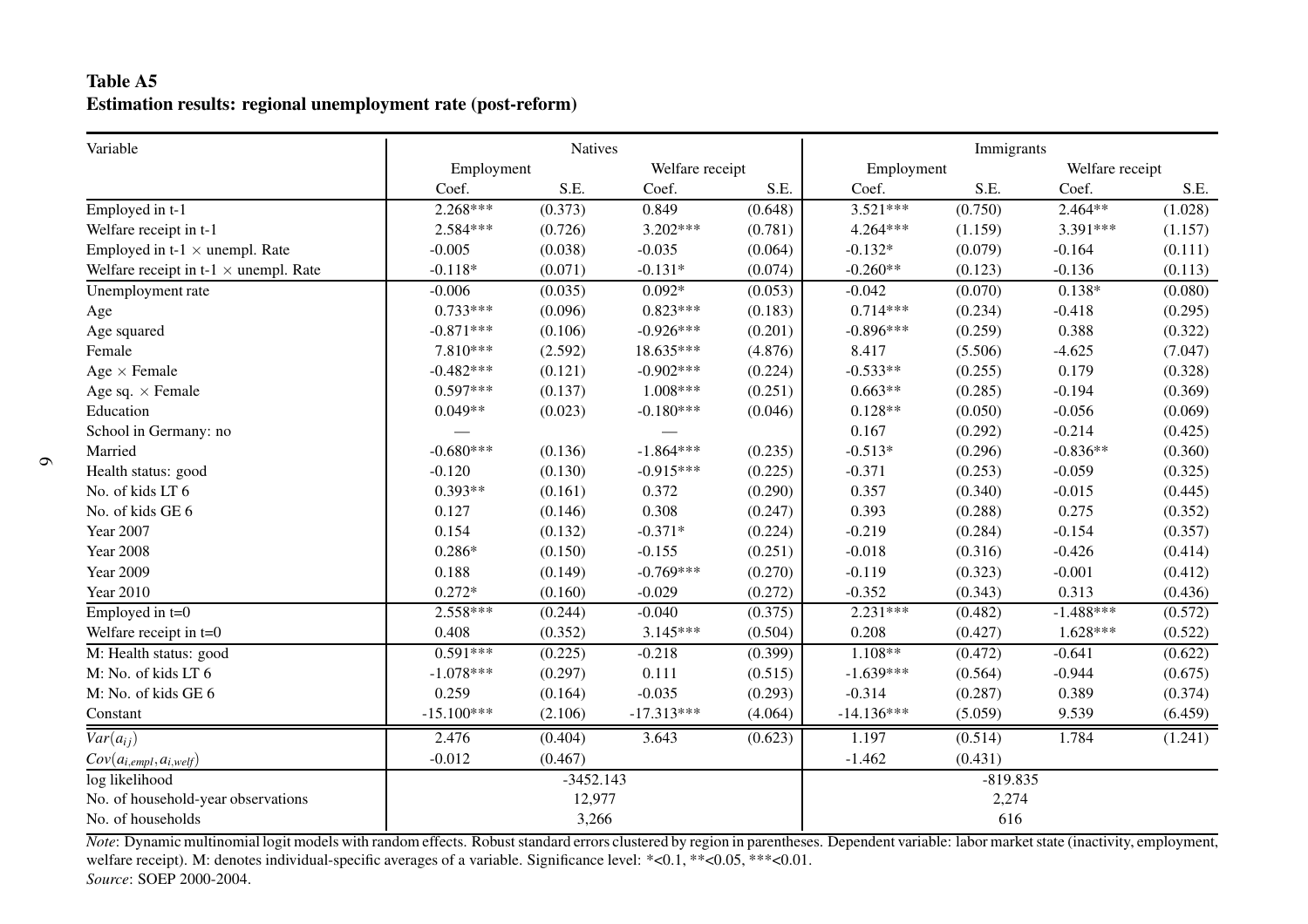#### Table A6 Predicted probabilities of labor market transitions given subsample-specific average characteristics setting the initial condition to 2006

| State at time $t-1$        | State at time t |          |       |       |            |       |         |            |       |  |
|----------------------------|-----------------|----------|-------|-------|------------|-------|---------|------------|-------|--|
|                            |                 | Inactive |       |       | Employment |       | Welfare |            |       |  |
|                            | Mean            | 95%-CI   |       | Mean  | 95%-CI     |       | Mean    | $95\%$ -CI |       |  |
| A. Natives, post-reform    |                 |          |       |       |            |       |         |            |       |  |
| <b>Inactive</b>            | 0.184           | 0.143    | 0.244 | 0.790 | 0.727      | 0.829 | 0.026   | 0.016      | 0.050 |  |
| Employment                 | 0.038           | 0.032    | 0.044 | 0.953 | 0.945      | 0.959 | 0.009   | 0.007      | 0.014 |  |
| Welfare                    | 0.068           | 0.038    | 0.113 | 0.885 | 0.820      | 0.923 | 0.047   | 0.027      | 0.088 |  |
| B. Immigrants, post-reform |                 |          |       |       |            |       |         |            |       |  |
| Inactive                   | 0.149           | 0.085    | 0.281 | 0.779 | 0.633      | 0.855 | 0.073   | 0.039      | 0.156 |  |
| Employment                 | 0.042           | 0.028    | 0.064 | 0.921 | 0.885      | 0.940 | 0.037   | 0.025      | 0.065 |  |
| Welfare                    | 0.041           | 0.018    | 0.101 | 0.850 | 0.717      | 0.902 | 0.109   | 0.066      | 0.226 |  |

*Note*: Simulation-based 95% confidence intervals are calculated using 1000 replications.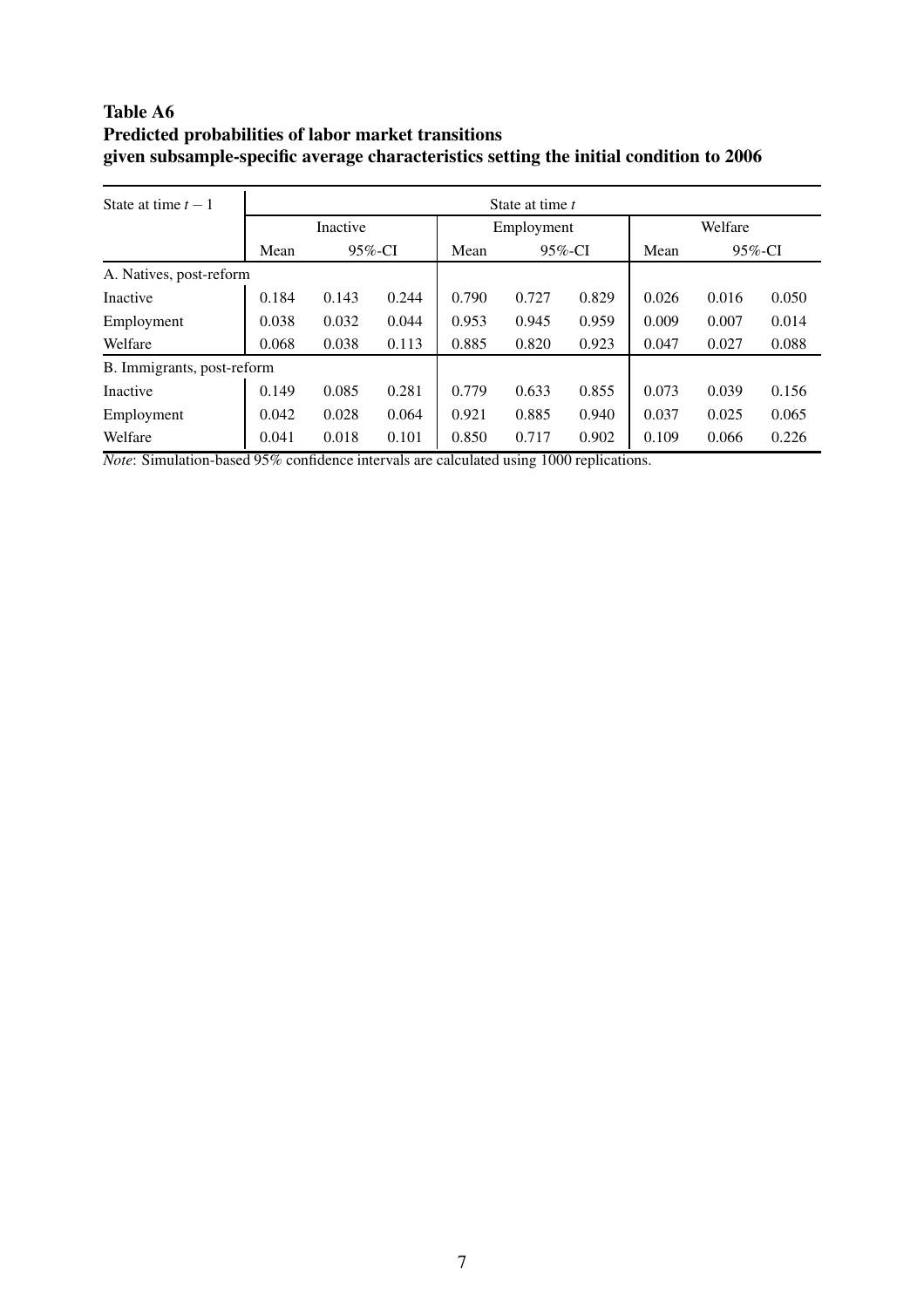#### Table A7Estimation results: alternative definition of states (total population, pre- and post-reform)

| Variable                           | Pre-reform  |            |                 |         | Post-reform  |            |                 |         |
|------------------------------------|-------------|------------|-----------------|---------|--------------|------------|-----------------|---------|
|                                    | Employment  |            | Welfare receipt |         | Employment   |            | Welfare receipt |         |
|                                    | Coef.       | S.E.       | Coef.           | S.E.    | Coef.        | S.E.       | Coef.           | S.E.    |
| Employed in t-1                    | 2.329***    | (0.140)    | $-0.218$        | (0.239) | $2.196***$   | (0.139)    | $0.516**$       | (0.237) |
| Welfare receipt in t-1             | $1.310***$  | (0.257)    | $1.646***$      | (0.296) | $0.991***$   | (0.258)    | $1.767***$      | (0.285) |
| Age                                | $0.461***$  | (0.074)    | 0.046           | (0.142) | $0.724***$   | (0.087)    | $0.668***$      | (0.161) |
| Age squared                        | $-0.579***$ | (0.082)    | $-0.037$        | (0.155) | $-0.866***$  | (0.096)    | $-0.777***$     | (0.178) |
| Female                             | 1.291       | (2.044)    | 0.412           | (3.910) | 8.237***     | (2.316)    | 15.247***       | (4.253) |
| Age $\times$ Female                | $-0.154$    | (0.096)    | $-0.008$        | (0.181) | $-0.498***$  | (0.108)    | $-0.770***$     | (0.197) |
| Age sq. $\times$ Female            | $0.215**$   | (0.108)    | $-0.041$        | (0.203) | $0.610***$   | (0.122)    | $0.873***$      | (0.221) |
| Education                          | $0.105***$  | (0.019)    | $-0.210***$     | (0.043) | $0.046**$    | (0.020)    | $-0.181***$     | (0.043) |
| School in Germany: no              | $-0.446***$ | (0.142)    | $0.784***$      | (0.231) | $-0.021$     | (0.196)    | $0.832***$      | (0.301) |
| Married                            | $-0.209*$   | (0.109)    | $-1.560***$     | (0.204) | $-0.707***$  | (0.122)    | $-1.778***$     | (0.215) |
| Health status: good                | $-0.004$    | (0.105)    | $-0.453**$      | (0.194) | $-0.183$     | (0.116)    | $-0.571***$     | (0.205) |
| No. of kids LT 6                   | $0.598***$  | (0.132)    | $0.514*$        | (0.263) | $0.395***$   | (0.145)    | 0.169           | (0.263) |
| No. of kids GE 6                   | $0.262**$   | (0.119)    | $0.417**$       | (0.209) | 0.186        | (0.130)    | 0.270           | (0.215) |
| <b>Year 2002</b>                   | $-0.156$    | (0.097)    | 0.189           | (0.189) |              |            |                 |         |
| <b>Year 2003</b>                   | $-0.291***$ | (0.100)    | 0.085           | (0.197) |              |            |                 |         |
| <b>Year 2004</b>                   | $-0.097$    | (0.105)    | $0.521***$      | (0.201) |              |            |                 |         |
| <b>Year 2007</b>                   |             |            |                 |         | 0.111        | (0.113)    | $-0.186$        | (0.197) |
| <b>Year 2008</b>                   |             |            |                 |         | $0.304**$    | (0.121)    | $-0.252$        | (0.214) |
| <b>Year 2009</b>                   |             |            |                 |         | 0.152        | (0.125)    | $-0.375$        | (0.229) |
| <b>Year 2010</b>                   |             |            |                 |         | 0.216        | (0.132)    | 0.183           | (0.228) |
| Employed in t=0                    | $2.177***$  | (0.222)    | 0.095           | (0.325) | 2.386***     | (0.215)    | $-0.586*$       | (0.356) |
| Welfare receipt in $t=0$           | $-0.119$    | (0.310)    | $2.611***$      | (0.422) | $1.133***$   | (0.275)    | 2.375***        | (0.354) |
| M: Health status: good             | $0.523***$  | (0.175)    | $-0.805**$      | (0.340) | $0.612***$   | (0.202)    | $-0.217$        | (0.366) |
| M: No. of kids LT 6                | $-1.434***$ | (0.199)    | $-0.288$        | (0.407) | $-1.133***$  | (0.261)    | 0.035           | (0.448) |
| M: No. of kids GE 6                | $-0.277*$   | (0.155)    | $-0.105$        | (0.272) | 0.181        | (0.142)    | 0.040           | (0.246) |
| Constant                           | $-9.822***$ | (1.603)    | $-0.621$        | (3.149) | $-14.574***$ | (1.892)    | $-12.341***$    | (3.546) |
| $Var(a_{ij})$                      | 2.243       | (0.362)    | 2.063           | (0.426) | 2.247        | (0.344)    | 3.438           | (0.727) |
| $Cov(a_{i,empl}, a_{i, well})$     | $-0.172$    | (0.592)    |                 |         | 0.691        | (0.461)    |                 |         |
| log likelihood                     |             | -4624.9947 |                 |         |              | -4039.3653 |                 |         |
| No. of household-year observations |             | 16,734     |                 |         |              | 15,251     |                 |         |
| No. of households                  |             | 5,094      |                 |         | 3,882        |            |                 |         |

*Note*: Dynamic multinomial logit models with random effects. Dependent variable: labor market state (inactivity, employment, welfare receipt), *Aufstocker* are coded as employed. M: denotes individual-specific averages of <sup>a</sup> variable. Significance level: \*<0.1, \*\*<0.05, \*\*\*<0.01. *Source*: SOEP 2000-2010.

 $\infty$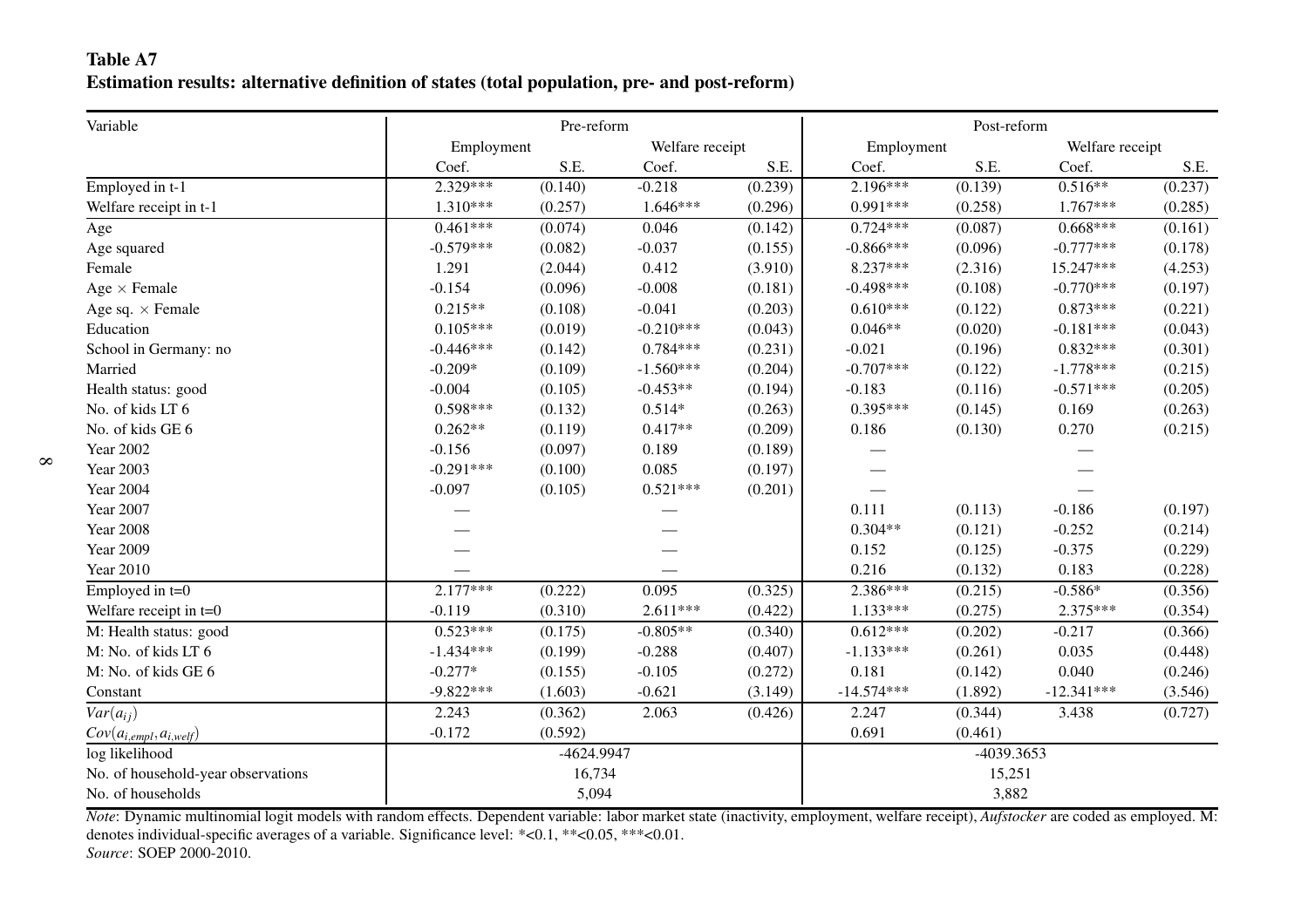#### Table A8Estimation results: alternative definition of states (natives and immigrants, pre-reform)

| Variable                           |              | <b>Natives</b> |                 |         | Immigrants  |              |                 |         |
|------------------------------------|--------------|----------------|-----------------|---------|-------------|--------------|-----------------|---------|
|                                    | Employment   |                | Welfare receipt |         | Employment  |              | Welfare receipt |         |
|                                    | Coef.        | S.E.           | Coef.           | S.E.    | Coef.       | S.E.         | Coef.           | S.E.    |
| Employed in t-1                    | $2.246***$   | (0.158)        | 0.196           | (0.294) | $2.747***$  | (0.295)      | $-0.853*$       | (0.443) |
| Welfare receipt in t-1             | 1.354***     | (0.326)        | 1.852***        | (0.371) | 1.429***    | (0.420)      | 1.216**         | (0.504) |
| Age                                | $0.530***$   | (0.089)        | 0.161           | (0.191) | $0.293**$   | (0.128)      | $-0.097$        | (0.230) |
| Age squared                        | $-0.657***$  | (0.099)        | $-0.182$        | (0.209) | $-0.389***$ | (0.145)      | 0.171           | (0.252) |
| Female                             | 2.830        | (2.433)        | 0.519           | (5.098) | $-2.564$    | (3.833)      | 2.584           | (6.951) |
| Age $\times$ Female                | $-0.225**$   | (0.114)        | $-0.008$        | (0.236) | 0.019       | (0.182)      | $-0.099$        | (0.325) |
| Age sq. $\times$ Female            | $0.292**$    | (0.128)        | $-0.045$        | (0.264) | 0.032       | (0.209)      | 0.054           | (0.367) |
| Education                          | $0.110***$   | (0.022)        | $-0.338***$     | (0.064) | $0.099***$  | (0.038)      | 0.003           | (0.065) |
| School in Germany: no              |              |                |                 |         | $-0.300$    | (0.213)      | 0.429           | (0.415) |
| Married                            | $-0.247**$   | (0.125)        | $-1.685***$     | (0.248) | $-0.053$    | (0.231)      | $-0.926**$      | (0.411) |
| Health status: good                | 0.033        | (0.122)        | $-0.355$        | (0.244) | $-0.102$    | (0.206)      | $-0.742**$      | (0.337) |
| No. of kids LT 6                   | $0.719***$   | (0.155)        | 0.536           | (0.367) | 0.249       | (0.258)      | $0.743*$        | (0.414) |
| No. of kids GE 6                   | 0.207        | (0.143)        | 0.236           | (0.280) | 0.302       | (0.215)      | $0.714**$       | (0.334) |
| <b>Year 2002</b>                   | $-0.258**$   | (0.112)        | 0.163           | (0.239) | 0.169       | (0.199)      | 0.192           | (0.321) |
| <b>Year 2003</b>                   | $-0.319***$  | (0.116)        | 0.128           | (0.247) | $-0.230$    | (0.198)      | $-0.081$        | (0.337) |
| <b>Year 2004</b>                   | $-0.201*$    | (0.121)        | $0.565**$       | (0.251) | 0.222       | (0.213)      | 0.460           | (0.351) |
| Employed in $t=0$ (2000)           | 2.474***     | (0.263)        | $-0.366$        | (0.418) | $1.046**$   | (0.409)      | 0.608           | (0.536) |
| Welfare receipt in $t=0$ (2000)    | 0.057        | (0.401)        | $2.677***$      | (0.524) | $-0.804*$   | (0.479)      | 2.545***        | (0.753) |
| M: Health status: good             | $0.519**$    | (0.204)        | $-1.043**$      | (0.427) | $0.584*$    | (0.341)      | $-0.226$        | (0.597) |
| M: No. of kids LT 6                | $-1.720***$  | (0.237)        | $-0.827$        | (0.604) | $-0.686*$   | (0.366)      | 0.070           | (0.608) |
| M: No. of kids GE 6                | $-0.162$     | (0.187)        | $-0.051$        | (0.371) | $-0.442$    | (0.272)      | $-0.401$        | (0.423) |
| Constant                           | $-11.366***$ | (1.949)        | $-1.103$        | (4.268) | $-6.290**$  | (2.758)      | $-1.492$        | (5.056) |
| $Var(a_{ij})$                      | 2.654        | (0.454)        | 1.958           | (0.705) | 1.014       | (0.547)      | 2.184           | (1.130) |
| $Cov(a_{i,empl}, a_{i, well})$     | $-0.263$     | (0.559)        |                 |         | $-0.561$    | (0.645)      |                 |         |
| log likelihood                     |              | $-3458.4535$   |                 |         |             | $-1128.8688$ |                 |         |
| No. of household-year observations |              | 13,781         |                 |         |             | 2,953        |                 |         |
| No. of households                  |              | 4,172          |                 |         | 922         |              |                 |         |

*Note*: Dynamic multinomial logit models with random effects. Dependent variable: labor market state (inactivity, employment, welfare receipt), *Aufstocker* are coded as employed. M: denotes individual-specific averages of a variable. Significance level: \*<0.1, \*\*<0.05, \*\*\*<0.01. *Source*: SOEP 2000-2004.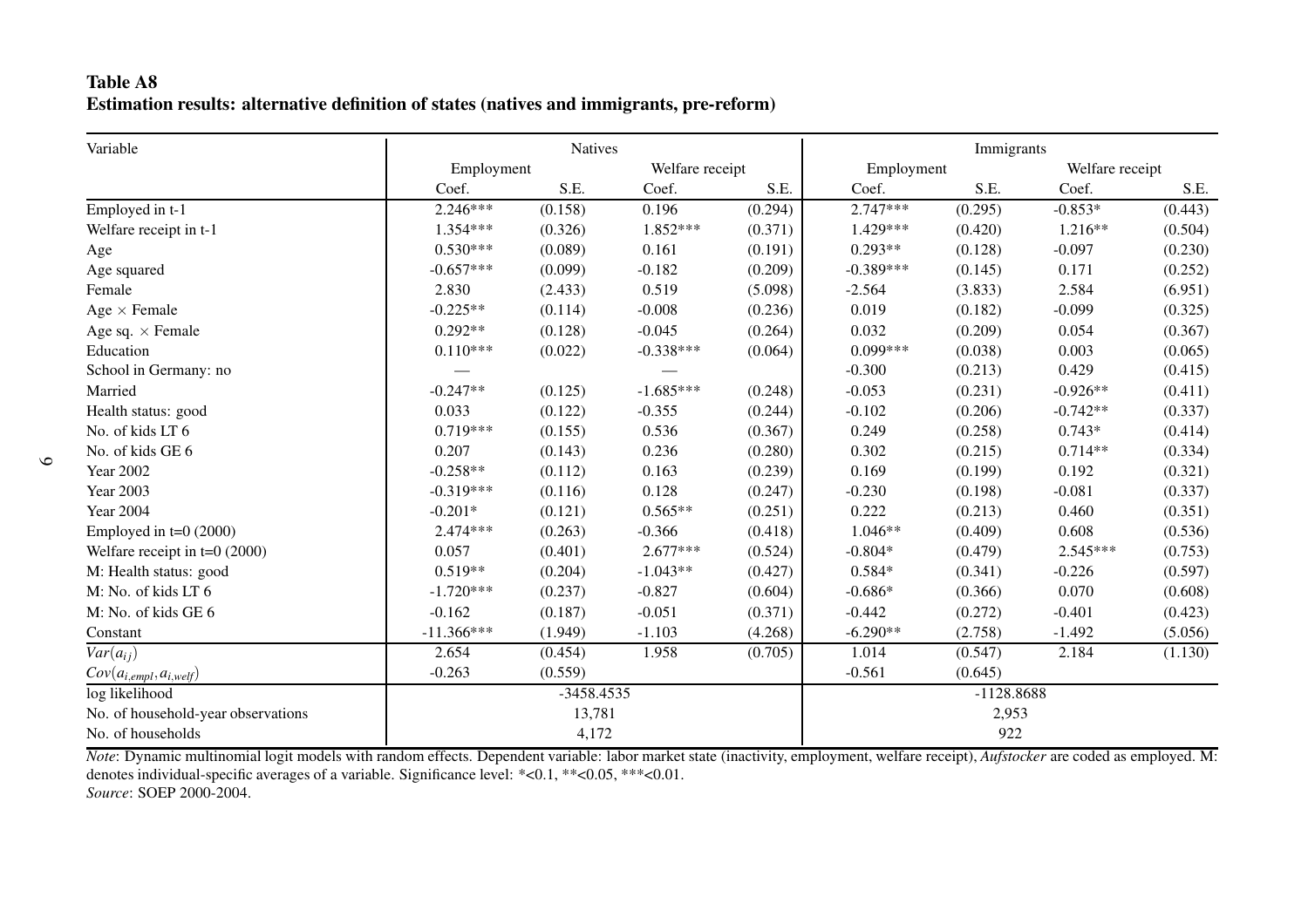#### Table A9Estimation results: alternative definition of states (natives and immigrants, post-reform)

| Variable                           |              | <b>Natives</b> |                 |         | Immigrants  |             |                 |         |
|------------------------------------|--------------|----------------|-----------------|---------|-------------|-------------|-----------------|---------|
|                                    | Employment   |                | Welfare receipt |         | Employment  |             | Welfare receipt |         |
|                                    | Coef.        | S.E.           | Coef.           | S.E.    | Coef.       | S.E.        | Coef.           | S.E.    |
| Employed in t-1                    | $2.213***$   | (0.153)        | $0.706**$       | (0.293) | $2.185***$  | (0.336)     | 0.304           | (0.412) |
| Welfare receipt in t-1             | $0.967***$   | (0.315)        | 1.884***        | (0.346) | 1.312***    | (0.441)     | 1.761***        | (0.469) |
| Age                                | $0.732***$   | (0.095)        | 1.006***        | (0.219) | $0.634***$  | (0.233)     | $-0.041$        | (0.281) |
| Age squared                        | $-0.868***$  | (0.105)        | $-1.126***$     | (0.240) | $-0.805***$ | (0.255)     | $-0.037$        | (0.306) |
| Female                             | $8.240***$   | (2.550)        | 22.617***       | (5.793) | 6.844       | (5.852)     | $-1.615$        | (7.097) |
| Age $\times$ Female                | $-0.495***$  | (0.119)        | $-1.101***$     | (0.264) | $-0.447*$   | (0.270)     | 0.018           | (0.329) |
| Age sq. $\times$ Female            | $0.606***$   | (0.134)        | 1.239***        | (0.293) | $0.555*$    | (0.302)     | $-0.012$        | (0.369) |
| Education                          | $0.040*$     | (0.022)        | $-0.185***$     | (0.054) | $0.126**$   | (0.055)     | $-0.061$        | (0.071) |
| School in Germany: no              |              |                |                 |         | 0.007       | (0.306)     | 0.005           | (0.371) |
| Married                            | $-0.734***$  | (0.133)        | $-2.166***$     | (0.276) | $-0.772**$  | (0.320)     | $-1.112***$     | (0.364) |
| Health status: good                | $-0.146$     | (0.130)        | $-0.934***$     | (0.260) | $-0.346$    | (0.262)     | $-0.095$        | (0.338) |
| No. of kids LT 6                   | $0.428***$   | (0.159)        | 0.198           | (0.329) | 0.294       | (0.353)     | $-0.016$        | (0.459) |
| No. of kids GE 6                   | 0.148        | (0.144)        | 0.448           | (0.281) | 0.389       | (0.304)     | 0.130           | (0.364) |
| <b>Year 2007</b>                   | 0.122        | (0.124)        | $-0.232$        | (0.245) | 0.029       | (0.280)     | $-0.141$        | (0.351) |
| <b>Year 2008</b>                   | $0.272**$    | (0.132)        | $-0.092$        | (0.257) | 0.424       | (0.302)     | $-0.510$        | (0.403) |
| <b>Year 2009</b>                   | 0.146        | (0.137)        | $-0.532*$       | (0.283) | 0.221       | (0.317)     | $-0.024$        | (0.409) |
| <b>Year 2010</b>                   | $0.254*$     | (0.145)        | 0.102           | (0.281) | 0.047       | (0.326)     | 0.249           | (0.410) |
| Employed in $t=0$                  | $2.452***$   | (0.240)        | $-0.940*$       | (0.480) | $2.177***$  | (0.503)     | $-0.257$        | (0.556) |
| Welfare receipt in $t=0$           | 1.129***     | (0.328)        | $2.625***$      | (0.452) | $0.923*$    | (0.481)     | 1.698***        | (0.512) |
| M: Health status: good             | $0.510**$    | (0.222)        | 0.009           | (0.460) | $1.030**$   | (0.491)     | $-0.388$        | (0.605) |
| M: No. of kids LT 6                | $-1.075***$  | (0.293)        | 0.404           | (0.601) | $-1.553***$ | (0.588)     | $-0.995$        | (0.694) |
| M: No. of kids GE 6                | 0.264        | (0.161)        | $-0.459$        | (0.344) | $-0.232$    | (0.311)     | 0.394           | (0.374) |
| Constant                           | $-14.878***$ | (2.060)        | $-20.454***$    | (4.893) | $-12.269**$ | (5.177)     | 3.647           | (6.260) |
| $\overline{Var(a_{ij})}$           | 2.313        | (0.382)        | 3.866           | (0.960) | 1.707       | (0.794)     | 1.326           | (0.823) |
| $Cov(a_{i,empl}, a_{i, well})$     | 0.158        | (0.590)        |                 |         | 0.555       | (0.619)     |                 |         |
| log likelihood                     |              | $-3196.7524$   |                 |         |             | $-801.9247$ |                 |         |
| No. of household-year observations |              | 12,977         |                 |         |             | 2,274       |                 |         |
| No. of households                  |              | 3,266          |                 |         | 616         |             |                 |         |

*Note*: Dynamic multinomial logit models with random effects. Dependent variable: labor market state (inactivity, employment, welfare receipt), *Aufstocker* are coded as employed. M: denotes individual-specific averages of <sup>a</sup> variable. Significance level: \*<0.1, \*\*<0.05, \*\*\*<0.01. *Source*: SOEP 2005-2010.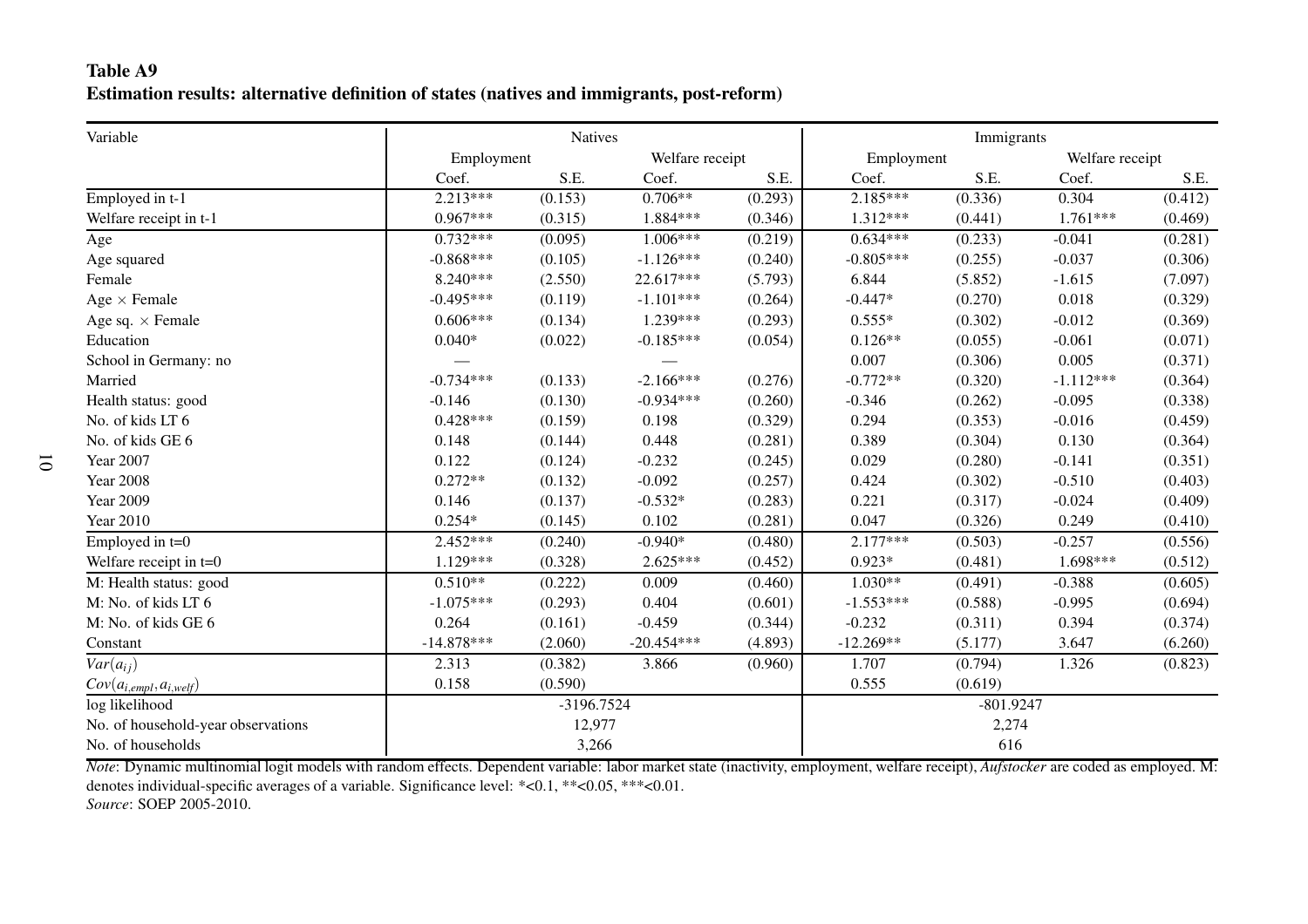#### Table A10

## Simulated predicted probabilities of labor market transitions for pre-reform characteristics and post-reform coefficients

| State at time $t-1$                    | State at time t |       |            |       |            |        |       |         |        |  |
|----------------------------------------|-----------------|-------|------------|-------|------------|--------|-------|---------|--------|--|
|                                        | Inactive        |       |            |       | Employment |        |       | Welfare |        |  |
|                                        | Mean            |       | $95\%$ -CI | Mean  |            | 95%-CI | Mean  |         | 95%-CI |  |
| A. Characteristics of total population |                 |       |            |       |            |        |       |         |        |  |
| Inactive                               | 0.206           | 0.172 | 0.251      | 0.740 | 0.694      | 0.777  | 0.054 | 0.040   | 0.073  |  |
| Employment                             | 0.046           | 0.038 | 0.055      | 0.930 | 0.918      | 0.939  | 0.024 | 0.019   | 0.031  |  |
| Welfare                                | 0.070           | 0.048 | 0.101      | 0.847 | 0.802      | 0.878  | 0.083 | 0.061   | 0.114  |  |
| <b>B.</b> Characteristics of natives   |                 |       |            |       |            |        |       |         |        |  |
| Inactive                               | 0.209           | 0.170 | 0.255      | 0.747 | 0.695      | 0.789  | 0.044 | 0.031   | 0.066  |  |
| Employment                             | 0.046           | 0.038 | 0.054      | 0.936 | 0.925      | 0.946  | 0.018 | 0.014   | 0.025  |  |
| Welfare                                | 0.072           | 0.046 | 0.111      | 0.851 | 0.792      | 0.887  | 0.078 | 0.051   | 0.121  |  |
| B. Characteristics of immigrants       |                 |       |            |       |            |        |       |         |        |  |
| Inactive                               | 0.196           | 0.122 | 0.317      | 0.704 | 0.564      | 0.786  | 0.100 | 0.062   | 0.168  |  |
| Employment                             | 0.044           | 0.027 | 0.072      | 0.902 | 0.853      | 0.929  | 0.054 | 0.034   | 0.092  |  |
| Welfare                                | 0.052           | 0.023 | 0.108      | 0.802 | 0.688      | 0.861  | 0.146 | 0.095   | 0.244  |  |

*Note*: Simulation-based 95% confidence intervals are calculated using 1000 replications. Calculations are based on estimation results for post-reform period in Tables A2 and 5.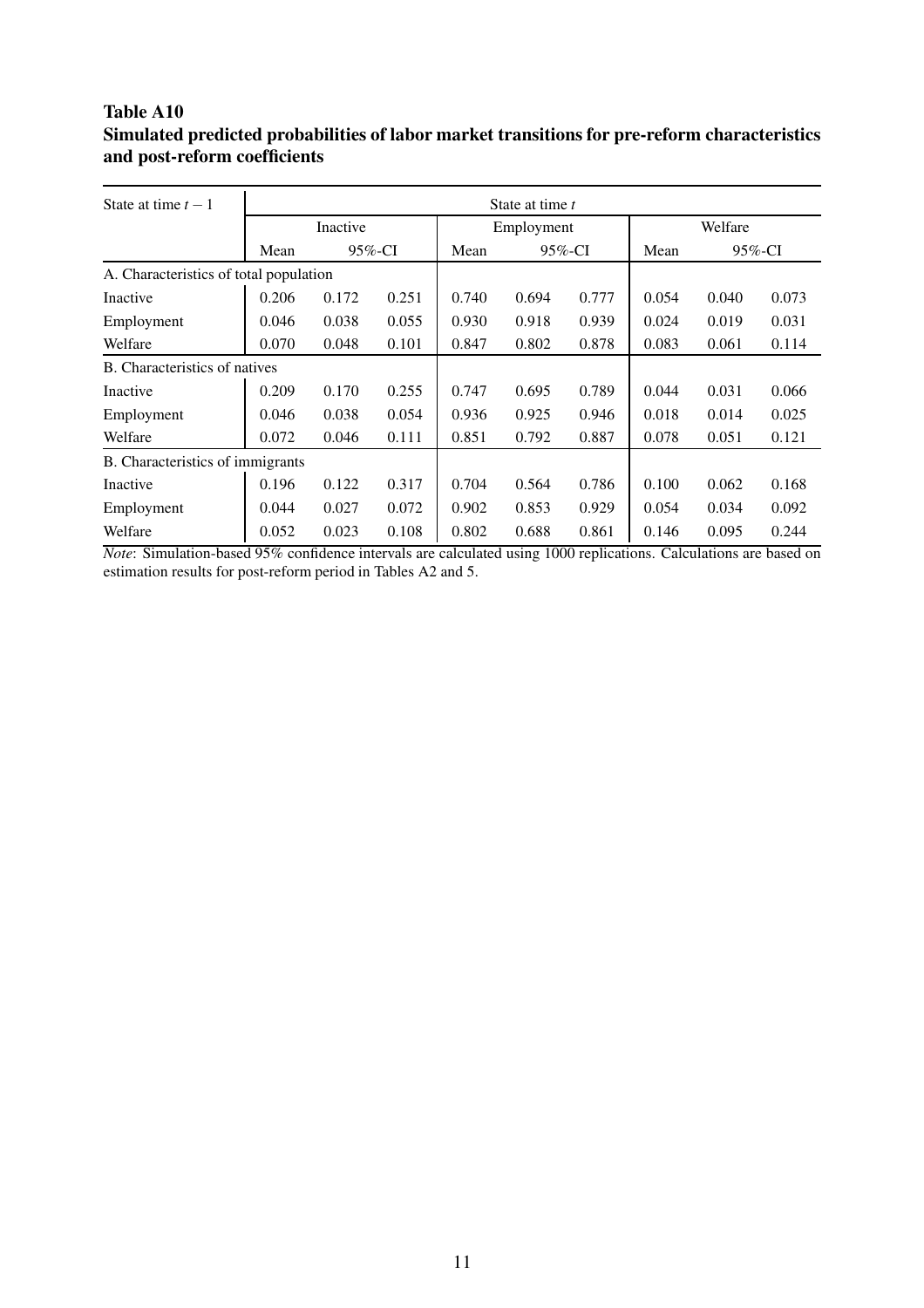## Table A11Estimation results: including initial period explanatory variables

| Variable                           |             | Pre refom   |                 |         | Post-reform              |              |                 |         |
|------------------------------------|-------------|-------------|-----------------|---------|--------------------------|--------------|-----------------|---------|
|                                    | Employment  |             | Welfare receipt |         | Employment               |              | Welfare receipt |         |
|                                    | Coef.       | S.E.        | Coef.           | S.E.    | Coef.                    | S.E.         | Coef.           | S.E.    |
| Employed in t-1                    | $2.267***$  | (0.143)     | 0.065           | (0.219) | $2.182***$               | (0.140)      | $0.554**$       | (0.223) |
| Welfare receipt in t-1             | $1.413***$  | (0.242)     | $2.048***$      | (0.281) | 1.481***                 | (0.240)      | 1.819***        | (0.270) |
| Age                                | $0.452***$  | (0.075)     | 0.173           | (0.125) | $0.728***$               | (0.088)      | $0.535***$      | (0.151) |
| Age squared                        | $-0.568***$ | (0.084)     | $-0.206$        | (0.137) | $-0.874***$              | (0.098)      | $-0.630***$     | (0.167) |
| Female                             | 0.503       | (2.080)     | 2.939           | (3.407) | 7.915***                 | (2.357)      | 13.449***       | (3.980) |
| Age $\times$ Female                | $-0.118$    | (0.097)     | $-0.151$        | (0.158) | $-0.488***$              | (0.110)      | $-0.667***$     | (0.185) |
| Age sq. $\times$ Female            | 0.172       | (0.110)     | 0.150           | (0.178) | $0.604***$               | (0.124)      | $0.747***$      | (0.208) |
| Education                          | $0.116***$  | (0.019)     | $-0.179***$     | (0.036) | $0.059***$               | (0.021)      | $-0.177***$     | (0.040) |
| School in Germany: no              | $-0.416***$ | (0.145)     | $0.577***$      | (0.206) | $-0.029$                 | (0.201)      | $0.649**$       | (0.290) |
| Married                            | $-0.212*$   | (0.111)     | $-1.109***$     | (0.177) | $-0.619***$              | (0.124)      | $-1.682***$     | (0.206) |
| Health status: good                | 0.027       | (0.106)     | $-0.466***$     | (0.173) | $-0.139$                 | (0.118)      | $-0.638***$     | (0.188) |
| No. of kids LT 6                   | $0.539***$  | (0.134)     | $0.602**$       | (0.236) | $0.395***$               | (0.146)      | 0.206           | (0.246) |
| No. of kids GE 6                   | $0.267**$   | (0.121)     | $0.406**$       | (0.188) | 0.151                    | (0.132)      | 0.201           | (0.203) |
| <b>Year 2002</b>                   | $-0.141$    | (0.098)     | 0.056           | (0.170) |                          |              |                 |         |
| <b>Year 2003</b>                   | $-0.317***$ | (0.101)     | 0.146           | (0.173) | $\overline{\phantom{m}}$ |              |                 |         |
| <b>Year 2004</b>                   | $-0.134$    | (0.106)     | $0.572***$      | (0.178) |                          |              |                 |         |
| <b>Year 2007</b>                   |             |             |                 |         | 0.161                    | (0.115)      | $-0.377**$      | (0.181) |
| <b>Year 2008</b>                   |             |             |                 |         | $0.351***$               | (0.122)      | $-0.402**$      | (0.195) |
| <b>Year 2009</b>                   |             |             |                 |         | $0.229*$                 | (0.127)      | $-0.673***$     | (0.212) |
| <b>Year 2010</b>                   |             |             |                 |         | $0.276**$                | (0.133)      | $-0.056$        | (0.211) |
| Employed in $t=0$                  | $2.337***$  | (0.230)     | 0.252           | (0.301) | $2.554***$               | (0.219)      | $-0.369$        | (0.312) |
| Welfare receipt in $t=0$           | 0.027       | (0.295)     | 2.298***        | (0.396) | 0.383                    | (0.292)      | 2.896***        | (0.407) |
| M: Health status: good             | $0.517**$   | (0.215)     | $-0.443$        | (0.353) | $0.482*$                 | (0.262)      | 0.015           | (0.440) |
| M: No. of kids LT 6                | $-1.499***$ | (0.209)     | $-0.813**$      | (0.376) | $-1.700***$              | (0.329)      | $-0.163$        | (0.524) |
| M: No. of kids GE 6                | $-0.348**$  | (0.172)     | $-0.157$        | (0.266) | 0.368                    | (0.260)      | $-0.111$        | (0.410) |
| I: Health status: good             | $-0.028$    | (0.126)     | 0.044           | (0.197) | 0.186                    | (0.152)      | $-0.424$        | (0.258) |
| I: No. of kids LT 6                | $0.305**$   | (0.126)     | 0.061           | (0.189) | $0.441**$                | (0.179)      | 0.199           | (0.294) |
| I: No. of kids GE 6                | 0.023       | (0.087)     | $-0.172$        | (0.127) | $-0.126$                 | (0.188)      | 0.290           | (0.298) |
| Constant                           | $-9.806***$ | (1.630)     | $-3.030$        | (2.740) | $-14.992***$             | (1.922)      | $-9.510***$     | (3.316) |
| $\overline{Var(a_{ij})}$           | 2.409       | (0.384)     | 1.879           | (0.559) | 2.396                    | (0.359)      | 3.991           | (0.824) |
| $Cov(a_{i,empl}, a_{i,welf})$      | 0.094       | (0.398)     |                 |         | 0.054                    | (0.408)      |                 |         |
| log likelihood                     |             | $-4927.576$ |                 |         |                          | $-4297.9657$ |                 |         |
| No. of household-year observations |             | 16,718      |                 |         |                          | 15,215       |                 |         |
| No. of households                  |             | 5,077       |                 |         |                          | 3,860        |                 |         |

*Note*: Dynamic multinomial logit models with random effects. Dependent variable: labor market state (inactivity, employment, welfare receipt). M: denotes individual-specific averages of <sup>a</sup> variable. I: denotes initial-period explanatory variable. The numbers of individuals differ from those in Table A2 because of missing values of initial-period explanatory variables. Significance level:  $*<0.1$ ,  $**<0.05$ ,  $**<0.01$ .

*Source*: SOEP 2000-2010.